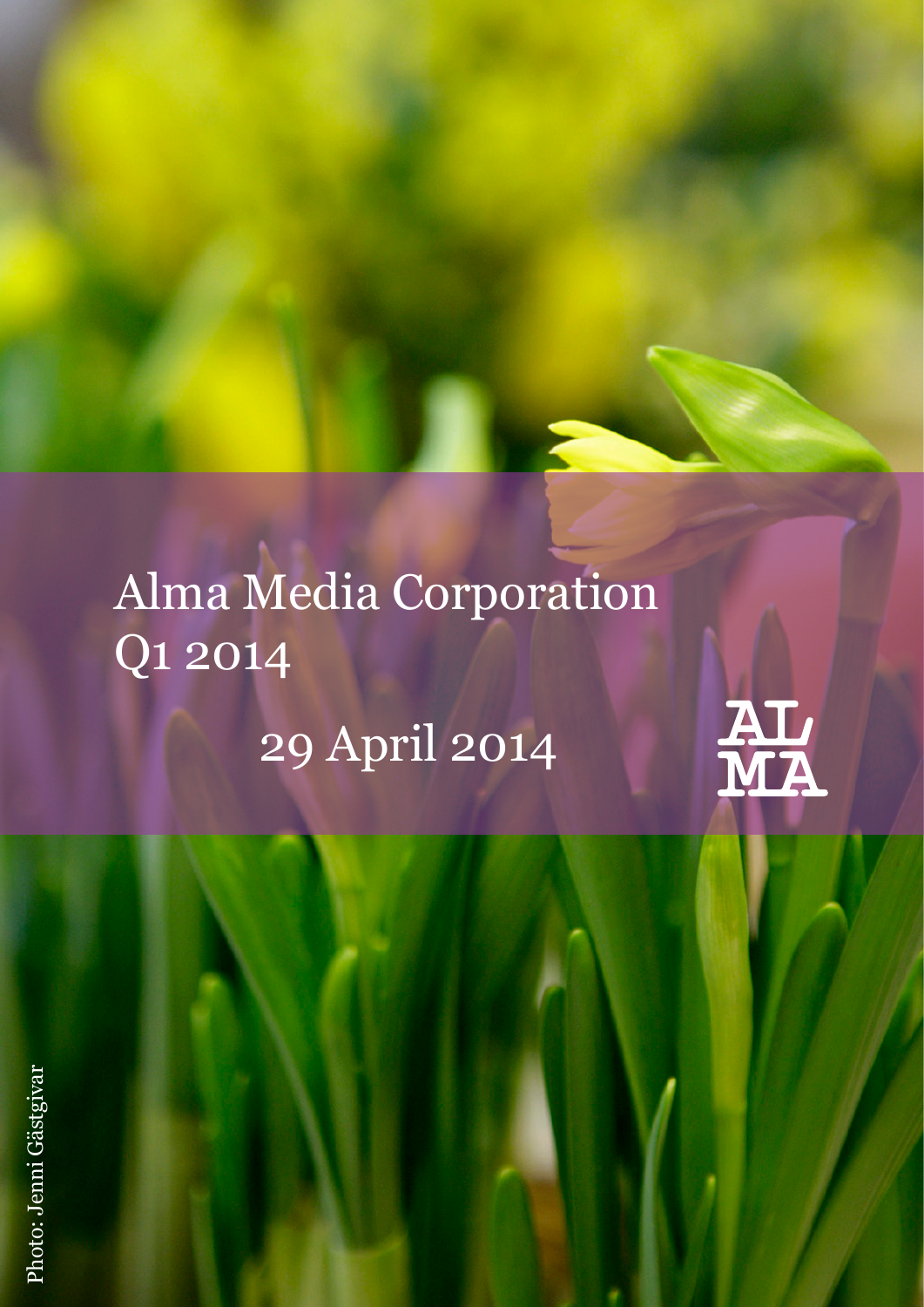Alma Media Corporation Interim Report 29 April 2014 at 9:00am (EEST)

Alma Media's interim report January–March 2014:

THE DECLINE IN PRINT MEDIA REVENUE REDUCED OPERATING PROFIT, MEASURES TO ADJUST COST STRUCTURE ARE IN PROGRESS

### **Financial performance January–March 2014:**

- Revenue MEUR 72.7 (74.9), down 2.9%.

- Online sales increased by 11.0% to MEUR 23.8 (21.4).

- EBITDA (Earnings before interest, taxes, depreciation and amortisation) excluding non-recurring items MEUR 6.1 (8.0), down 24.3%.

- EBITDA MEUR 6.8 (8.0), down 14.7%.

- Operating profit excluding non-recurring items MEUR 2.5 (5.5) or 3.4% (7.3%) of revenue, down 54.8%.

- Operating profit MEUR 3.2 (5.4) or 4.4% (7.2%) of revenue, down 40.7%.

- Profit for the period MEUR 2.2 (4.1), down 47.3%.

- The result for the review period includes a non-recurring item, proceeds of MEUR 0.7 from the sale of the BNS business.

- Earnings per share EUR 0.02 (0.05).

| <b>KEY FIGURES</b>                | 2014 | 2013 |         | Change  |         |
|-----------------------------------|------|------|---------|---------|---------|
| <b>MEUR</b>                       | Q1   | Q1   |         | %       | $Q1-Q4$ |
| Revenue                           | 72.7 | 74.9 | $-2.2$  | $-2.9$  | 300.2   |
| Contents revenue                  | 27.4 | 29.2 | $-1.8$  | $-6.3$  | 115.3   |
| Contents revenue, print           | 26.1 | 28.2 | $-2.1$  | $-7.5$  | 111.2   |
| Contents revenue, online          | 1.3  | 0.8  | 0.4     | 50.2    | 3.8     |
| Advertising revenue               | 35.1 | 36.4 | $-1.3$  | $-3.5$  | 147.3   |
| Advertising revenue, print        | 16.9 | 19.1 | $-2.1$  | $-11.1$ | 80.0    |
| Advertising revenue, online       | 18.1 | 17.1 | 1.1     | 6.2     | 66.5    |
| Service revenue                   | 10.2 | 9.3  | 0.9     | 10.2    | 37.6    |
| Total expenses excluding non-     |      |      |         |         |         |
| recurring items                   | 70.4 | 69.6 | 0.8     | 1.1     | 276.7   |
| EBITDA excluding non-recurring    |      |      |         |         |         |
| items                             | 6.1  | 8.0  | $-1.9$  | $-24.3$ | 37.5    |
| <b>EBITDA</b>                     | 6.8  | 8.0  | $-1.2$  | $-14.7$ | 45.3    |
| Operating profit excluding non-   |      |      |         |         |         |
| recurring items                   | 2.5  | 5.5  | $-3.0$  | $-54.8$ | 24.2    |
| % of revenue                      | 3.4  | 7.3  |         |         | 8.0     |
| Operating profit                  | 3.2  | 5.4  | $-2.2$  | $-40.7$ | 27.0    |
| % of revenue                      | 4.4  | 7.2  |         |         | 9.0     |
| Profit for the period             | 2.2  | 4.1  | $-1.9$  | $-47.3$ | 16.0    |
| Earnings per share, EUR (basic)   | 0.02 | 0.05 | $-0.03$ | $-54.1$ | 0.20    |
| Earnings per share, EUR (diluted) | 0.02 | 0.05 | $-0.03$ | $-54.1$ | 0.20    |
|                                   |      |      |         |         |         |
| Online sales                      | 23.8 | 21.4 | 2.4     | 11.0    | 84.5    |
| Online sales, % of net sales      | 32.7 | 28.6 | 4.1     |         | 28.1    |
|                                   |      |      |         |         |         |

# **Outlook for 2014:**

The revenue and operating profit of Alma Media's print newspaper business, especially regional media, did not develop as expected during the first quarter of the year. Therefore, the company lowered its estimate on 15 April 2014 of the development of both revenue and operating profit during the first half of the year, as announced in the Financial Statements Release on 13 February 2014.

The economic operating environment in Finland has remained weaker than expected in the beginning of 2014. The advertising market for print media has declined more than anticipated. In the current economic situation, forecasting the operating environment and especially advertising sales is exceptionally difficult.

In its Financial Statements Release on 13 February 2014, Alma Media expected the revenue of the first half of 2014 to be on a par with, or slightly lower than the corresponding period in 2013. Operating profit excluding non-recurring items was estimated to be MEUR 9.0-10.5.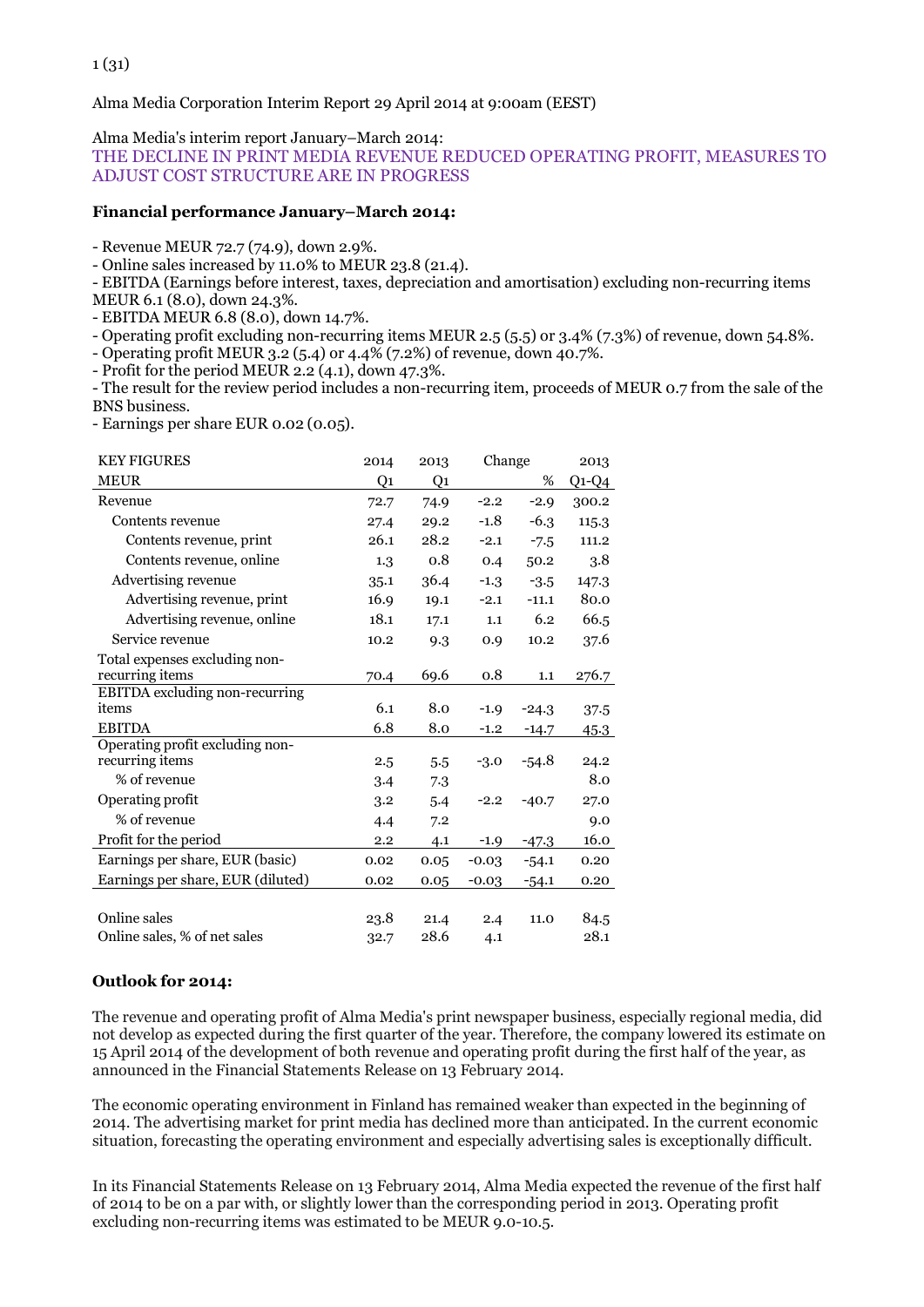According to the company's new estimate, the revenue for the first half of the year will be lower than the corresponding period in 2013 and operating profit excluding non-recurring items will be below the level estimated in the Financial Statements Release on 13 February 2014.

Revenue for the first half of 2013 was MEUR 151.2 and operating profit excluding non-recurring items MEUR 10.1.

#### **Kai Telanne, President& CEO:**

The advertising and content revenue from Alma Media's online and mobile channels and the sales of different types of digital services, such as recruitment services, developed favourably in the first quarter of 2014. We introduced several mobile applications for news and lifestyle content. The volume of video publishing and viewing in IL-TV grew by 30% and also advertising in this new channel increased. The video service sales of Alma360 for its clients' own channels developed well.

Alma Career, a holding company managing Alma Media's recruitment business operations in all the different countries, started its operation in the beginning of the year 2014. The company, owned jointly with Monster Worldwide, Inc., integrates recruitment services in all of Alma Media's nine operating countries more closely and enables international sales growth through Monster's global network.

Good sales figures for digital advertising and digital content were not enough to offset the weak development of print media in the first quarter. The plummeting of newspaper advertising has its roots primarily in the recession of Finnish national economy. Retail and specialist trade's sales and marketing investments, which are especially important for newspaper advertising, have decreased strongly due to the weak consumer demand, stemming from the declining consumer purchasing power. Also the digitalisation of communication has an impact on advertising as businesses are increasingly shifting their investments to e-commerce and digital marketing communications channels.

Owing to the market conditions, the revenue and profit of Alma Media's print newspaper business, in particular the regional media, did not develop as expected in the first quarter. The company had to lower its revenue and operating profit estimates for the first half-year from the Financial Statements release of 13 February 2014.

Due to the performance being weaker than expected, Alma Media will launch streamlining measures in Alma Regional Media, with the objective of achieving annual savings of MEUR 1.5. In addition, the Group's financial administration will be reorganised to increase operational efficiencies.

To ensure the profitability of regional publishing operations and the quality of its content, Alma Media and five other Finnish newspaper publishers signed a letter of intent in the beginning of 2014 aiming at significantly wider journalistic cooperation between the newspapers and the establishment of a joint company, Lännen Media, during the year 2014.

The declining print media has further accelerated Alma Media's business development efforts and investments in future digital business. The share of digital products and services of Group total revenue in the first quarter was 32.7% (28.6%). Online sales increased by 11.0% during the first quarter.

For more information, please contact:

Kai Telanne, President and CEO, telephone +358 10 665 3500 Juha Nuutinen, CFO, telephone +358 10 665 3873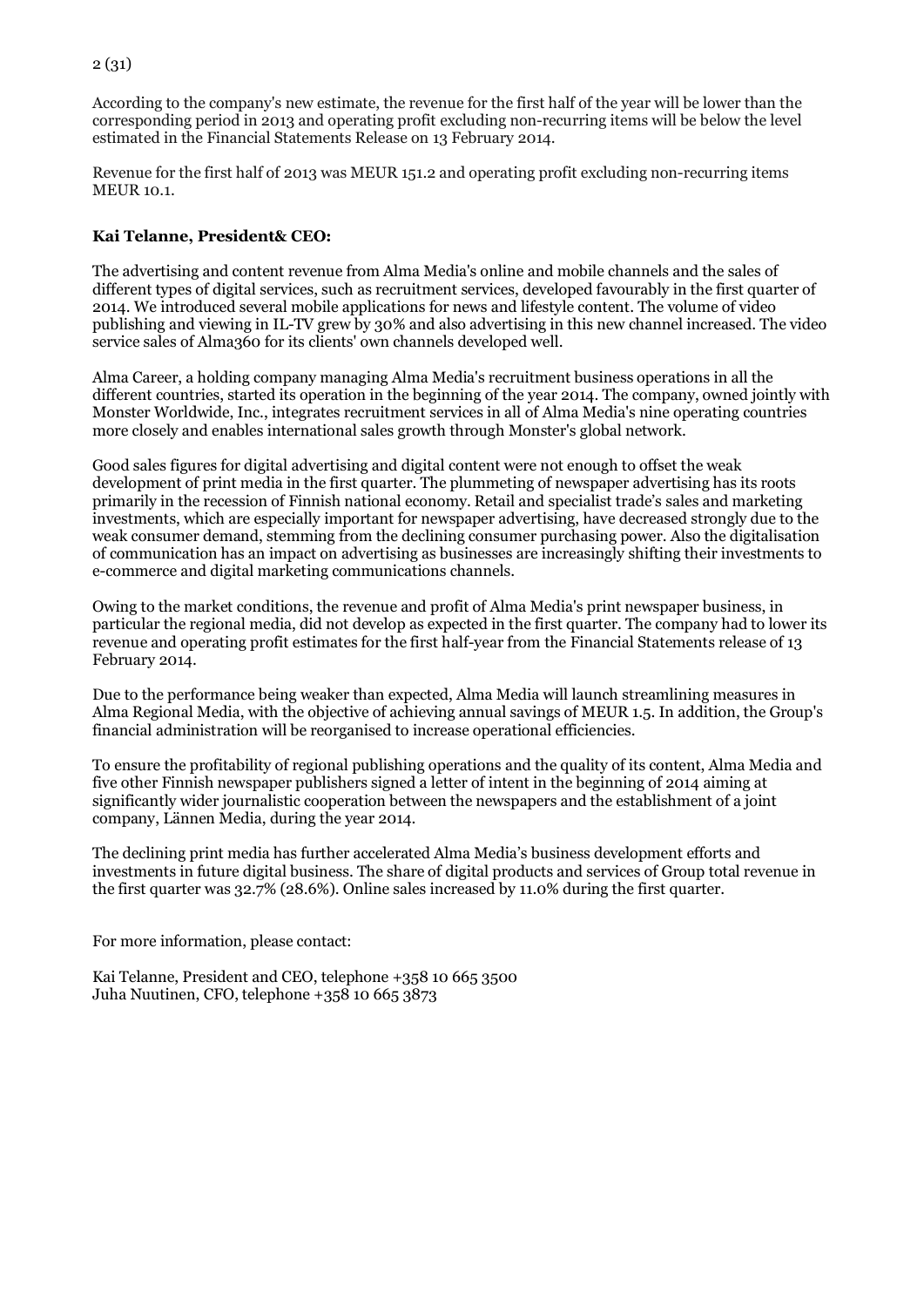# ALMA MEDIA GROUP'S INTERIM REPORT 1 JANUARY – 31 MARCH 2014

The descriptive part of this review focuses on the result of January–March 2014. The figures are compared in accordance with the International Financial Reporting Standards (IFRS) with those of the corresponding period in 2013, unless otherwise stated. The figures in the tables are independently rounded.

| <b>KEY FIGURES</b>                     | 2014   | 2013   | Change   | 2013    |
|----------------------------------------|--------|--------|----------|---------|
| <b>MEUR</b>                            | Q1     | Q1     | %        | $Q1-Q4$ |
| Revenue                                | 72.7   | 74.9   | $-2.9$   | 300.2   |
| Total expenses excluding non-          |        |        |          |         |
| recurring items                        | 70.4   | 69.6   | 1.1      | 276.7   |
| <b>EBITDA</b> excluding non-recurring  |        |        |          |         |
| items                                  | 6.1    | 8.0    | $-24.3$  | 37.5    |
| <b>EBITDA</b>                          | 6.8    | 8.0    | $-14.7$  | 45.3    |
| Operating profit excluding non-        |        |        |          |         |
| recurring items                        | 2.5    | 5.5    | $-54.8$  | 24.2    |
| % of revenue                           | 3.4    | 7.3    |          | 8.0     |
| Operating profit                       | 3.2    | 5.4    | $-40.7$  | 27.0    |
| % of revenue                           | 4.4    | 7.2    |          | 9.0     |
| Profit before tax                      | 2.7    | 5.4    | $-50.8$  | 22.4    |
| Profit for the period                  | 2.2    | 4.1    | $-47.3$  | 16.0    |
|                                        |        |        |          |         |
| Return on Equity/ROE (Annual)*         | 9.7    | 21.5   | $-54.8$  | 18.3    |
| Return on Invets/ROI (Annual)*         | 5.8    | 10.7   | $-45.5$  | 10.0    |
| Net financial expenses                 | 0.7    | 0.2    | $-240.0$ | 0.5     |
| Net financial expenses, % of revenue   | 0.9    | 0.3    |          | 0.2     |
| <b>Balance sheet total</b>             | 274.7  | 289.0  | $-5.0$   | 272.8   |
| Capital expenditure                    | 9.4    | 46.9   | $-79.9$  | 62.8    |
| Capital expenditure, % of revenue      | 13.0   | 62.7   |          | 20.9    |
| Equity ratio, %                        | 37.3   | 30.4   | 22.8     | 34.9    |
| Gearing, %                             | 87.9   | 127.1  | $-30.8$  | 108.0   |
| Interest-bearing net debt              | 82.1   | 101.4  | $-19.1$  | 97.6    |
| Interest-bearing liabilities           |        |        | $-18.0$  |         |
|                                        | 95.9   | 117.0  |          | 109.9   |
| Non-interest-bearing liabilities       | 85.4   | 92.2   | $-7.4$   | 72.4    |
| Average no. of personnel. calculated   |        |        |          |         |
| as full-time employees. excl. delivery |        |        |          |         |
| staff                                  | 1863   | 2002   | $-7.0$   | 1993    |
| Average no. of delivery staff          | 968    | 985    | $-1.8$   | 998     |
|                                        |        |        |          |         |
| Share indicators                       |        |        |          |         |
| Earnings per share, EUR (basic)        | 0.02   | 0.05   | $-54.1$  | 0.20    |
| Earnings per share, EUR (diluted)      | 0.02   | 0.05   | $-54.1$  | 0.20    |
| Cash flow from operating               |        |        |          |         |
| activities/share, EUR                  | 0.22   | 0.22   | 0.1      | 0.32    |
| Shareholders' equity per share, EUR    | 1.04   | 1.03   | $1.2\,$  | 1.17    |
| Dividend per share                     |        |        |          | 0.10    |
| Effective dividend yield               |        |        |          | 3.3     |
| $P/E$ Ratio                            |        |        |          | 15.0    |
| Market capitalization                  | 209.9  | 279.3  | $-24.9$  | 225.7   |
|                                        |        |        |          |         |
| Average no. of shares (1.000 shares)   |        |        |          |         |
| - basic                                | 75487  | 75487  |          | 75487   |
| - diluted                              | 75 487 | 75 576 |          | 75487   |
| No. of shares at end of period         |        |        |          |         |
| $(1.000 \text{ shares})$               | 75487  | 75487  |          | 75487   |

\* *See Main Accounting Principles of the Interim Report.*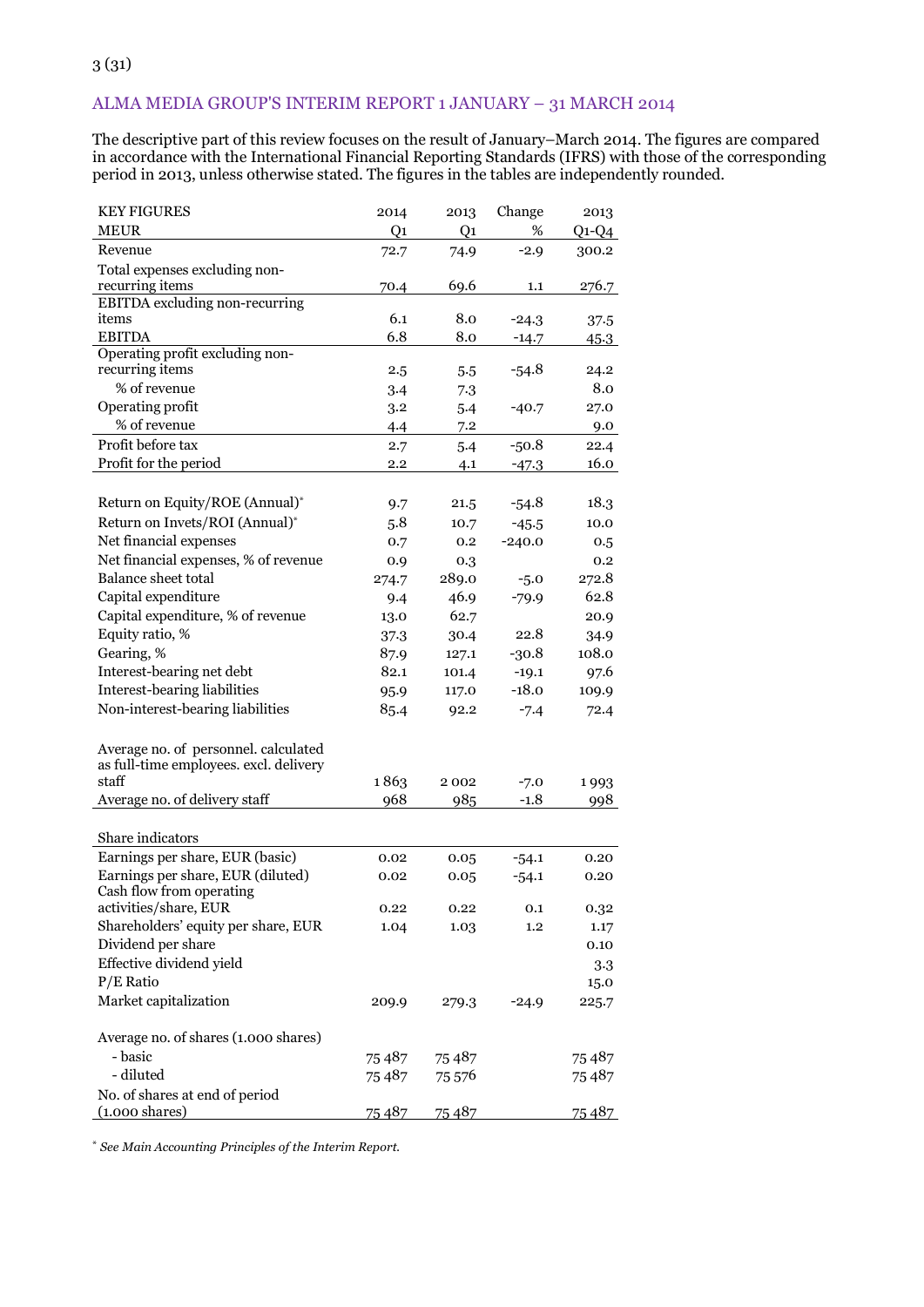# **Strategy and related activities during the review period**

The cornerstones of the strategy are multi-channel content, marketing and advertising solutions, digital services and improving digital competencies.

During the first quarter, Alma Media implemented changes improving the competitiveness of its publishing operations. Alma Media and five other Finnish newspaper publishers signed a letter of intent aiming at significantly wider journalistic cooperation between the newspapers and the establishment of a joint company, Lännen Media, during the year 2014. Mr Matti Posio from Aamulehti was appointed project manager for the cooperation project between Aamulehti, Satakunnan Kansa, Lapin Kansa, Pohjolan Sanomat, Kainuun Sanomat, Turun Sanomat, Kaleva, Ilkka, Pohjalainen, Keskipohjanmaa, Hämeen Sanomat and Forssan Lehti.

Aamulehti renewed its content, structure, supplements and appearance, with the first Aamulehti in tabloid format being delivered on 1 April 2014. Also other Alma Media regional papers were redesigned. In addition, Kainuun Sanomat completed its online renewal project, with part of the paper's content being changed into paid premium content.

The development of multi-channel content was continued, among other publications, at Kauppalehti, which launched new mobile news services for iPhone and Android smartphone users. In addition, Kauppalehti Optio was made available in as a digital edition. Kauppalehti also published its new blog pages built using new social media elements.

The use and development of moving image is picking up speed at several Alma Media business units. In the first quarter of 2014, IL-TV deployed a new distribution platform that improves video delivery in applications. IL-TV also introduced a new programme: the Pelipäivä studio focusing on the NHL ice-hockey league.

In January 2014, Alma Media complemented its marketing and advertising solutions by a new marketing service aimed at self-service buying, Alma Meedio. It collects all Finnish companies on one website and offers a self-service tool for companies to manage their marketing efforts.

Alma Media strengthened its position in digital consumer services by acquiring 35% of the stock of Rantapallo Oy, Finland's leading online travel service. The holding in Rantapallo supports Alma Media's strategy of seeking growth through expanding the portfolio of digital services in particular.

#### **Market conditions**

According to TNS Media Intelligence, the total advertising volume in the first quarter declined by 4.8% (declined by 13.3%). Advertising in city papers and newspapers declined by 10.8% (declined by 18.1%) but increased in online media by 12.5% (increased by 2.6%) from the comparison period. The total market of afternoon papers in terms of volume declined by 10.8% (declined by 12.4%) in the first quarter of 2014.

#### **Changes in Group structure in 2014**

Alma Media Corporation and Monster Worldwide, Inc. agreed to strengthen their joint operations across Eastern Central Europe and the Baltics. In expanding their joint offering, Monster's career services are now combined with Alma Media's similar services to create a comprehensive offering in Finland, Estonia, Latvia, Lithuania, Poland, Czech Republic, Slovakia, Hungary and Croatia. The companies are managed under Alma Career Oy (formerly Monster Oy) and will be reported as part of Alma Media's Digital Consumer Services segment.

Monster Worldwide, Inc. became a 15% minority owner of Alma Career Oy by contributing its Poland, Hungary and Czech Republic operations and by acquiring from Alma Media shares in the holding company with a purchase price of MEUR 4.7, with Alma Media owning the other 85 %. Monster has an option to increase its ownership to 20% by 2017.The arrangement was finalised on 3 January 2014. The arrangement does not create profit or loss entries at the moment of implementation. The arrangement created a positive cash flow effect of MEUR 4.7 for the first quarter 2014. More information on the arrangement is given in the tables of this interim report.

Baltic News Service, reported in the Financial Media and Business Services segment, was sold in March 2014. The buyer is OÜ Uudisvoog, a company owned by the Estonian investment company Koha Capital OÜ. Alma Media recorded sales proceeds in the amount of MEUR 0.7 in its first-quarter 2014 results from the deal.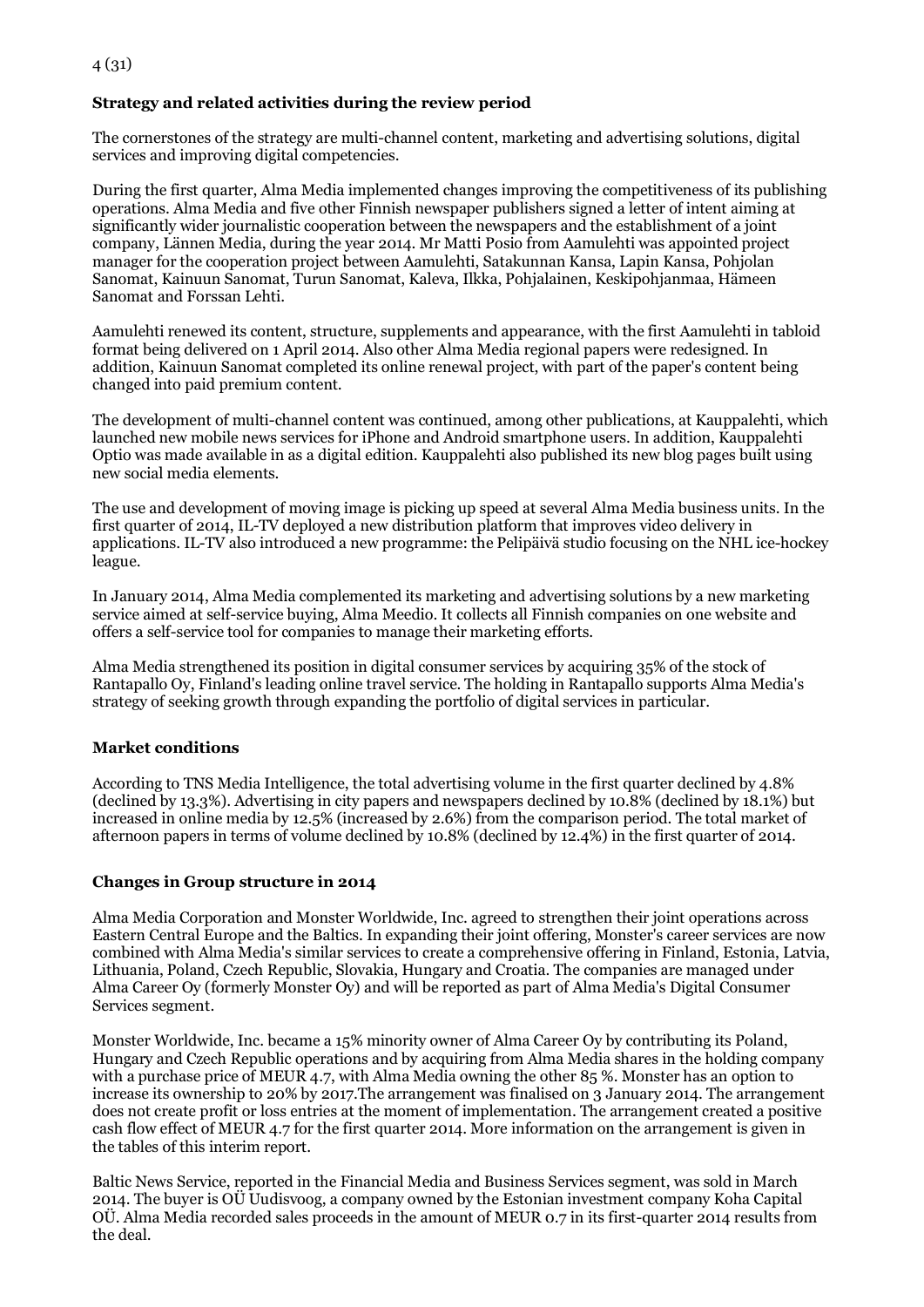## **Group revenue and result January–March 2014**

Revenue declined by 2.9% to MEUR 72.7 (74.9) in the first quarter.

Content revenue declined by 6.3% to MEUR 27.4 (29.2). The decline in content revenue from the comparison period was due to the decrease of print media circulations. The increase of content income from digital distribution channels is not sufficient to cover the decline in print media content income.

Revenue from advertising sales decreased by 3.5% to MEUR 35.1 (36.4). Advertising sales in printed papers declined by 11.1% from the comparison period to MEUR 16.9 (19.1). Online advertising sales increased by 6.2% to MEUR 18.1 (17.1). Online advertising sales in the comparison period included revenue from the Mascus business, sold in April 2013, in the amount of MEUR 1.1.

Service revenue totalled MEUR 10.2 (9.3). Service revenue includes items such as Kauppalehti Information Services, the operations of the custom publishing house Alma 360 and E-kontakti, as well as printing and distribution services sold to customers outside the Group by Alma Manu. The increase in the revenue of Kauppalehti Information Services and Alma Manu were major contributors to the increase in service revenue.

Total expenses increased in the first quarter by MEUR 0.8 or 1.1% to MEUR 70.4 (69.6). Depreciation and impairment included in the total expenses amounted to MEUR 3.6 (2.6). The increase in depreciation is affected particularly by the new printing facility in Tampere, taken into use in April 2013. The old printing facility was completely depreciated at the end of 2012. No non-recurring items were reported during the review period.

Operating profit excluding non-recurring items was MEUR 2.5 (5.5) or 3.4% (7.3%) of revenue. Operating profit was MEUR 3.2 (5.4) or 4.4% (7.2%) of revenue. The operating profit includes net non-recurring items in the amount of MEUR 0.7 (-0.1). The non-recurring items affecting the operating profit during the review period were related to sales proceeds from Baltic News Service. The non-recurring items in the comparison period were related to reorganisation costs.

The financial result for January–March 2014 was MEUR 2.2 (4.1), and financial result excluding nonrecurring items was MEUR 1.4 (4.1). The review period's result included changes in the fair value of contingent considerations and debt incurred by the reorganisation of the Marketplaces business in the amount of MEUR -0.1 (0.0).

#### **Business segments**

Alma Media Group's reporting structure was changed at the beginning of 2014. From the beginning of 2014, Alma Media's reportable segments are Digital Consumer Services, Financial Media and Business Services, National Consumer Media and Regional Media. Centralised services provided by the Group's parent company and centralised digital support services for the entire Group will be reported outside segment reporting.

The Group has five operating segments as shown in the table below. The operating segments that produce similar products and services are combined into reportable segments due to their uniform profitability and other characteristics. The change in the segment structure is due to the transformation of the business environment in the media industry, with media consumption increasingly shifting to digital channels.

| <b>REPORTABLE SEGMENT:</b> | <b>OPERATING SEGMENT:</b>                                                   |
|----------------------------|-----------------------------------------------------------------------------|
| Digital Consumer Services  | Alma Diverso                                                                |
|                            | <b>Marketplaces</b>                                                         |
|                            | Financial Media and Business Services Financial Media and Business Services |
| National Consumer Media    |                                                                             |
|                            | National Consumer Media                                                     |

Changes in segment reporting:

- In the Digital Consumer Services segment, the centralised digital support services for the entire Group have been moved to non-allocated items outside segment reporting.
- The name of Kauppalehti Group was changed to Financial Media and Business Services.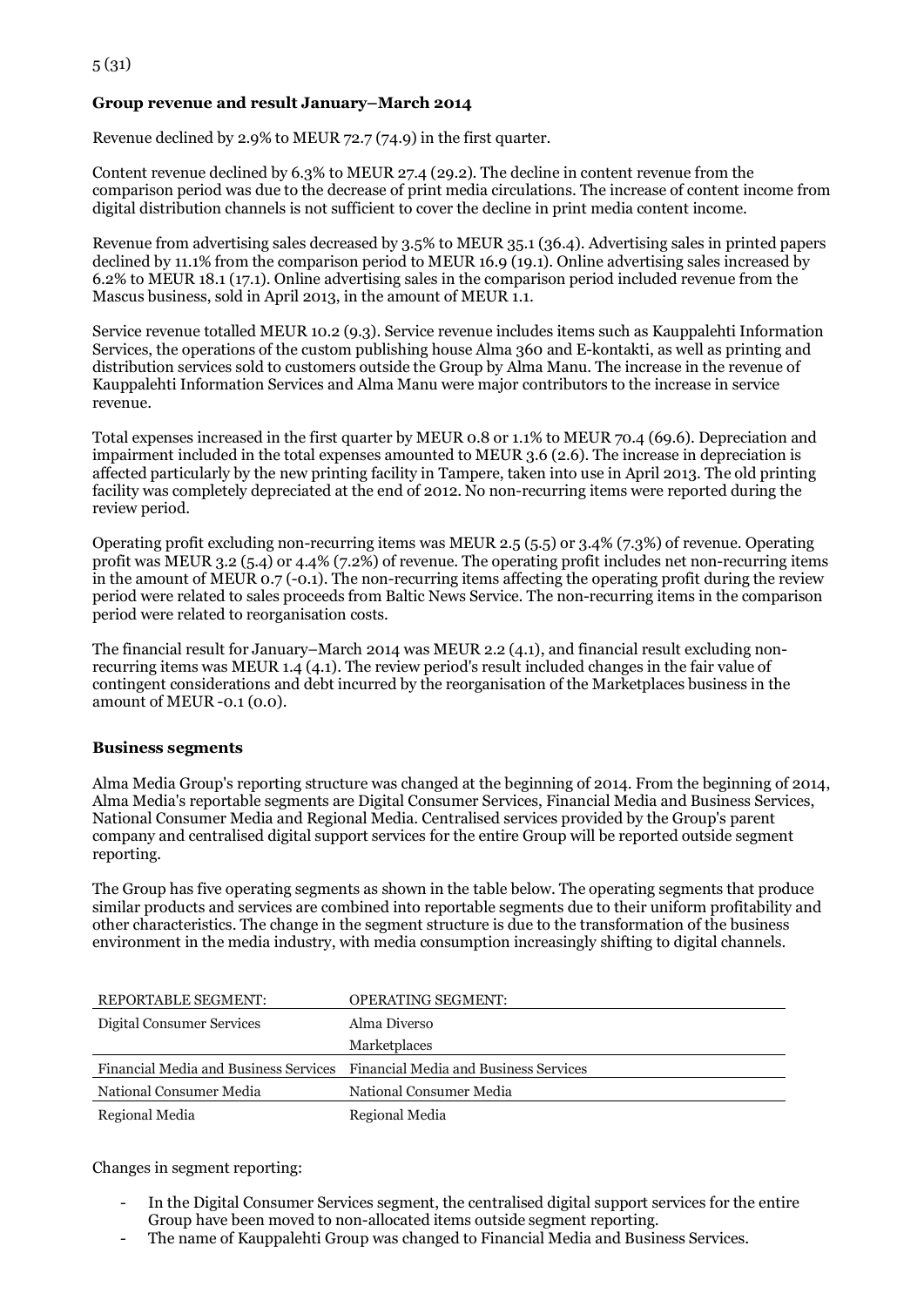The new National Consumer Media segment consists of the IL-Media operating segment, previously reported under the Newspapers segment.

The new Regional Media segment includes the Alma Regional Media operating segment, previously reported under the Newspapers segment, as well as the Group's printing and distribution company Alma Manu, previously reported under the Other Operations segment.

- Other Operations no longer constitutes a separate segment. Instead, the operations of the Group's parent company are reported as non-allocated items.

As the structure and composition of the reportable segments have changed, Alma Media has, in accordance with the IFRS 8 Operating Segments standard, adjusted the corresponding items in segment information for the 2013 comparison period. The effect of the change, as well as segment revenue and operating profit under the previous and newly adopted segment structures is summarised in the tables presented in the notes section of this interim report.

#### REVENUE AND OPERATING PROFIT/LOSS BY SEGMENT

| <b>REVENUE</b>                        | 2014           | 2013           | Change  | 2013    |
|---------------------------------------|----------------|----------------|---------|---------|
| <b>MEUR</b>                           | Q <sub>1</sub> | Q <sub>1</sub> | %       | $Q1-Q4$ |
| <b>Digital Consumer Services</b>      |                |                |         |         |
| External                              | 13.3           | 14.0           |         | 52.0    |
| Inter-segments                        | 0.3            | 0.1            |         | 0.6     |
| Digital Consumer Services total       | 13.6           | 14.1           | $-3.4$  | 52.6    |
|                                       |                |                |         |         |
|                                       |                |                |         |         |
| Financial Media and Business Services |                |                |         |         |
| External                              | 13.6           | 13.8           |         | 56.3    |
| Inter-segments                        | 0.2            | 0.2            |         | 0.6     |
| Financial Media and Business Services |                |                |         |         |
| total                                 | 13.7           | 14.0           | $-1.7$  | 56.8    |
|                                       |                |                |         |         |
| National Consumer Media               |                |                |         |         |
| External                              | 11.2           | 11.9           |         | 48.0    |
| Inter-segments                        | 0.3            | 0.1            |         | 0.9     |
| National Consumer Media total         | 11.5           | 12.0           | $-4.4$  | 49.0    |
|                                       |                |                |         |         |
| <b>Regional Media</b>                 |                |                |         |         |
| External                              | 33.4           | 34.4           |         | 139.9   |
| Inter-segments                        | 1.7            | 2.1            |         | 7.2     |
| Regional Media total                  | 35.1           | 36.6           | $-3.9$  | 147.1   |
|                                       |                |                |         |         |
| Non-allocated and eliminations        | -1.3           | $-1.8$         |         | -5.3    |
| Total                                 | 72.7           | 74.9           | $-2.9$  | 300.2   |
|                                       |                |                |         |         |
|                                       |                |                |         |         |
| OPERATING PROFIT/LOSS                 | 2014           | 2013           | Change  | 2013    |
| MEUR <sup>*</sup>                     | Q1             | Q1             | %       | $Q1-Q4$ |
| <b>Digital Consumer Services</b>      | 2.2            | 2.8            | $-21.6$ | 17.7    |
|                                       |                |                |         |         |
| Financial Media and Business Services | 2.1            | 1.3            | 57.3    | 7.8     |
| National Consumer Media               | 1.1            | 0.9            | 29.9    | 4.7     |
| Regional Media                        | 0.2            | $2.0\,$        | $-90.3$ | 4.3     |
| Segments total                        | 5.6            | 7.1            | $-20.2$ | 34.5    |
| Non-allocated                         | $-2.4$         | $-1.6$         | $-48.1$ | -7.5    |
| Total                                 | 3.2            | 5.4            | $-40.7$ | 27.0    |

\* *Including non-recurring items.*

6 (31)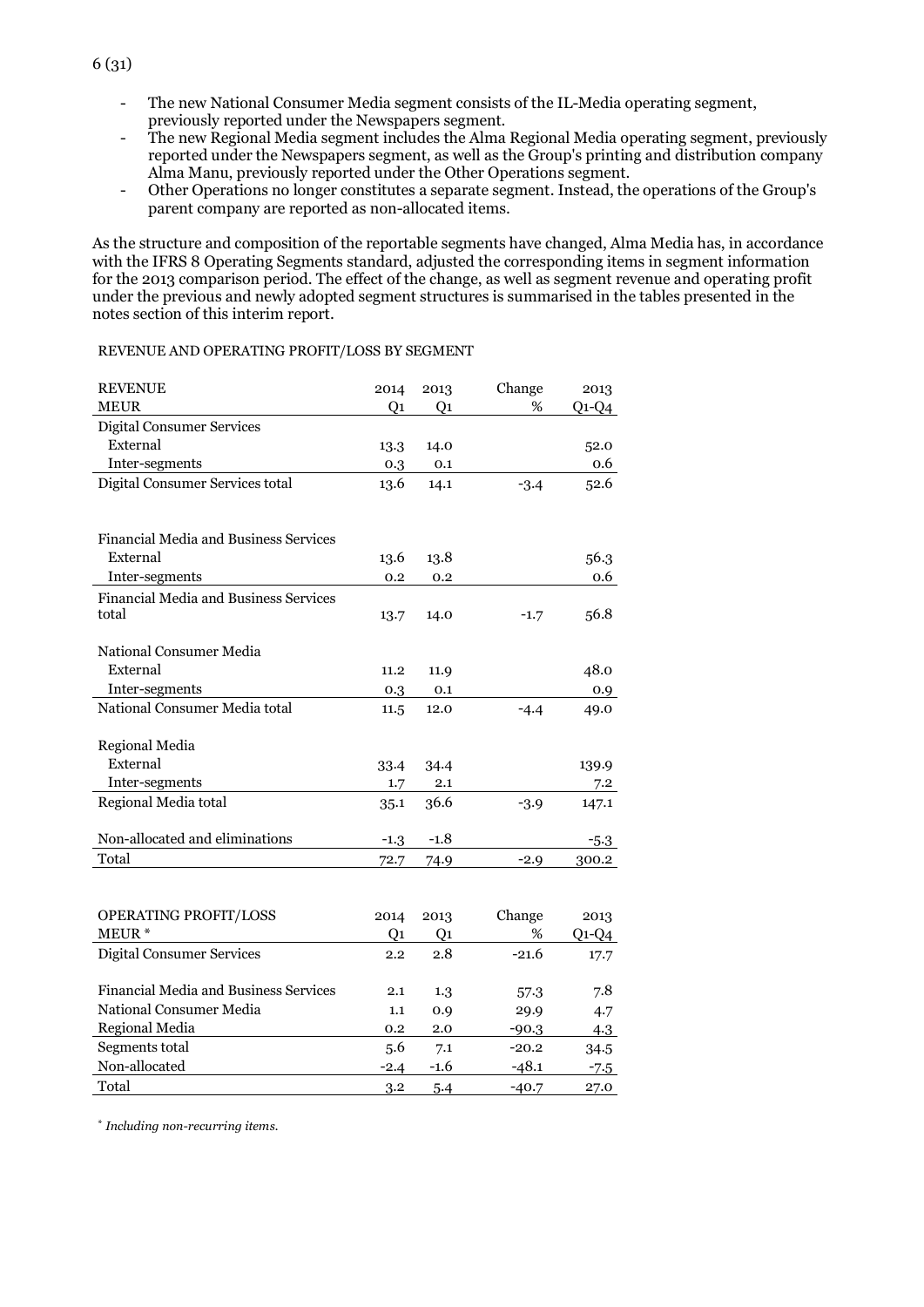# **Digital Consumer Services**

The services of the Digital Consumer Services operating in Finland are Etuovi.com, Vuokraovi.com, Monster.fi, Autotalli.com, MyyJaOsta.com, Telkku.com, Kotikokki.net, E-kontakti.fi and Meedio.fi. The services outside Finland are Jobs.cz, Prace.cz, Topjobs.sk, CV Online, Profesia.sk, MojPosao.net, Monster.hu, Monsterpolska.pl, Monster.cz and City 24.

| <b>KEY FIGURES</b>                      | 2014  | 2013  | Change  | 2013    |
|-----------------------------------------|-------|-------|---------|---------|
| <b>MEUR</b>                             | Q1    | Q1    | %       | $Q1-Q4$ |
| Revenue                                 | 13.6  | 14.1  | $-3.4$  | 52.6    |
| Operations in Finland                   | 5.5   | 5.9   | $-6.6$  | 22.5    |
| Operations outside Finland              | 8.1   | 8.2   | $-1.1$  | 30.0    |
| Total expenses excluding non-           |       |       |         |         |
| recurring items                         | 11.5  | 11.3  | $1.5\,$ | 43.4    |
| <b>EBITDA</b> excluding non-recurring   |       |       |         |         |
| items                                   | 3.5   | 4.1   | $-15.0$ | 14.4    |
| <b>EBITDA</b>                           | 3.5   | 4.1   | 0.0     | 23.0    |
| Operating profit excluding non-         |       |       |         |         |
| recurring items                         | 2.2   | 2.8   | $-21.6$ | 9.4     |
| Operating margin excluding non-         |       |       |         |         |
| recurring items, %                      | 16.2  | 19.9  | 0.0     | 17.8    |
| Operating profit                        | 2.2   | 2.8   | $-21.6$ | 17.7    |
| Operating margin, %                     | 16.2  | 19.9  | 0.0     | 33.6    |
| Average no. of personnel. calculated as |       |       |         |         |
| full-time employees                     | 488   | 482   | 1.1     | 492     |
|                                         |       |       |         |         |
| Online sales                            | 13.6  | 14.1  | $-3.4$  | 52.6    |
| Online sales, % Of net sales            | 100.0 | 100.0 |         | 100.0   |
|                                         |       |       |         |         |

|                                                                     | 2014  | 2013  | Change  | 2013  |
|---------------------------------------------------------------------|-------|-------|---------|-------|
| <b>OPERATIONAL KEY FIGURES</b>                                      | Ο1    | Q1    | %       | Q1-Q4 |
| Online services, unique browsers.<br>weekly. on average (thousands) |       |       |         |       |
| Etuovi.com                                                          | 532.4 | 458.1 | 16.2    | 459.6 |
| Autotalli.com                                                       | 126.4 | 126.6 | $-0.2$  | 125.0 |
| Monster.fi                                                          | 131.5 | 116.6 | 12.8    | 102.6 |
| MyyjaOsta.com                                                       | 20.2  | 25.4  | $-20.6$ | 22.6  |
| Telkku.com                                                          | 790.2 | 704.2 | 12.2    | 692.3 |
| Kotikokki.net                                                       | 391.3 | 312.7 | 25.1    | 328.2 |
| Meedio.fi                                                           | 67.2  | 65.0  | $3-3$   | 62.7  |

#### **January–March 2014**

In the first quarter of 2014, revenue for the Digital Consumer Services segment declined by 3.4% to MEUR 13.6 (14.1). Revenue for the comparison period included revenue from the Mascus business sold in April 2013 in the amount of MEUR 1.1, which explains the decline in revenue in both Finland and other countries. The devaluation of the Czech currency, the koruna, in November 2013 decreased the euro revenue by a total of MEUR 0.3 in the first quarter 2014. Revenue increased by MEUR 0.4 through the new recruitment companies in Hungary, Czech Republic and Poland. The share of recruitment business in the segment's revenue was 68.2% (59.6%) in the first quarter.

Total expenses in the review period were MEUR 11.5 (11.3). Operating profit for the Digital Consumer Services segment in the first quarter was MEUR 2.2 (2.8). The sold Mascus business had an effect of MEUR 0.2 on the decline in operating profit. The devaluation of the koruna had an effect of MEUR -0.1 on the operating profit. In the first months of the year, investments were made in the new business operations acquired in January 2014, causing a negative effect of MEUR 0.3 on the operating result. No non-recurring income or expenses were reported during the review period.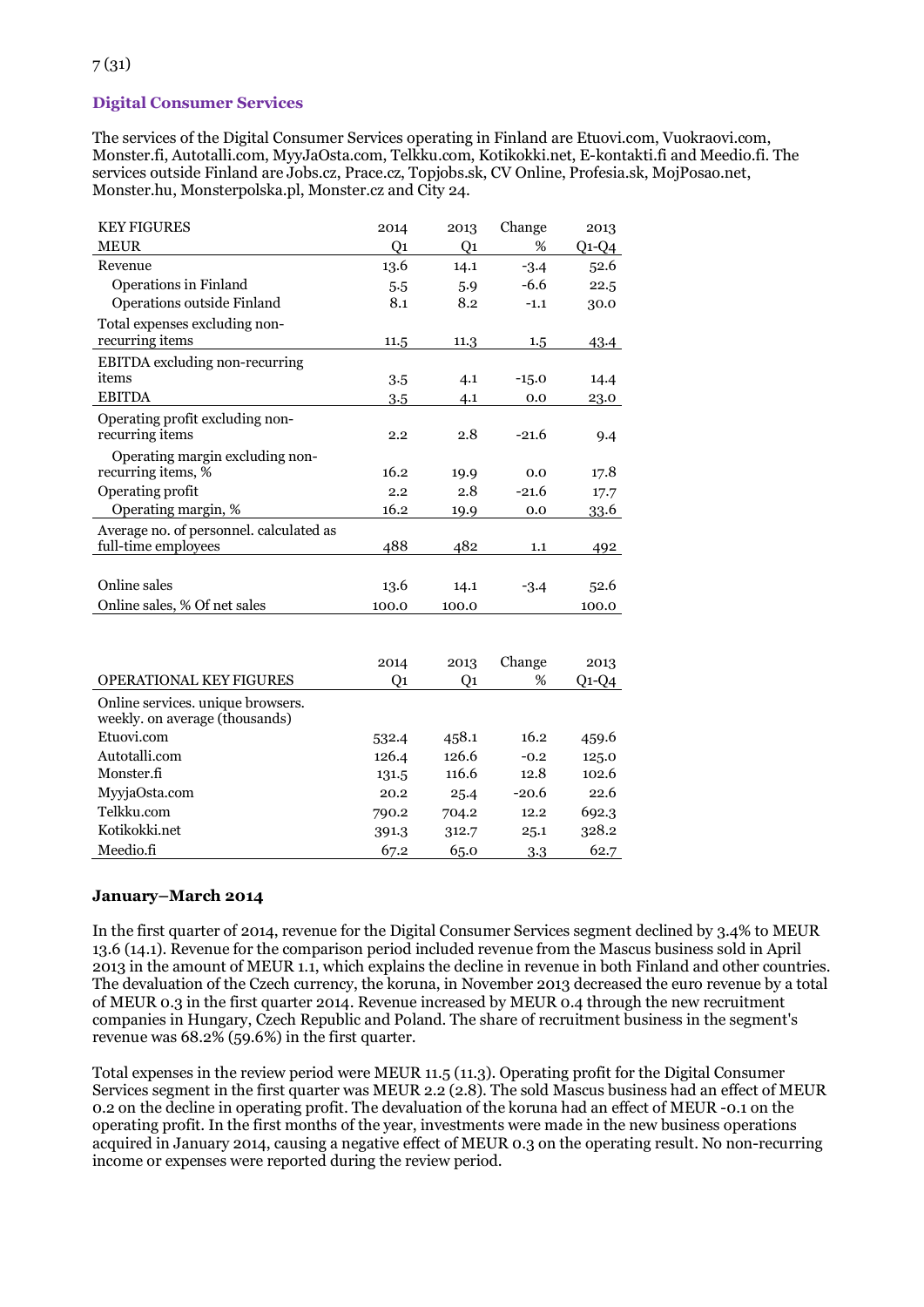# **Financial Media and Business Services**

The Financial Media and Business Services segment specialises in the production of financial information as well as providing information and marketing solutions for businesses. Its best-known product is Finland's leading business paper, Kauppalehti. The segment also includes the custom media house Alma 360.

| <b>KEY FIGURES</b>                    | 2014  | 2013  | Change  | 2013    |
|---------------------------------------|-------|-------|---------|---------|
| <b>MEUR</b>                           | Q1    | Q1    | %       | $Q1-Q4$ |
| Revenue                               | 13.7  | 14.0  | $-1.7$  | 56.8    |
| Content revenue                       | 4.0   | 4.2   | $-4.2$  | 16.8    |
| Advertising revenue                   | 3.9   | 3.9   | 0.3     | 16.2    |
| Service revenue                       | 5.9   | 6.0   | $-1.2$  | 23.8    |
| Total expenses excluding non-         |       |       |         |         |
| recurring items                       | 12.4  | 12.7  | $-2.0$  | 49.1    |
| <b>EBITDA</b> excluding non-recurring |       |       |         |         |
| items                                 | 1.5   | 1.5   | $-0.7$  | 8.5     |
| <b>EBITDA</b>                         | 2.3   | 1.5   | 48.5    | 8.5     |
| Operating profit excluding non-       |       |       |         |         |
| recurring items                       | 1.4   | 1.3   | 1.6     | 7.8     |
| Operating margin excluding non-       |       |       |         |         |
| recurring items, %                    | 9.9   | 9.6   |         | 13.8    |
| Operating profit                      | 2.1   | 1.3   | 57.3    | 7.8     |
| Operating profit, %                   | 15.4  | 9.6   |         | 13.8    |
| Average no. of personnel. calculated  |       |       |         |         |
| as full-time employees                | 339   | 403   | $-15.9$ | 402     |
|                                       |       |       |         |         |
| Online sales                          | 6.0   | 4.5   | 33.3    | 19.0    |
| Online sales, % of net sales          | 43.8  | 32.3  |         | 33.4    |
|                                       |       |       |         |         |
|                                       |       |       |         |         |
| <b>OPERATIONAL KEY FIGURES</b>        | 2014  | 2013  | Change  | 2013    |
|                                       | Q1    | Q1    | %       | $Q1-Q4$ |
| Online services, unique browsers.     |       |       |         |         |
| weekly. on average (thousands)        |       |       |         |         |
| Kauppalehti.fi                        | 799.9 | 605.2 | 32.2    | 649.8   |
|                                       |       |       |         |         |
| Audited circulation (thousands)       |       |       |         |         |
| Kauppalehti                           |       |       |         | 57.4    |

#### **January–March 2014**

Revenue for the Financial Media and Business Services segment declined by 1.7% to MEUR 13.7 (14.0). Online business accounted for 43.8% (32.3%) of the segment's revenue. The divestment of the BNS business operations in February had an effect of MEUR 0.4 on the decline in revenue.

Content revenue for the Financial Media and Business Services segment declined by 4.2% to MEUR 4.0 (4.2). Kauppalehti succeeded in increasing its digital content income and the increase partly covered the decline of content income from print media. Content income from print media declined by 11.5%, partly due to the termination of unprofitable subscriptions.

Advertising sales in the first quarter remained at the level of the previous year, at MEUR 3.9 (3.9). Online advertising sales increased by 14.4% from the comparison period.

The segment's total expenses were MEUR 12.4 (12.7). The decrease in total expenses is due to the divestment of the BNS business operations. No non-recurring expenses were reported during the review period.

Operating profit excluding non-recurring items for the Financial Media and Business Services segment was MEUR 1.4 (1.3) and operating profit MEUR 2.1 (1.3). Operating profit excluding non-recurring items was 9.9% (9.6%) of revenue. The operating profit includes non-recurring income in the amount of MEUR 0.7 (0.0). The non-recurring items that affected the operating profit during the review period were related to the sales gains from the divestment of the BNS business.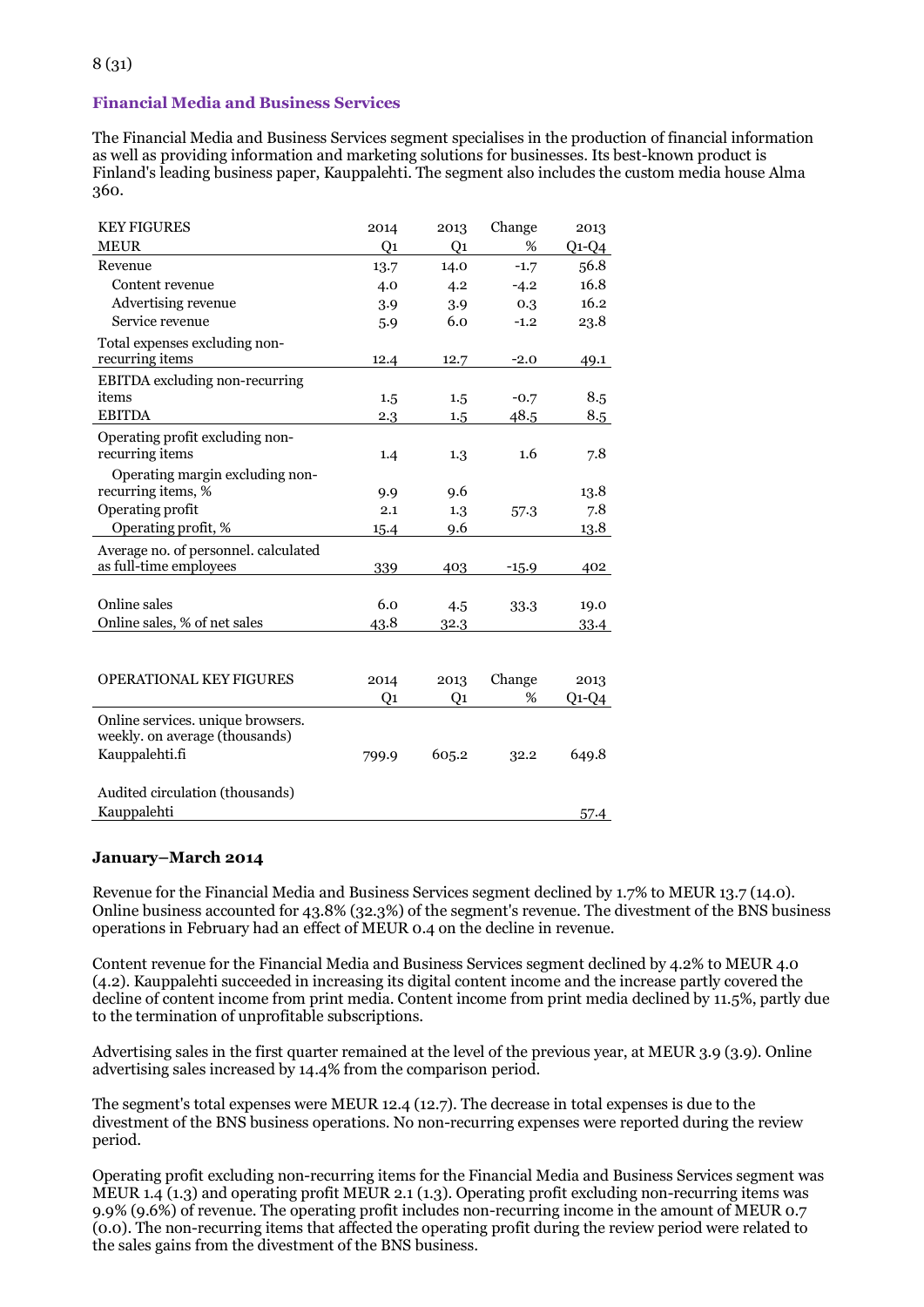#### **National Consumer Media**

The National Consumer Media segment reports the various publishing services of IL-Media.

| <b>KEY FIGURES</b>                      | 2014           | 2013           | Change  | 2013    |
|-----------------------------------------|----------------|----------------|---------|---------|
| <b>MEUR</b>                             | Q <sub>1</sub> | Q <sub>1</sub> | %       | $Q1-Q4$ |
| Revenue                                 | 11.5           | 12.0           | $-4.4$  | 49.0    |
| Content revenue                         | 6.9            | 8.1            | $-15.0$ | 30.9    |
| Advertising revenue                     | 4.6            | 4.0            | 17.0    | 17.5    |
| Service revenue                         | 0.0            | 0.0            | 67.3    | 0.5     |
| Total expenses excluding non-           |                |                |         |         |
| recurring items                         | 10.4           | 11.2           | $-7.3$  | 44.3    |
| <b>EBITDA</b> excluding non-recurring   |                |                |         |         |
| items                                   | 1.2            | 0.9            | 27.6    | 4.8     |
| <b>EBITDA</b>                           | 1,2            | 0.9            | 27.6    | 4.8     |
| Operating profit excluding non-         |                |                |         |         |
| recurring items                         | 1.1            | 0.9            | 29.9    | 4.7     |
| Operating margin excluding non-         |                |                |         |         |
| recurring items, %                      | 9.8            | 7.2            |         | 9.6     |
| Operating profit                        | 1.1            | 0.9            | 29.9    | 4.7     |
| Operating profit, %                     | 9.8            | 7.2            |         | 9.6     |
| Average no. of personnel. calculated as |                |                |         |         |
| full-time employees                     | 150            | 153            | $-1.5$  | 160     |
|                                         |                |                |         |         |
| Online sales                            | 3.4            | 2.4            | 42.4    | 10.5    |
| Online sales, % of net sales            | 29.2           | 19.6           |         | 21.5    |
|                                         |                |                |         |         |
|                                         |                |                |         |         |
| <b>OPERATIONAL KEY FIGURES</b>          | 2014           | 2013           |         | 2013    |
|                                         | Q1             | Q1             |         | $Q1-Q4$ |
| Online services, unique browsers,       |                |                |         |         |
| weekly, on average (thousands)          |                |                |         |         |
|                                         |                |                |         |         |
| Iltalehti.fi                            | 4 233.6        | 3 149.4        | 34.4    | 3530.1  |
|                                         |                |                |         |         |
| Audited circulation (thousands)         |                |                |         |         |
| Iltalehti                               |                |                |         |         |

#### **January–March 2014**

Revenue for the National Consumer Media segment declined by 4.4% to MEUR 11.5 (12.0) in January– March. Online business accounted for 29.2% (19.6%) of the segment's revenue.

The segment's content revenue declined by 15.0% to MEUR 6.9 (8.1) in January–March, mainly due to the decrease of Iltalehti's circulation. Iltalehti's market share during the review period was 39.4% (40.4%).

The segment's advertising sales increased by 17.0% to MEUR 4.6 (4.0). Advertising sales for print media declined by 18.1%. The segment's online advertising sales increased by 42.7% to MEUR 3.3 (2.3).

The segment's total expenses amounted to MEUR 10.4 (11.2). In particular, the decrease in total expenses was affected by the decrease of printing and distribution costs due to lower print media sales.

The segment's operating profit was MEUR 1.1 (0.9). Operating profit was 9.8% (7.2%) of revenue. No nonrecurring income or expenses were reported during the review period.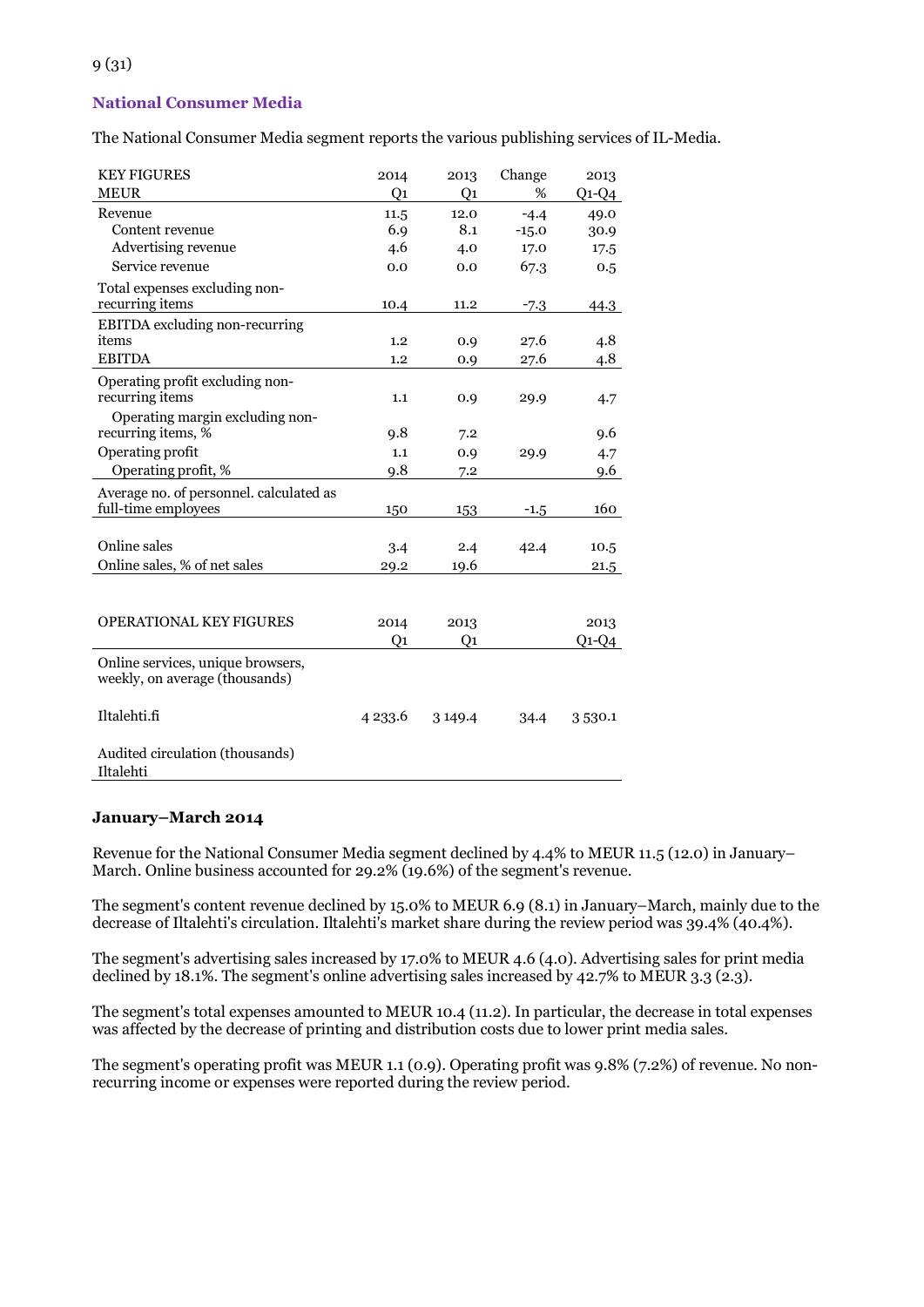# **Regional Media**

The Regional Media segment reports the publishing activities of more than 30 newspapers of Alma Regional Media and the Group's printing and distribution company Alma Manu. The segment's best-known title is Aamulehti.

| <b>KEY FIGURES</b>                       | 2014           | 2013           | Change  | 2013    |
|------------------------------------------|----------------|----------------|---------|---------|
| <b>MEUR</b>                              | Q <sub>1</sub> | Q <sub>1</sub> | %       | $Q1-Q4$ |
| Revenue                                  | 35.1           | 36.6           | $-3.9$  | 147.1   |
| Content revenue                          | 16.5           | 17.0           | $-2.7$  | 67.6    |
| Advertising revenue                      | 14.5           | 16.0           | $-9.6$  | 66.5    |
| Service revenue                          | 4.1            | 3.6            | 15.8    | 13.0    |
| Total expenses excluding non-            |                |                |         |         |
| recurring items                          | 35.0           | 34.5           | 1.4     | 137.4   |
| <b>EBITDA</b> excluding non-recurring    |                |                |         |         |
| items                                    | 1.8            | 2.8            | $-37.1$ | 15.3    |
| <b>EBITDA</b>                            | 1.8            | 2.8            | $-36.5$ | 14.5    |
| Operating profit excluding non-          |                |                |         |         |
| recurring items                          | 0.2            | 2.1            | $-90.5$ | 9.8     |
| Operating profit excluding non-          |                |                |         |         |
| recurring items, %                       | 0.6            | 5.7            |         | 6.6     |
| Operating profit                         | 0.2            | 2.0            | $-90.3$ | 4.3     |
| Operating profit, %                      | 0.6            | 5.6            |         | 2.9     |
|                                          |                |                |         |         |
| Average no. of personnel. calculated as  |                |                |         |         |
| full-time employees excl. delivery staff | 730            | 814            | $-10.3$ | 786     |
| Average no. of delivery staff*           | 968            | 985            | $-1.8$  | 998     |
|                                          |                |                |         |         |
| Online sales                             | 0.8            | 0.6            | 46.3    | 2.6     |
| Online sales, % of net sales             | 2.3            | 1.5            |         | 1.8     |
|                                          |                |                |         |         |
|                                          | 2014           | 2013           |         | 2013    |
| OPERATIONAL KEY FIGURES                  | Q1             | Q1             |         | $Q1-Q4$ |
| Online services, unique browsers,        |                |                |         |         |
| weekly, on average (thousands)           |                |                |         |         |
| Aamulehti.fi                             | 421.0          | 390.7          | 7.8     | 396.3   |
|                                          |                |                |         |         |
| Audited circulation (thousands)          |                |                |         |         |
| Aamulehti                                |                |                |         | 113.1   |
|                                          |                |                |         |         |
| Printing volume (in thousands)           | 62 661         | 47860          |         | 194 978 |
| Paper usage (tons)                       | 6669           | 6 371          |         | 23 489  |

#### **January–March 2014**

Revenue for the Regional Media segment declined by 3.9% to MEUR 35.1 (36.6) in January–March. Online business accounted for 2.3% (1.5%) of the segment's revenue.

The segment's content revenue declined by 2.7% to MEUR 16.5 (17.0) in January–March, mainly due to circulation decreases.

The segment's advertising sales declined by 9.6% to MEUR 14.5 (16.0). Advertising sales for print media declined by 10.6%. Nationwide advertising sales in particular decreased from the comparison period. The segment's online advertising sales increased by 19.2% to MEUR 0.5 (0.4).

The segment's service revenue increased by 15.8% to MEUR 4.1 (3.6). The revenue increase is contributable to the increase in Alma Manu's printing revenue from external customers.

The segment's total expenses excluding non-recurring items amounted to MEUR 35.0 (34.5), and total expenses MEUR 35.0 (34.5). The total expenses increased because of depreciation increasing by MEUR 0.9. The increase in depreciation was particularly affected by the new printing facility in Tampere that was taken into use in April 2013. The old printing facility was completely depreciated at the end of 2012.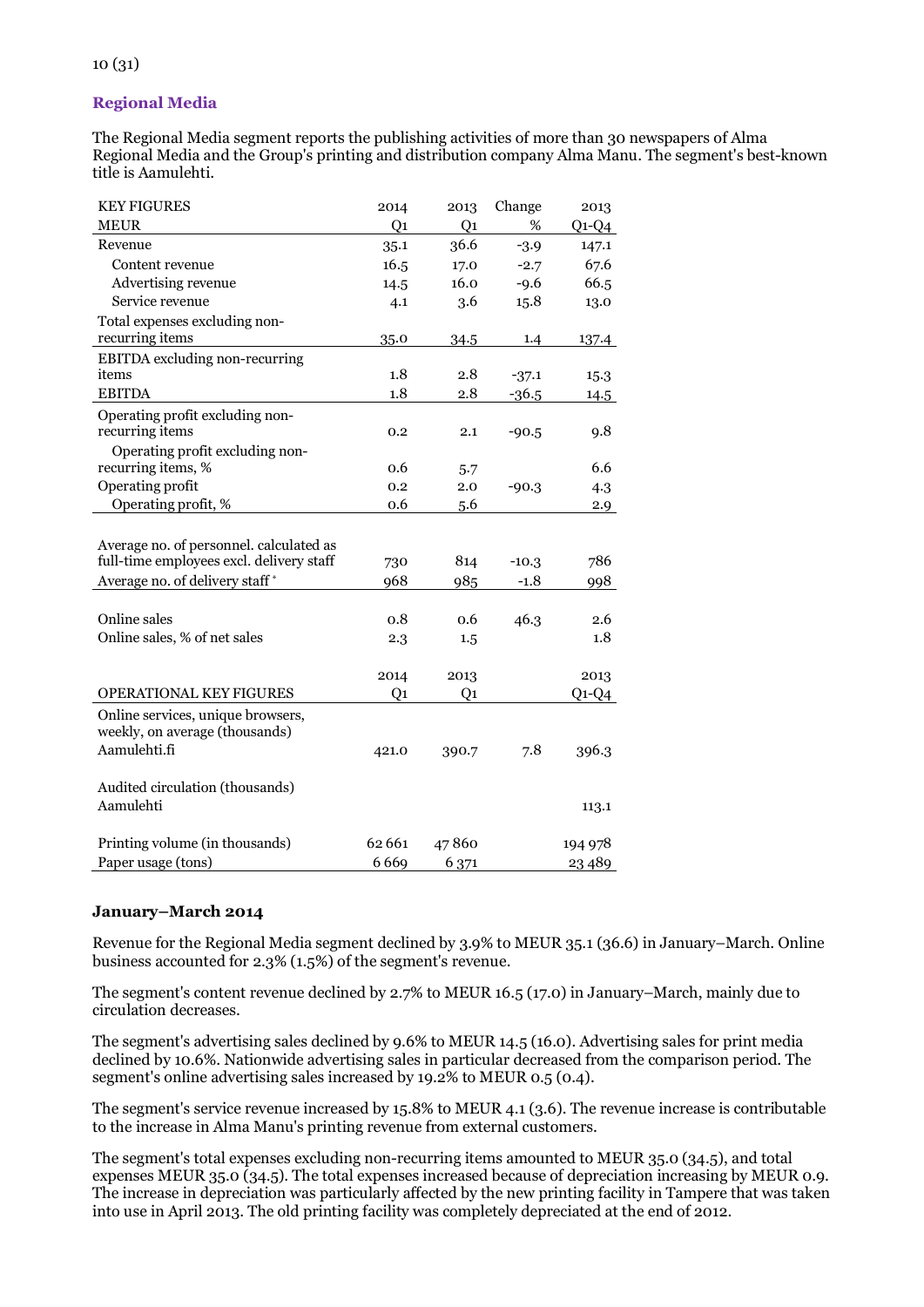A renewal project was carried out in all of Alma Media's regional papers and Aamulehti shifted to a tabloid format on 1 April 2014. A letter of intent was signed for journalistic cooperation in the form of Lännen Media. The objective of the cooperation is to offer better journalistic quality in an efficient manner.

Operational reliability at the new printing facility in Tampere continued to improve, and paper losses in connection with production changes has been successfully reduced. Printing operations in Rovaniemi were discontinued on 31 March 2014, and the printing of Pohjolan Sanomat and Lapin Kansa were transferred to a printing house outside the Group.

The segment's operating profit excluding non-recurring items was MEUR 0.2 (2.1), and operating profit MEUR 0.2 (2.0). The operating profit excluding non-recurring items was 0.6% (5.7%) of revenue.

#### **Associated companies**

| SHARE OF PROFIT OF ASSOCIATED COMPANIES | 2014   | 2013 | 2013   |
|-----------------------------------------|--------|------|--------|
| <b>MEUR</b>                             | O1     | O1   | Q1-Q4  |
| Digital Consumer Services               | $-0.1$ | 0.0  | 0.1    |
| Financial Media and Business Services   |        |      |        |
| Talentum Oyj                            | 0.1    | 0.1  | $-3.1$ |
| National Consumer Media                 |        |      |        |
| Regional Media                          | 0.0    | 0.0  | $-1.4$ |
| Other associated companies              | 0.1    | 0.1  | 0.3    |
| Total                                   | $-0.1$ | 0.2  | $-4.1$ |

Alma Media Group holds a 32.14% stake in Talentum Oyj, which is reported under the Financial Media and Business Services segment.

Alma Media acquired 35% of the share capital of the leading online travel service Rantapallo Oy. Starting from the first quarter of 2014, Rantapallo will be reported as an associated company of Alma Media under the Digital Consumer Services segment.

#### **Non-recurring items**

A non-recurring item is a comprehensive income or expense arising from non-recurring or rare events. Gains or losses from the sale or discontinuation of business operations or assets, gains or losses from restructuring business operations as well as impairment losses of goodwill and other assets are recognised as non-recurring items. Non-recurring items are recognised in the profit and loss statement within the corresponding income or expense group.

| <b>NON-RECURRING ITEMS</b>                   | 2014 | 2013   | 2013    |
|----------------------------------------------|------|--------|---------|
| <b>MEUR</b>                                  | Q1   | O1     | $Q1-Q4$ |
| Digital Consumer Services                    |      |        |         |
| Impairment losses of intangible and          |      |        |         |
| tangible assets                              |      |        | $-0.2$  |
| Gains on sales of assets                     |      |        | 8.5     |
|                                              |      |        | 8.3     |
| <b>Financial Media and Business Services</b> |      |        |         |
| Gains on sales of assets                     | 0.7  |        |         |
|                                              | 0.7  |        |         |
| National Consumer Media                      |      |        |         |
| Restructuring                                |      |        |         |
| Gains on sales of assets                     |      |        |         |
|                                              |      |        |         |
| Regional Media                               |      |        |         |
| Restructuring                                |      | $-0.0$ | $-3.8$  |
| Impairment losses of intangible and          |      |        |         |
| tangible assets                              |      |        | $-1.6$  |
|                                              |      |        | $-5.4$  |
| NON-RECURRING ITEMS IN OPERATING PROFIT      | 0.7  | $-0.0$ | 2.8     |
| Impairment losses of associated companies    |      |        | $-5.0$  |
| NON-RECURRING ITEMS IN PROFIT                |      |        |         |
| <b>BEFORE TAX</b>                            | 0.7  | $-0.0$ | $-2.1$  |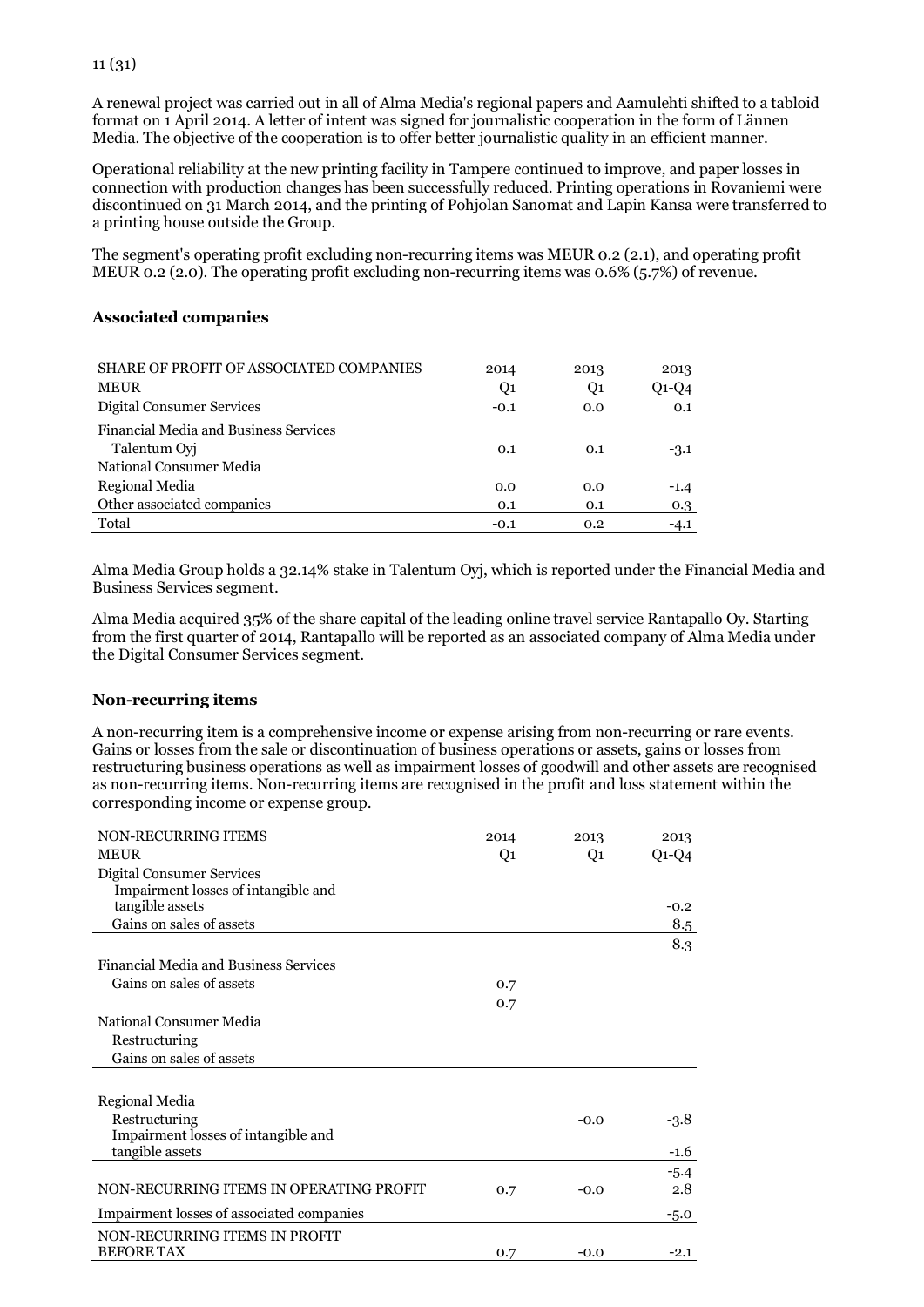The non-recurring items in January–March 2014 comprised the sales gains from the divestment of Baltic News Service.

#### **Balance sheet and financial position**

At the end of March 2014, the consolidated balance sheet stood at MEUR 274.7 (289.0). The Group's equity ratio at the end of March was 37.3% (30.4%) and equity per share rose to EUR 1.04 (1.03).

The consolidated cash flow from operations in January–March was MEUR 16.7 (16.7). Cash flow before financing was MEUR 24.3 (14.9).

The Group's interest-bearing debt at the end of March amounted to MEUR 95.9 (117.0). The total interestbearing debt at the end of March comprised MEUR 73.9 in finance leasing debt, MEUR 10.0 in loans from financial institutions and MEUR 12.0 in commercial papers.

The Group's interest-bearing net debt at the end of March stood at MEUR 82.1 (101.4). The decrease in net debt was due to cash flows from business reorganisation and cash flow from operations, seasonally strongest early in the year.

Alma Media has one MEUR 25 and two MEUR 20 financing limits at its disposal, of which MEUR 65 million were unused on 31 March 2014. In addition, the company had a commercial paper programme of MEUR 100 in Finland. Of the commercial paper programme, MEUR 88 were unused on 31 March 2014.

The value of the financial assets recognised at fair value through profit or loss resulting from business reorganisation was MEUR 0.0 (1.2) on 31 March 2014, and the fair value of debt MEUR 0.3 (1.7).

#### **Capital expenditure**

Alma Media Group's capital expenditure in January–March 2014 totalled MEUR 9.4 (46.9). The capital expenditure during the review period comprised the acquisitions of new recruitment service companies in Hungary, Poland and Czech Republic, increasing the shareholding in Alma Career Oy in Finland and normal operating and maintenance investments.

#### **Administration**

Alma Media Corporation's Annual General Meeting (AGM) held on 20 March 2014 elected Niklas Herlin, Esa Lager, Petri Niemisvirta, Perttu Rinta, Erkki Solja, Catharina Stackelberg-Hammarén and Harri Suutari members of the company's Board of Directors. In its constitutive meeting held after the AGM, the Board of Directors elected Harri Suutari as its Chairman.

The Board of Directors appointed the members of its permanent committees. Perttu Rinta and Catharina Stackelberg-Hammarén were elected as members of the Audit Committee and Esa Lager as Chairman of the Committee. Esa Lager, Niklas Herlin and Erkki Solja were elected as members of the Nomination and Compensation Committee and Petri Niemisvirta as Chairman of the Committee.

The Board of Directors of Alma Media Corporation has evaluated that with the exception of Perttu Rinta, Esa Lager and Niklas Herlin, the elected members of the Board of Directors are independent of the company and its significant shareholders. The three members named above are evaluated to be independent of the company but dependent on its significant shareholders.

Mikko Korttila, General Counsel of Alma Media Corporation, was appointed secretary to the Board of Directors.

The AGM appointed PricewaterhouseCoopers Oy as the company's auditors, with Markku Launis, APA, as principal auditor.

Alma Media Corporation applies the Finnish Corporate Governance Code for listed companies, issued by the Securities Market Association on 15 June 2010 and in effect since 1 October 2010, in its unaltered form. The Corporate Governance Statement as well as the details of salaries and bonuses for 2013 is available on the company's website at www.almamedia.com/investors.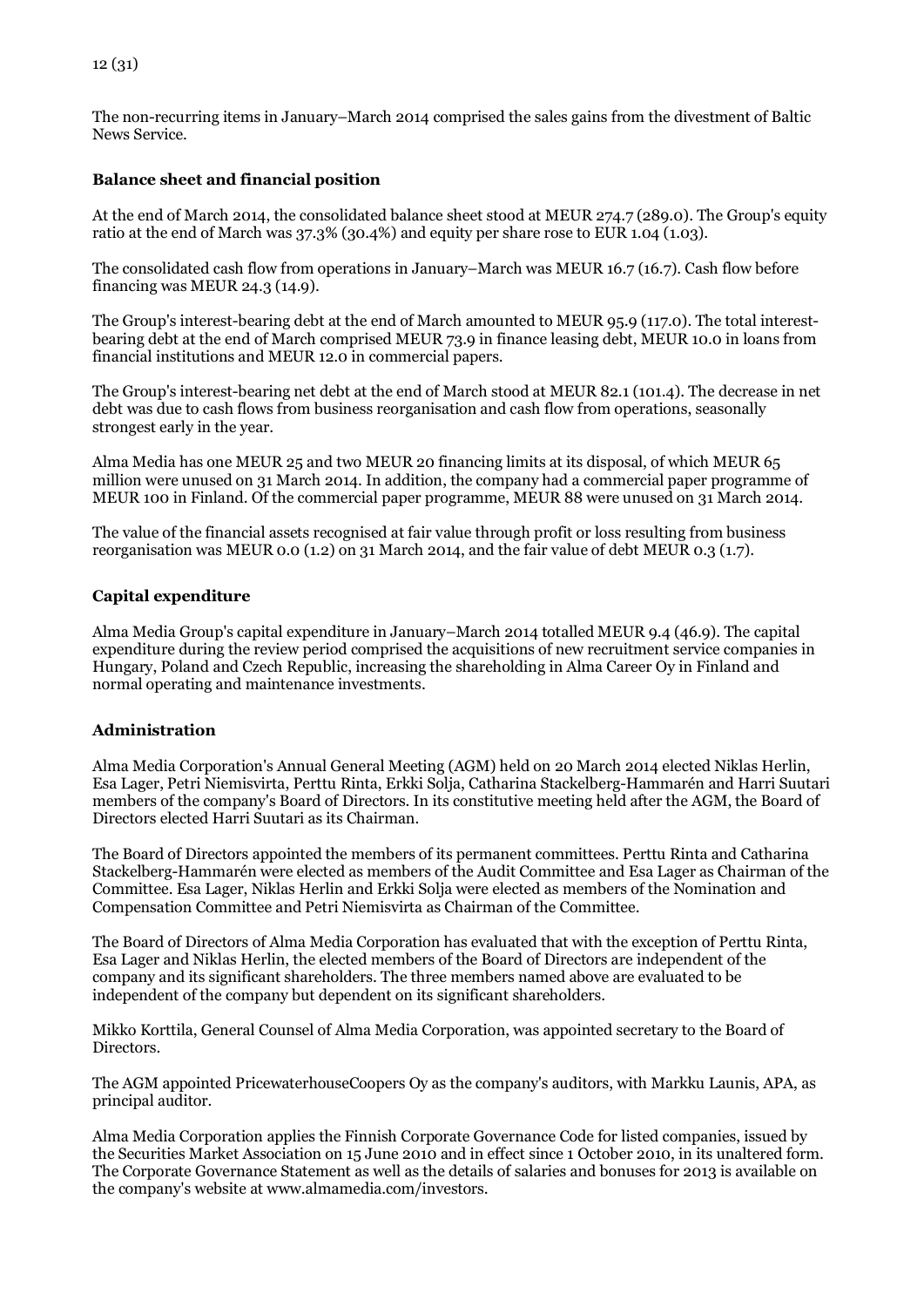# **Dividends**

In accordance with the proposal by the Board of Directors, the AGM resolved that no dividend be paid for the financial year 2013. The company has no retained earnings.

#### **Use of the invested non-restricted equity fund**

In accordance with the proposal of the Board of Directors, the AGM resolved that EUR 76,100,000 be used from the invested non-restricted equity fund, complying with the company's balance sheet of 31 December 2013, to cover losses. The covering of losses improves the preconditions for distribution of profit during future financial periods.

## **Capital repayment**

In accordance with the proposal of the Board of Directors, the AGM resolved to distribute EUR 0.10 per share as capital repayments from the invested non-restricted equity fund. At the moment of the AGM, the company has 75,486,853 shares, translating into a repayment amount of EUR 7,548,685. Capital repayments were paid to shareholders registered in Alma Media Corporation's shareholder register, maintained by Euroclear Finland Ltd, on the record date, 25 March 2014. The capital repayments were paid on 1 April 2014 as proposed by the Board of Directors.

### **Authorisation to the Board of Directors to resolve capital repayment**

The AGM authorised, in accordance with the proposal by the Board of Directors, the Board, at its discretion, to resolve the distribution of funds to shareholders as capital repayments from the invested non-restricted equity fund. The maximum amount of capital repayment on the basis of the authorisation is EUR 0.10 per share. At the moment of the AGM, the company has 75,486,853 shares, translating into a maximum repayment amount of EUR 7,548,685. The authorisation remains valid until the start of the subsequent AGM, yet not past 30 June 2015.

#### **Other decisions by the Annual General Meeting**

As proposed by the Board of Directors, the AGM resolved to reduce the share premium fund shown on the balance sheet 31 December 2013, EUR 319,295,759, by a total of EUR 200,000,000, which will be transferred to the company's invested non-restricted equity fund. The equity of the company consists nearly totally of restricted equity, and it is expedient for the equity structure and distribution of profits to change the structure in a way that reduces the proportion of restricted equity in total equity. The share premium fund constitutes part of the company's restricted equity, which is why reducing the fund requires a public notice to creditors in accordance with the Limited Liability Companies Act. All practicalities of reducing the share premium fund are decided by the Board of Directors.

The AGM authorised the Board of Directors to decide on a share issue. The authorisation entitles the Board to issue a maximum of 15,000,000 shares. This maximum amount of shares corresponds to approximately 20% of the total number of shares of the company. The share issue may be implemented by issuing new shares or transferring shares now in possession of the company. The authorisation entitles the Board to decide on a directed share issue, which entails deviating from the pre-emption rights of shareholders. The Board can use the authorisation in one or more parts.

The Board may use the authorisation for developing the capital structure of the company, widening the ownership base, financing or realising acquisitions or other arrangements, or for other purposes decided upon by the Board. The authorisation may not, however, be used to implement incentive programmes for the management or key employees of the company. The authorisation is valid until the following ordinary AGM, however no longer than until 30 June 2015.

#### **The Alma Media share**

In January–March, altogether 1,655,230 Alma Media shares were traded on the NASDAQ OMX Helsinki Stock Exchange, representing 2.2% of the total number of shares. The closing price of the Alma Media share at the end of the last trading day of the reporting period, 31 March 2014, was EUR 2.78. The lowest quotation during the review period was EUR 2.60 and the highest EUR 3.15. Alma Media Corporation's market capitalisation at the end of the review period was MEUR 209.9.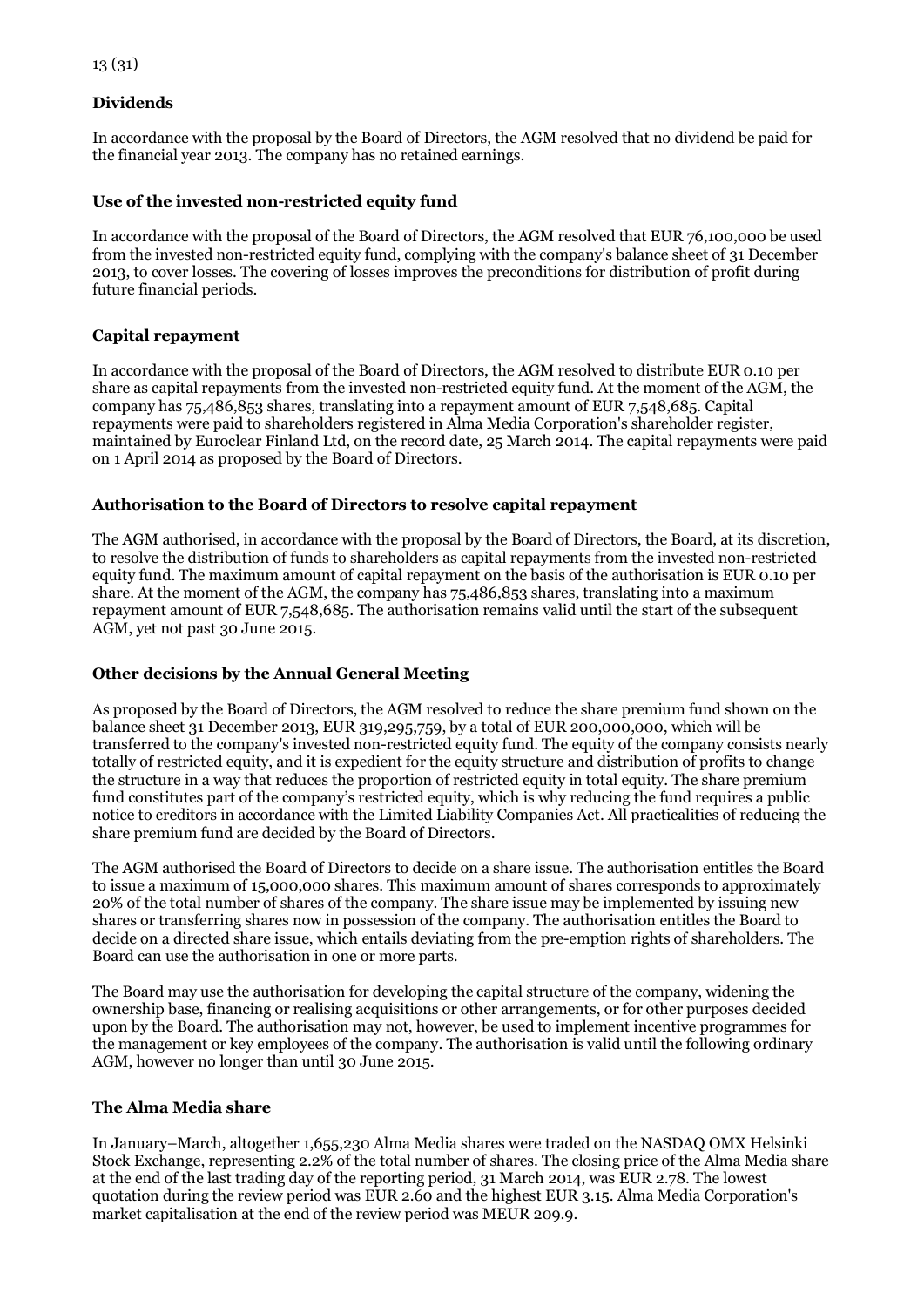# **Option programme and share-based incentive plan**

Alma Media has the option programme 2009 in effect. The programme is an incentive and commitment system for Group management. If all the subscription rights are exercised, the programme 2009 will dilute the holdings of the earlier shareholders by a maximum of 2.0%. Further details about the programmes are given in the notes to this Interim Report.

The Board of Directors of Alma Media Corporation in 2012 decided on a new share-based incentive plan for the Group's key employees. The new Performance Share Plan consists of three performance periods, the calendar years 2012, 2013 and 2014. The Board of Directors will decide on the plan's performance criteria and the achievement targets at the beginning of each performance period. No rewards were paid for the performance periods 2012 and 2013. The potential reward from the plan for the performance period 2014 will be based on Alma Media Group's profitability, and it will be paid partly in the company's shares and partly in cash in 2015. For the members of the Group Executive Team, the plan additionally includes one three-year performance period, the calendar years 2012–2014, based on the profitable growth of the Group. No reward is expected to be paid for this performance period. The Performance Share Plan includes approximately 20 persons.

### **Other authorisations of the Board of Directors**

The Board of Directors has no other current authorisations.

### **Market liquidity guarantee**

The Alma Media share has no market liquidity guarantee in effect.

#### **Flagging notices**

In the first quarter of 2014, Alma Media did not receive notices of changes in shareholdings pursuant to Chapter 9, Section 5 of the Finnish Securities Markets Act.

#### **Risks and risk management**

The purpose of Alma Media Group's risk management activities is to continuously evaluate and manage all opportunities, threats and risks in conjunction with the company's operations to enable the company to reach its set objectives and to secure business continuity.

The risk management process identifies the risks, develops appropriate risk management methods and regularly reports on risk issues to the risk management organisation. Risk management is part of Alma Media's internal control function and thereby part of good corporate governance. Limits and processing methods are set for quantitative and qualitative risks by the corporate risk management system in writing.

The most critical strategic risks for Alma Media are a significant drop in its print newspaper readership, a permanent decline in advertising sales and a significant increase in distribution and delivery costs. The media industry is undergoing changes following the transformation in media consumption and technological development. Alma Media's strategic objective is to meet this challenge through renewal and the development of new business in digital consumer and business services.

Fluctuating economic cycles are reflected in the development of advertising sales. Advertising sales account for approximately half of the Group's revenue. Business operations outside Finland, such as in the East and Central European countries, include country-specific risks relating to market development and economic growth. The expansion of business outside Finland has reduced the risks inherent in operating in one market area.

The most important operational risks are disturbances in information technology and data transfer, as well as an interruption of the printing operations.

#### **Sustainable development**

With its Code of Ethics, Alma Media is committed to supporting the universally accepted principles in the areas of human rights, labour, environment and anti-corruption laid out in the United Nations Global Compact initiative. Alma Media participates in the annual Carbon Disclosure Project (CDP) climate reporting directed at investors, and was the only media company to make it to the Nordic Climate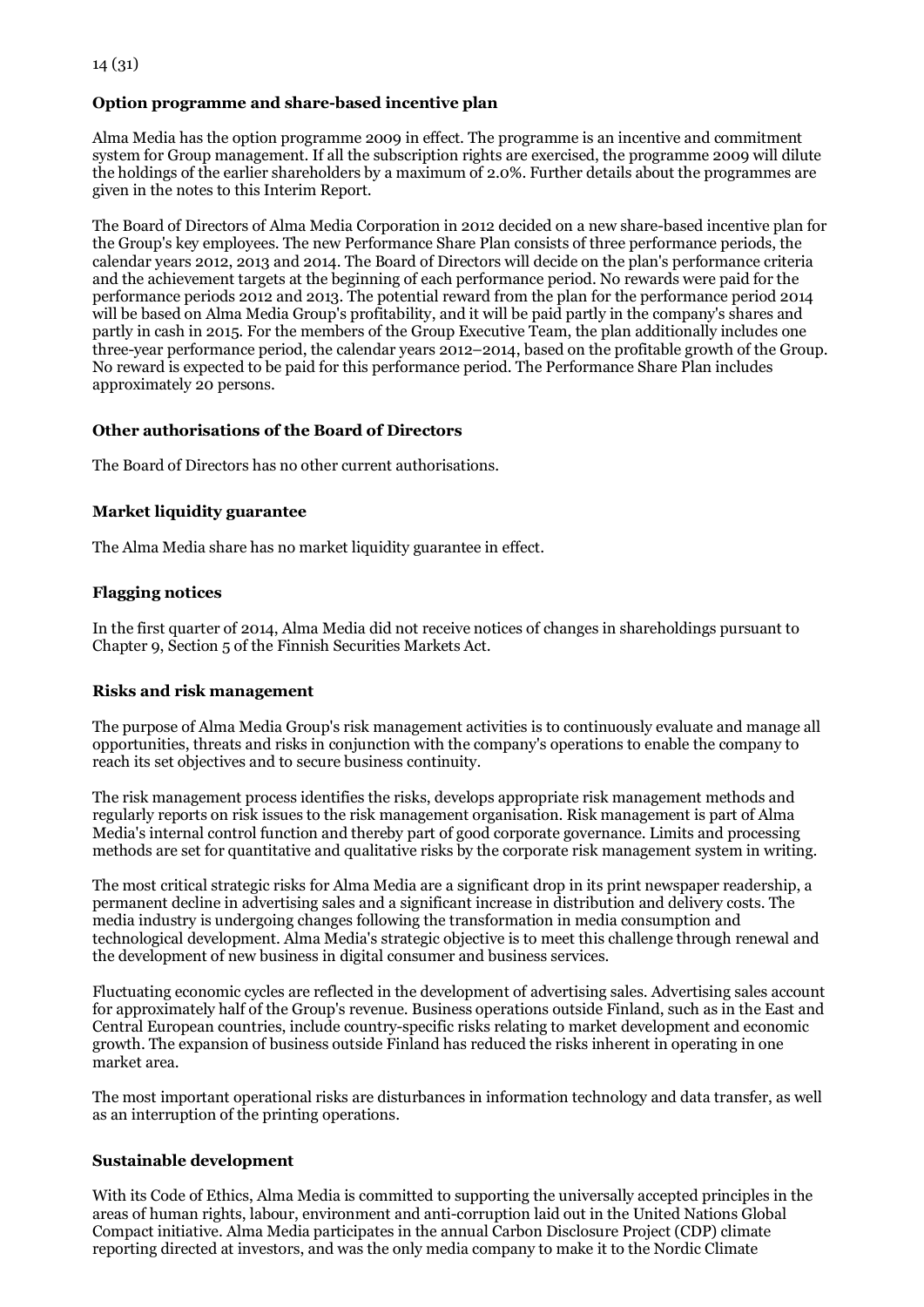Disclosure Leadership index in October 2013. In addition, the Alma Media share is included in the OMX GES Sustainability Finland index. Alma Media is a member of the corporate responsibility networks Nordic Media CR Forum and Finnish Business & Society.

The most significant environmental impacts of Alma Media's business operations are related to purchases, printing and delivery operations and real estate. In 2013, the company's printing facilities used approximately 24,900 (26,400) tonnes of newsprint. Alma Media used 16,333 (16,696) MWh of electric power in 2013. Additional information on the company's Sustainable Media programme is available on the Alma Media website.

#### **Events after the review period**

Due to the performance being weaker than expected, Alma Media launched streamlining measures in Alma Regional Media in April. The statutory employee negotiations concern a plan to seek cost savings. The negotiations aim to achieve annual savings of MEUR 1.5. The negotiations will not concern terminations of employment.

In addition, Alma Media commenced statutory employee negotiations in the Group's financial administration in April. The negotiations aim to centralise financial administration services in Tampere. The negotiations concern the whole personnel of financial administration, and as a result of the restructuring, the number of personnel may decrease by a maximum of 11 persons.

#### **Next interim report**

Alma Media will publish its financial results for the second quarter 2014 on Friday, 18 July 2014 at 9:00am (EEST).

ALMA MEDIA CORPORATION Board of Directors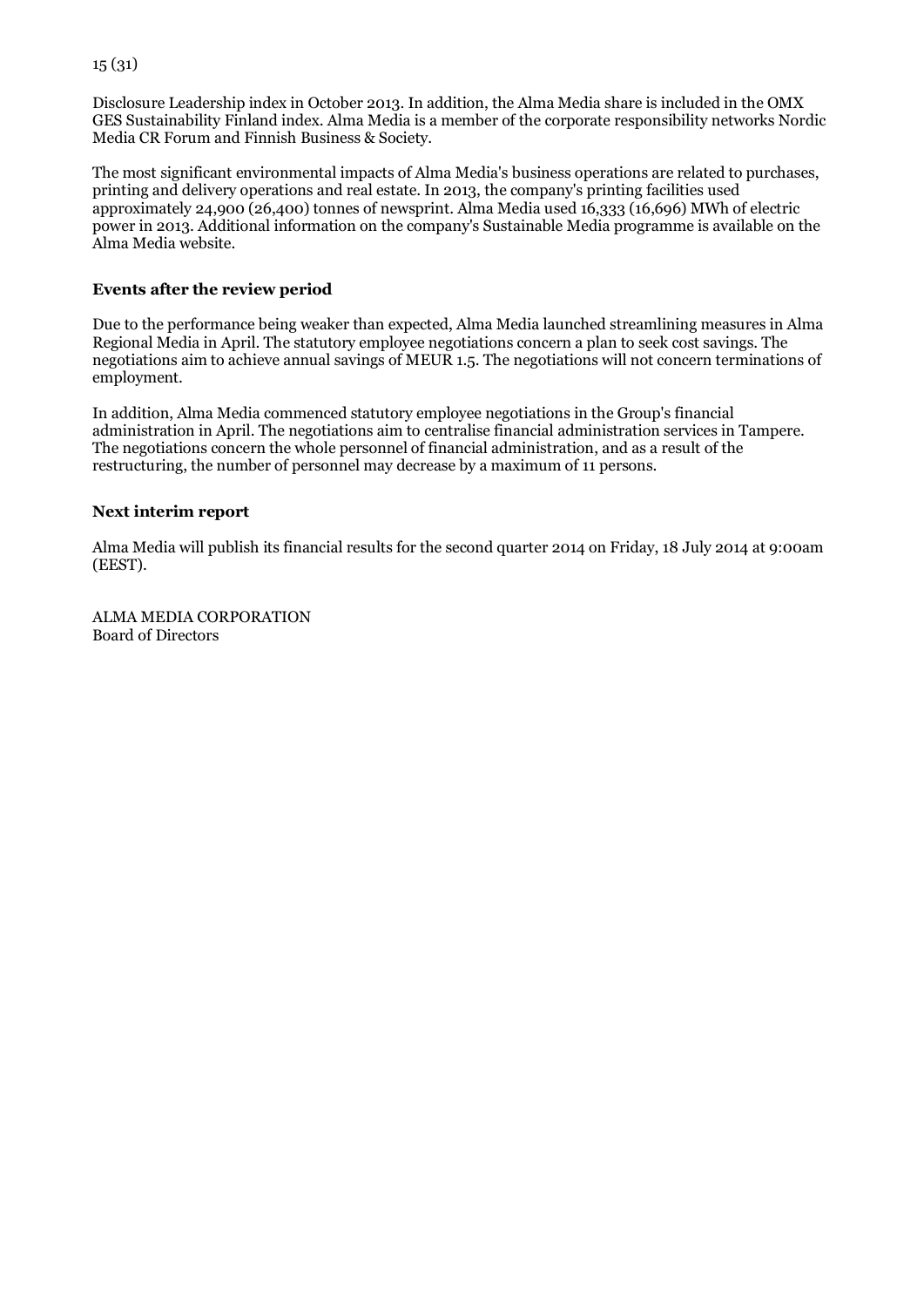# SUMMARY OF INTERIM REPORT AND NOTES

| COMPREHENSIVE INCOME STATEMENT<br><b>MEUR</b>                                         | 2014<br>Q <sub>1</sub> | 2013<br>Q <sub>1</sub> | Change<br>% | 2013<br>$Q1-Q4$ |
|---------------------------------------------------------------------------------------|------------------------|------------------------|-------------|-----------------|
| <b>REVENUE</b>                                                                        | 72.7                   | 74.9                   | $-2.9$      | 300.2           |
| Other operating income                                                                | 0.9                    | 0.1                    | 558.3       | 9.2             |
| Materials and services                                                                | 18.7                   | 20.1                   | $-7.0$      | 79.6            |
| Employee benefits expense                                                             | 31.5                   | 30.4                   | 3.7         | 119.4           |
| Depreciation, amortization and                                                        |                        |                        |             |                 |
| impairment                                                                            | 3.6                    | 2.6                    | 40.8        | 18.3            |
| Other operating expenses                                                              | 16.5                   | 16.5                   | 0.1         | 65.1            |
| <b>OPERATING PROFIT</b>                                                               | 3.2                    | 5.4                    | $-40.7$     | 27.0            |
| Finance income                                                                        | 0.1                    | 0.4                    | $-74.0$     | 1.9             |
| Finance expenses                                                                      | 0.8                    | 0.6                    | 26.8        | 2.4             |
|                                                                                       |                        |                        |             |                 |
| Share of profit of associated companies                                               | 0.1                    | 0.2                    | $-34.8$     | -4.1            |
| PROFIT BEFORE TAX                                                                     | 2.7                    | 5.4                    | $-50.8$     | 22.4            |
| Income tax                                                                            | 0.5                    | 1.4                    | $-61.5$     | 6.4             |
| PROFIT FOR THE PERIOD                                                                 | 2.2                    | 4.1                    | $-47.3$     | 16.0            |
|                                                                                       |                        |                        |             |                 |
| OTHER COMPREHENSIVE INCOME:                                                           |                        |                        |             |                 |
| Items that are not later be transferred to be recognised through                      |                        |                        |             |                 |
| profit or loss                                                                        |                        |                        |             |                 |
| Items arising due to the redefinition of net defined benefit                          |                        |                        |             |                 |
| liability (or asset item)<br>Tax on items that not later transferred to be recognised | 0.0                    | 0.0                    |             | $-0.0$          |
| through profit and loss                                                               | 0.0                    | 0.0                    |             | 0.0             |
| Items that may later be transferred to be recognised through<br>profit or loss        |                        |                        |             |                 |
| <b>Translation differences</b>                                                        | 0.1                    | 0.0                    |             | -0.8            |
| Share of other comprehensive income of associated companies                           | $-0.1$                 | 0.3                    |             | $-0.4$          |
| Income tax relating to components of other comprehensive<br>income                    | 0.0                    | 0.0                    |             | 0.0             |
| Other comprehensive income for the year. net of tax                                   | 0.0                    | 0.3                    |             | $-1.2$          |
|                                                                                       |                        |                        |             |                 |
| TOTAL COMPREHENSIVE INCOME FOR THE PERIOD                                             | 2.1                    | 4.4                    |             | 14.8            |
|                                                                                       |                        |                        |             |                 |
| Profit for the period attributable to:                                                |                        |                        |             |                 |
| - Owners of the parent                                                                | 1.7                    | 3.8                    |             | 15.0            |
| - Non-controlling interest                                                            | 0.4                    | 0.3                    |             | 0.9             |
|                                                                                       |                        |                        |             |                 |
| Total comprehensive income for the period attributable to:                            |                        |                        |             |                 |
| - Owners of the parent<br>- Non-controlling interest                                  | 1.7                    | 4.1                    |             | 13.9            |
|                                                                                       | 0.4                    | 0.3                    |             | 0.9             |
| Earnings per share calculated from the profit for the period                          |                        |                        |             |                 |
| attributable to the parent company shareholders                                       |                        |                        |             |                 |
| - Earnings per share (basic). EUR                                                     | 0.02                   | 0.05                   |             | 0.20            |
| - Earnings per share (diluted). EUR                                                   | 0.02                   | 0.05                   |             | 0.20            |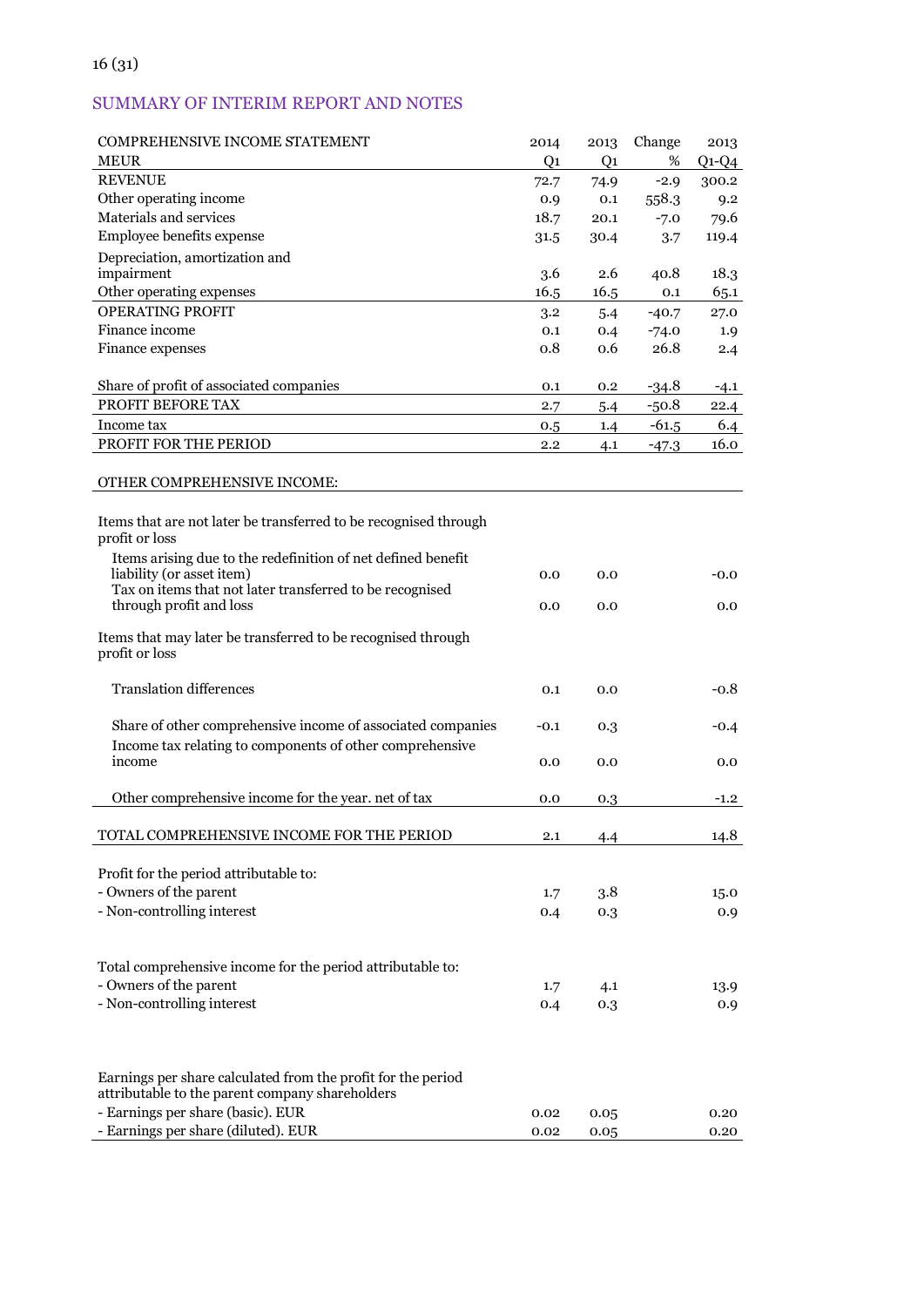| <b>BALANCE SHEET</b>                           | 31 Mar | 31 Mar | 31 Dec |
|------------------------------------------------|--------|--------|--------|
| <b>MEUR</b>                                    | 2014   | 2013   | 2013   |
| <b>ASSETS</b>                                  |        |        |        |
| NON-CURRENT ASSETS                             |        |        |        |
| Goodwill                                       | 72.8   | 74.4   | 70.7   |
| Other intangible assets                        | 42.1   | 43.6   | 42.2   |
| Tangible assets                                | 84.8   | 85.6   | 86.3   |
| Investments in associated companies            | 25.5   | 31.7   | 25.5   |
| Other non-current financial assets             | 3.8    | 5.0    | 3.8    |
| Deferred tax assets                            | 1.5    | 0.9    | 1.5    |
|                                                |        |        |        |
| <b>CURRENT ASSETS</b>                          |        |        |        |
| Inventories                                    | 1.2    | 0.9    | 1.4    |
| Current tax assets                             | 0.0    | 2.1    | 0.0    |
| Trade receivable and other                     |        |        |        |
| receivables                                    | 29.1   | 29.2   | 27.0   |
| Other current financial assets                 | 0.0    | 0.0    | 2.0    |
| Cash and cash equivalents                      | 13.9   | 15.7   | 12.3   |
| <b>TOTAL ASSETS</b>                            | 274.7  | 289.0  | 272.8  |
|                                                | 31 Mar | 31 Mar | 31 Dec |
| <b>MEUR</b>                                    |        |        |        |
| EQUITY AND LIABILITIES                         | 2014   | 2013   | 2013   |
| Share capital                                  |        |        |        |
|                                                | 45.3   | 45.3   | 45.3   |
| Share premium reserve                          | 7.7    | 7.7    | 7.7    |
| Foreign currency translation reserve           | $-0.5$ | 0.2    | $-0.6$ |
| Retained earnings                              | 26.4   | 24.6   | 35.6   |
| Equity attributable to owners of the<br>parent | 78.9   | 77.9   | 88.1   |
| Non-controlling interest                       | 14.4   | 1.9    | 2.3    |
| <b>TOTAL EQUITY</b>                            | 93.3   | 79.8   | 90.4   |
|                                                |        |        |        |
| <b>LIABILITIES</b>                             |        |        |        |
| NON-CURRENT LIABILITIES                        |        |        |        |
| Non-current interest-bearing                   |        |        |        |
| liabilities                                    | 77.2   | 70.6   | 69.7   |
| Deferred tax liabilities                       | 6.8    | 7.5    | 7.0    |
| Pension obligations                            | 2.6    | 2.8    | 2.6    |
| Provisions                                     | 0.0    | 0.1    | 0.0    |
| Other financial liabilities                    | 0.0    | 0.4    | 0.0    |
| Other non-current liabilities                  | 0.4    | 0.4    | 0.4    |
|                                                |        |        |        |
| <b>CURRENT LIABILITIES</b>                     |        |        |        |
| <b>Current financial liabilities</b>           | 19.5   | 48.2   | 40.8   |
| Advances received                              | 24.6   | 26.6   | 13.7   |
| Income tax liability                           | 0.8    | 0.0    | 1.5    |
| Provisions                                     | 4.1    | 0.3    | 4.2    |
| Trade and other payables                       | 45.4   | 52.4   | 42.4   |
| TOTAL LIABILITIES                              | 181.3  | 209.3  | 182.3  |
| TOTAL EQUITY AND LIABILITIES                   | 274.7  | 289.0  | 272.8  |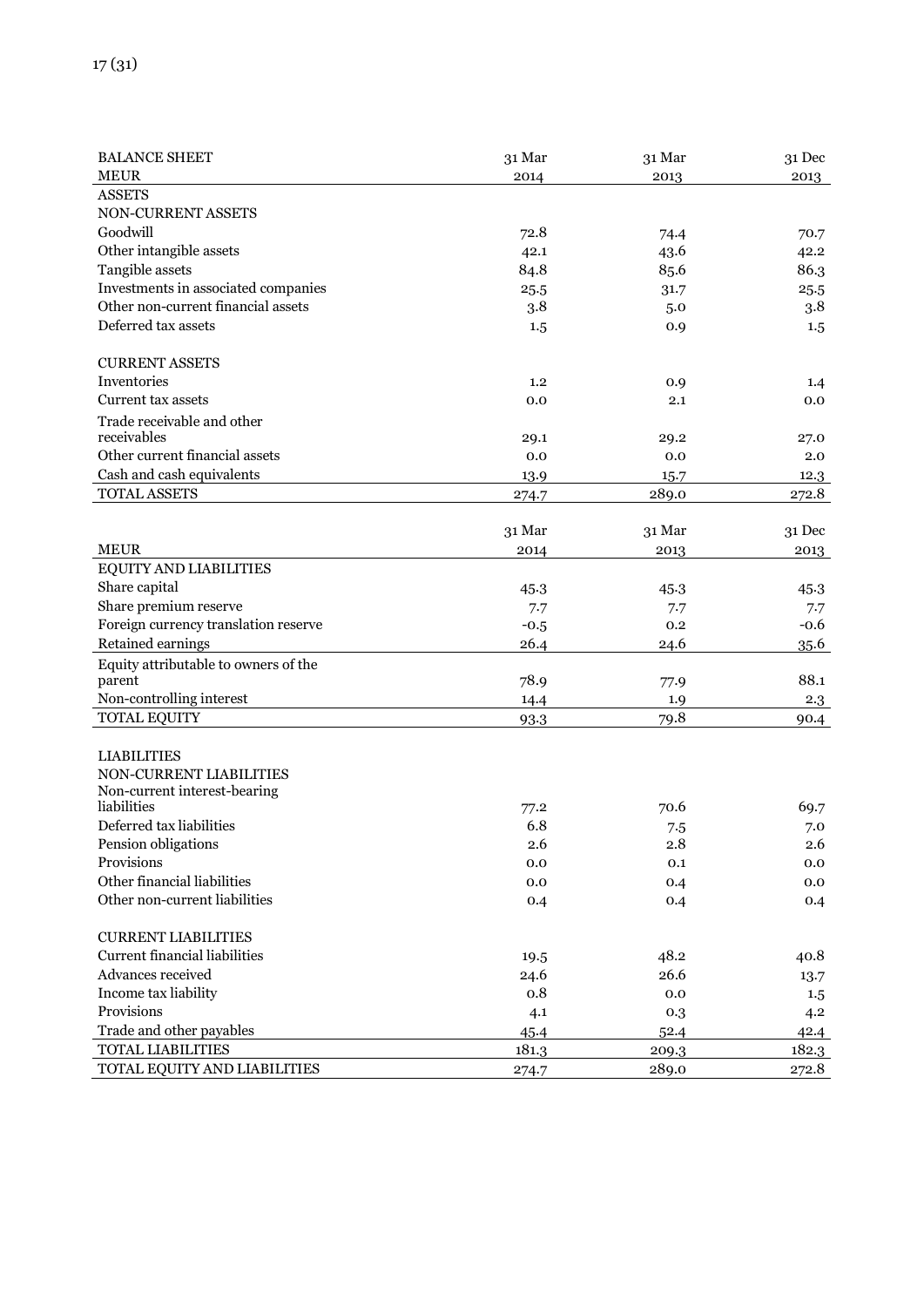### CONSOLIDATED STATEMENT OF CHANGE IN EQUITY

Column headings:

- $A =$ Share capital
- B = Share premium reserve
- C = Translation differences
- D = Retained earnings
- $E = Total$
- F = Non-controlling interest
- $G =$  Equity total

| <b>MEUR</b>                                                                     | A    | B   | $\mathbf C$ | D      | E      | $\mathbf F$ | G      |
|---------------------------------------------------------------------------------|------|-----|-------------|--------|--------|-------------|--------|
| Equity on 1 Jan 2014                                                            | 45.3 | 7.7 | $-0.6$      | 35.6   | 88.1   | 2.3         | 90.4   |
| Profit for the period                                                           |      |     |             | 1.7    | 1.7    | 0.4         | 2.2    |
| Other comprehensive income                                                      |      |     | 0.1         | $-0.1$ | 0.0    | 0.0         | 0.0    |
| Transactions with equity holders of the parent and non-<br>controlling interest |      |     |             |        |        |             |        |
| Dividends paid by parent                                                        |      |     |             | $-7.5$ | $-7.5$ |             | -7.5   |
| Dividends paid by subsidiaries                                                  |      |     |             |        |        | $-0.5$      | $-0.5$ |
| Share-based payments                                                            |      |     |             | 0.1    | 0.1    | 0.0         | 0.1    |
| <b>Excercised share options</b>                                                 |      |     |             |        |        |             |        |
| Business combinations                                                           |      |     |             | $-3.5$ | $-3.5$ | 12.1        | 8.6    |
| Equity on 31 Mar 2014                                                           | 45.3 | 7.7 | $-0.5$      | 26.4   | 78.9   | 14.4        | 93.3   |
|                                                                                 |      |     |             |        |        |             |        |
| <b>MEUR</b>                                                                     | A    | B   | C           | D      | E      | F           | G      |
| Equity on 1 Jan 2013                                                            | 45.3 | 7.7 | 0.2         | 28.0   | 81.2   | 2.7         | 83.9   |
| Profit for the period                                                           |      |     |             | 3.8    | 3.8    | 0.3         | 4.1    |
| Other comprehensive income                                                      |      |     | 0.0         | 0.3    | 0.3    |             | 0.3    |
| Transactions with equity holders of the parent and non-<br>controlling interest |      |     |             |        |        |             |        |
| Dividends paid by parent                                                        |      |     |             | $-7.5$ | $-7.5$ |             | $-7.5$ |
| Dividends paid by subsidiaries                                                  |      |     |             |        |        | $-1.1$      | $-1.1$ |
| Share-based payments                                                            |      |     |             | 0.2    | 0.2    |             | 0.2    |
| Equity on 31 Mar 2013                                                           | 45.3 | 7.7 | 0.2         | 24.6   | 77.9   | 1.9         | 79.8   |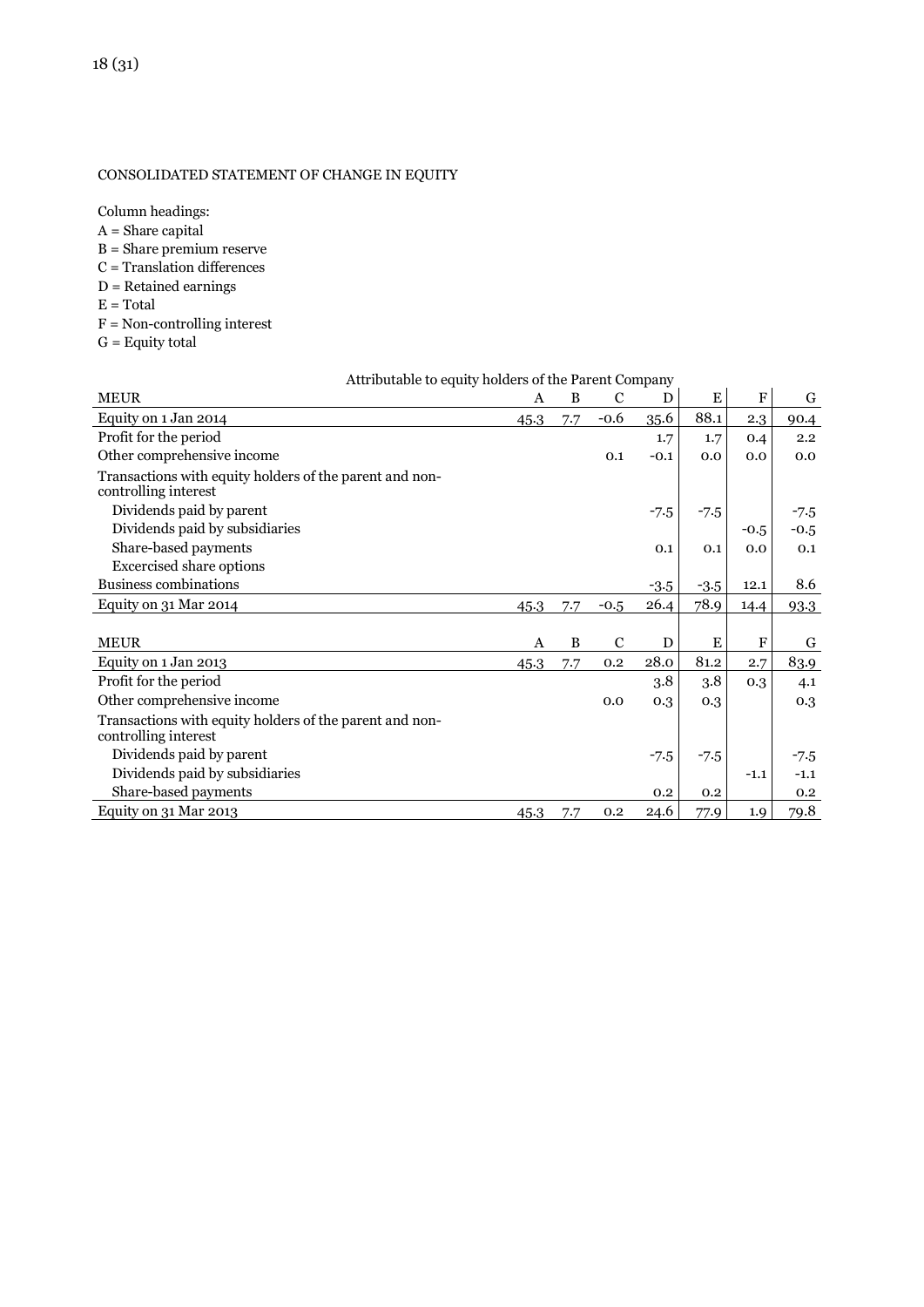| <b>CASH FLOW STATEMENT</b>             | 2014    | 2013           | 2013     |
|----------------------------------------|---------|----------------|----------|
| <b>MEUR</b>                            | Q1      | Q <sub>1</sub> | $Q1-Q4$  |
| <b>OPERATING ACTIVITIES</b>            |         |                |          |
| Profit for the period                  | 2.2     | 4.1            | 16.0     |
| Adjustments                            | 3.7     | 4.3            | 25.4     |
| Change in working capital              | 12.9    | 10.9           | -11.8    |
| Dividends received                     | 0.0     | 0.2            | $1.3\,$  |
| Interest received                      | 0.0     | 0.0            | 0.1      |
| Interest paid and other finance        |         |                |          |
| expenses                               | -0.6    | $-0.5$         | -1.8     |
| Income taxes paid                      |         | $-2.3$         |          |
| Net cash flow from operating           | -1.5    |                | -4.7     |
| activities                             | 16.7    | 16.7           | 24.4     |
|                                        |         |                |          |
| <b>INVESTING ACTIVITIES</b>            |         |                |          |
| Acquisitions of tangible and           |         |                |          |
| intangible assets                      | $-1.1$  | $-1.9$         | $-6.2$   |
| Proceeds from sale of tangible and     |         |                |          |
| intangible assets                      | 0.0     | 0.0            | 0.0      |
| Other investments                      | 0.0     | 0.0            | 0.0      |
| Proceeds from sale of other            |         |                |          |
| investments                            | 0.0     | 0.1            | 0.1      |
| Acquisition of subsidiaries            | 0.4     | 0.0            | -2.6     |
| Acquisition of associated companies    | $-0.5$  | 0.0            | 0.0      |
| Proceeds from sale of subsidiaries     | 8.8     | 0.0            | 10.5     |
| Proceeds from sale and repayment of    |         |                |          |
| capital of associated companies        | 0.0     | 0.0            | 0.4      |
| Net cash flows from / (used in)        |         |                |          |
| investing activities                   | 7.6     | -1.8           | 2.3      |
|                                        |         |                |          |
| Cash flow before financing activities  | 24.3    | 14.9           | 26.7     |
|                                        |         |                |          |
| <b>FINANCING ACTIVITIES</b>            |         |                |          |
| Proceeds from exercise of share        |         |                |          |
| options                                | 0.0     | 0.0            | 0.0      |
| Current loans taken                    | 69.0    | 0.0            | 143.5    |
| Repayment of current loans             | $-83.7$ | -7.6           | $-166.0$ |
| Change in interest-bearing receivables | 0.0     | 0.0            | 0.0      |
| Dividends paid                         | $-8.1$  | $-8.7$         | $-8.7$   |
| Net cash flows from / (used in)        |         |                |          |
| financing activities                   | $-22.7$ | $-16.3$        | $-31.2$  |
|                                        |         |                |          |
| Change in cash and cash equivalent     |         |                |          |
| funds (increase $+ /$ decrease -)      | 1.6     | $-1.4$         | $-4.5$   |
| Cash and cash equivalents at           |         |                |          |
| beginning of period                    | 12.3    | 17.1           | 17.1     |
| Effect of change in foreign exchange   |         |                |          |
| rates                                  | 0.0     | $-0.1$         | $-0.3$   |
| Cash and cash equivalents at end of    |         |                |          |
| period                                 | 13.9    | 15.7           | 12.3     |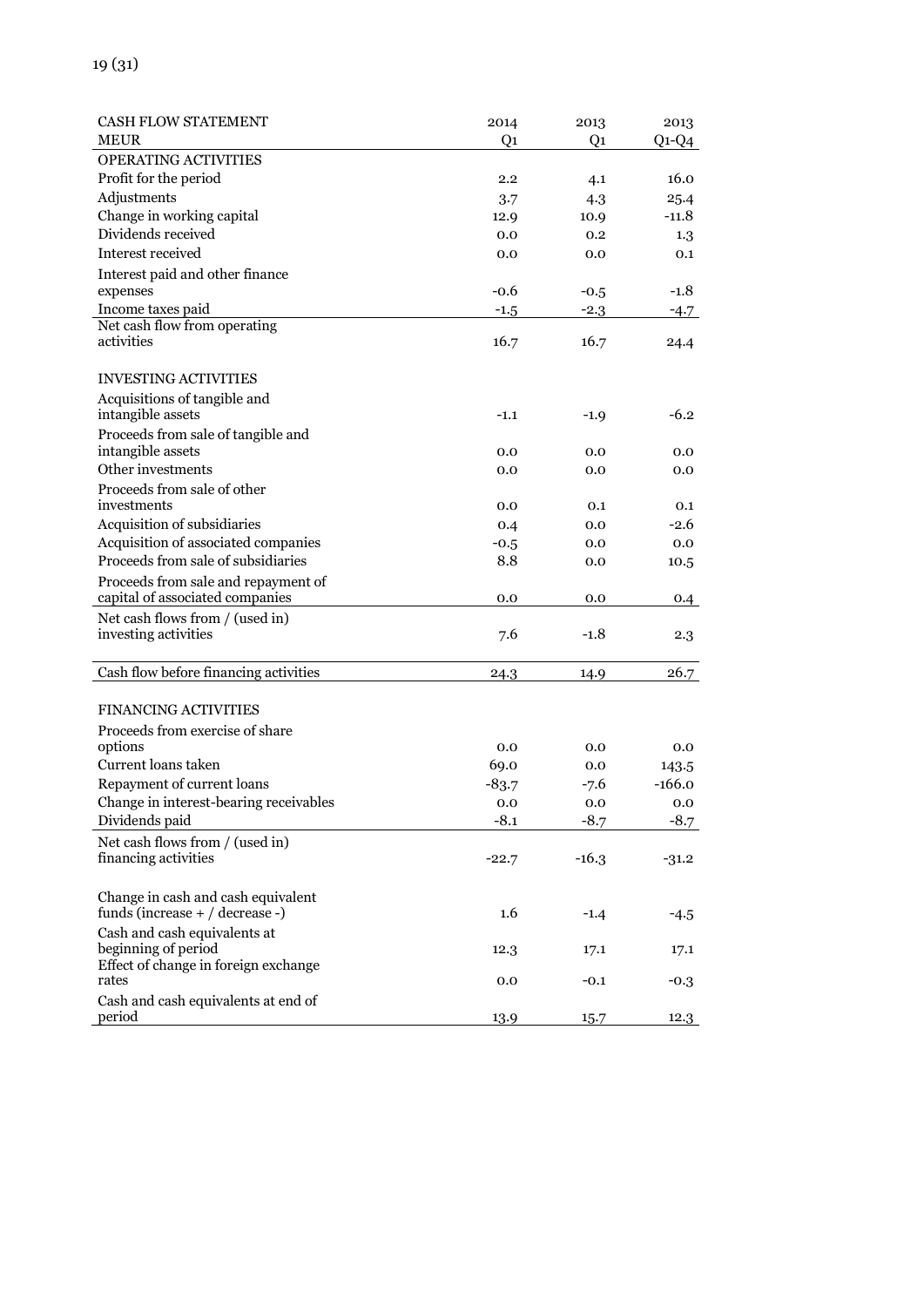#### **Acquired businesses in 2014**

Alma Media has acquired the following business operations during 2014:

|                                      | <b>Business</b> | <b>Acquisition</b><br>date | <b>Group share</b> |
|--------------------------------------|-----------------|----------------------------|--------------------|
| Digital Consumer Services segment    |                 |                            |                    |
| Monster HU                           | Online service  | 3 Jan, 2014                | 85%                |
| Monster PL                           | Online service  | 3 Jan, 2014                | 85%                |
| Monster CZ                           | Online service  | 3 Jan, 2014                | 85%                |
| Alma Career Oy (formerly Monster Oy) | Online service  | 3 Jan, 2014                | 10%                |

In connection with the arrangement, the name of Monster Oy, an Alma Media associated company, changes into Alma Career Oy, with Monster Worldwide, Inc. becoming its minority shareholder with a 15-per cent stake. For this share of the company, Monster Worldwide, Inc. transferred its recruitment service operations in Poland, Hungary and Czech Republic to the new company, as well as purchased shares in the company for MEUR 4.7. Alma Media transferred a 15-per cent share of its recruitment operations, including LMC in Czech Republic, CVOnline in the Baltics, Profesia in Slovakia and Czech Republic, and TauOnline in Slovakia. After the transaction, Alma Media Group's ownership of the new companies is 85%. Monster Worldwide, Inc. has an option to increase its ownership to 20% by 2017. Monster Worldwide, Inc. used to own 25% of the Monster business in Finland, and Alma Media 75%.

In its Financial Statements, Alma Media presented a preliminary acquisition cost calculation for the arrangement, according to which the value of the minority shares transferred was based on Alma Media Group's book values. In the final recognition of the arrangement, the value of the minority share was determined based on fair values. The tables below show how the arrangement affected the balance sheet of Alma Media Group.

| <b>MEUR</b>                             |        |
|-----------------------------------------|--------|
| Fair value share of disposed businesses |        |
| (Increase of Non-Controlling interest)  | 12.2   |
| Consideration, settled in cash          | $-4.7$ |
| Consideration total                     | 7.5    |

#### Monster Hu. Monster PL and Monster CZ

|                                                                                                                                    | Book values<br>before | Fair values at the |     |
|------------------------------------------------------------------------------------------------------------------------------------|-----------------------|--------------------|-----|
| <b>MEUR</b>                                                                                                                        | consolidation         | consolidation      |     |
| Property, plant and equipment                                                                                                      | 0.3                   |                    | 0.3 |
| Intangible assets                                                                                                                  | 0.0                   |                    | 1.0 |
| Trade and other receivables                                                                                                        | 0.5                   |                    | 0.5 |
| Cash and cash equivalents                                                                                                          | 0.3                   |                    | 0.3 |
| Assets, total                                                                                                                      | 1.1                   |                    | 2.1 |
| Deferred tax liabilities                                                                                                           | 0.0                   |                    | 0.2 |
| Trade and other payables                                                                                                           | 0.7                   |                    | 0.7 |
| Liabilities, total                                                                                                                 | 0.7                   |                    | 0.8 |
| Total identifiable net assets at fair value 100 %                                                                                  | 0.5                   |                    | 1.3 |
| Total identifiable net assets at fair value 85 %                                                                                   | 0.4                   |                    | 1.1 |
| Cash and cash equivalents of acquired subsidiaries or<br>businesses                                                                |                       |                    | 0.3 |
| Goodwill arising on acquisition<br>Goodwill <sup>*</sup> ) arising on Acquisition of Alma Career Oy (10 %) is booked to adjustment |                       |                    | 3.2 |
| of retained earnings                                                                                                               |                       |                    | 3.1 |

*\*) amount recognized directly in equity of controlling interest which the non-controlling interests adjustment differs from the fair value of the consideration received.*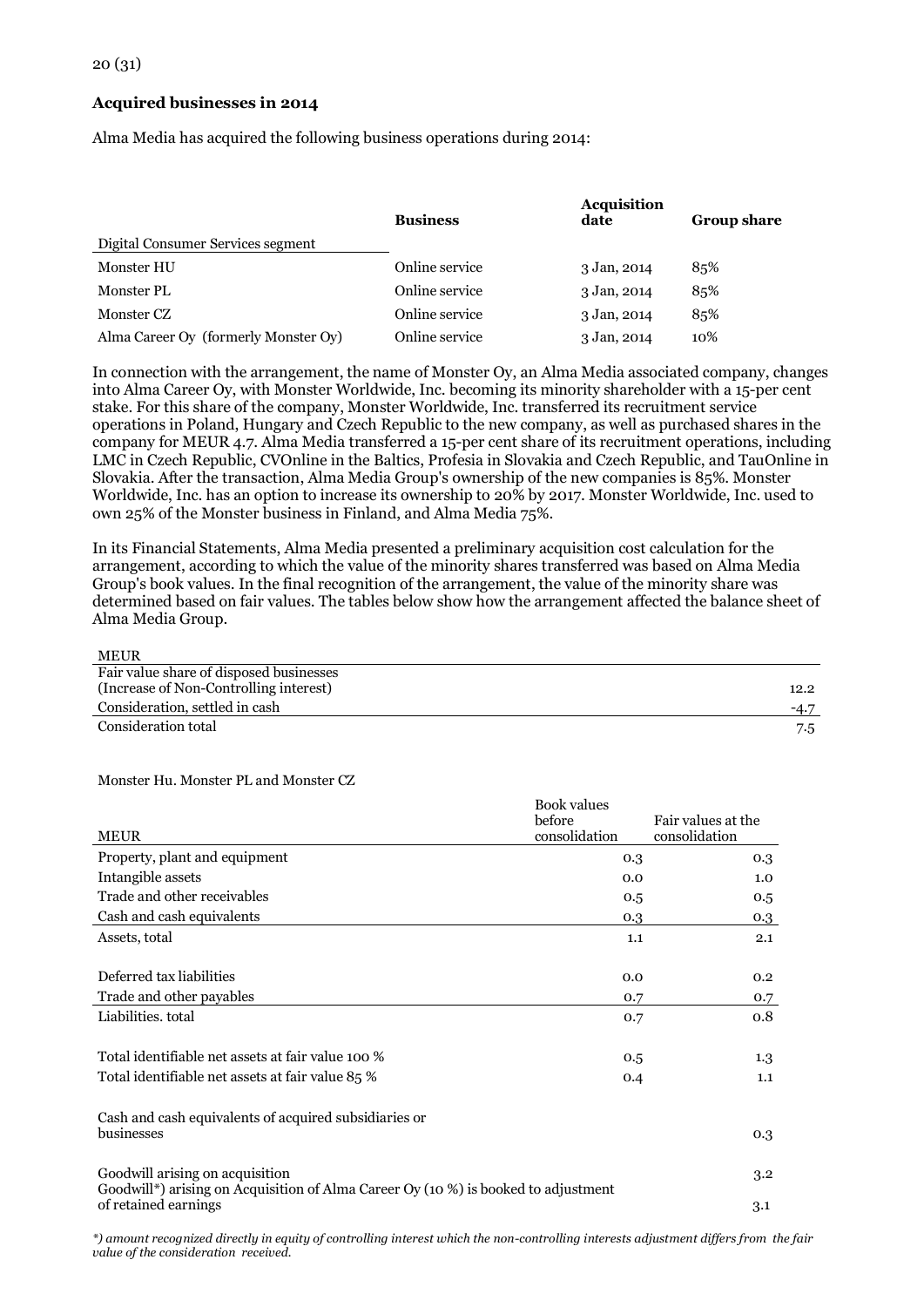# **Contingent considerations**

Contingent considerations arising from business acquisitions are classified as financial liabilities recognised at fair value through profit or loss. The amount of the contingent considerations due to acquisitions and business arrangements is based on the revenue and operating profits of the acquired businesses during 2010–2013. The fair values are the estimated final considerations discounted to the present date.

CONTINGENT CONSIDERATION ASSETS

| <b>MEUR</b>                                                                |        |
|----------------------------------------------------------------------------|--------|
| Initial recognition of the assets                                          | 8.4    |
| Change in fair value during previous financial periods                     | $-0.5$ |
| Considerations, settled in cash                                            | $-7.9$ |
| Change in fair value during the financial period                           | 0.1    |
| Fair value of the contingent consideration assets at the end of the period | 0.0    |
|                                                                            |        |
| CONTINGENT CONSIDERATION LIABILITY                                         |        |
| <b>MEUR</b>                                                                |        |
| Initial recognition of the liability                                       | 6.7    |
| Change in fair value during previous financial periods                     | $-4.3$ |
| Considerations, settled in cash                                            | $-2.2$ |
| Change in fair value during the financial period                           | n n    |

| Change in fair value during the financial period                              |  |
|-------------------------------------------------------------------------------|--|
| Fair value of the contingent consideration liability at the end of the period |  |

#### **Information by segment**

| REVENYE BY GEOGRAPHICAL AREA | 2014 | 2013 | 2013  |
|------------------------------|------|------|-------|
| <b>MEUR</b>                  | O1   |      | 01-04 |
| Finland                      | 61.9 | 63.9 | 259.2 |
| Other EU countries           | 10.6 | 10.4 | 39.7  |
| Other countries              | 0.2  | 0.6  | 1.3   |
| Total                        | 72.7 | 74.9 | 300.2 |

The business segments of Alma Media are Digital Consumer Services, Financial Media and Business Services, National Consumer Media and Regional Media. The descriptive section of the interim report presents the revenue and operating profits of the segments and the allocation of the associated companies' results to the reporting segments.

The following table shows the assets and liabilities by segment, as well as the non-allocated asset and liability items.

| <b>ASSETS BY SEGMENT</b>                     | 31 Mar | 31 Mar | $31$ Dec |
|----------------------------------------------|--------|--------|----------|
| <b>MEUR</b>                                  | 2014   | 2013   | 2013     |
| Digital Consumer Services                    | 95.1   | 83.1   | 90.6     |
| <b>Financial Media and Business Services</b> | 37.0   | 37.8   | 36.7     |
| National Consumer Media                      | 4.9    | 5.7    | 5.1      |
| Regional Media                               | 99.4   | 110.0  | 102.4    |
| Segments total                               | 236.3  | 236.7  | 234.8    |
| Non-allocated assets and eliminations        | 38.3   | 52.4   | 38.0     |
| Total                                        | 274.7  | 289.0  | 272.8    |

| 31 Mar | 31 Mar | $31$ Dec |
|--------|--------|----------|
| 2014   | 2013   | 2013     |
| 15.3   | 13.7   | 13.2     |
| 11.0   | 13.0   | 9.9      |
| 4.7    | 6.0    | 5.2      |
| 110.7  | 113.4  | 100.6    |
| 141.7  | 146.2  | 128.8    |
| 39.7   | 63.0   | 53.5     |
| 181.3  | 209.3  | 182.3    |
|        |        |          |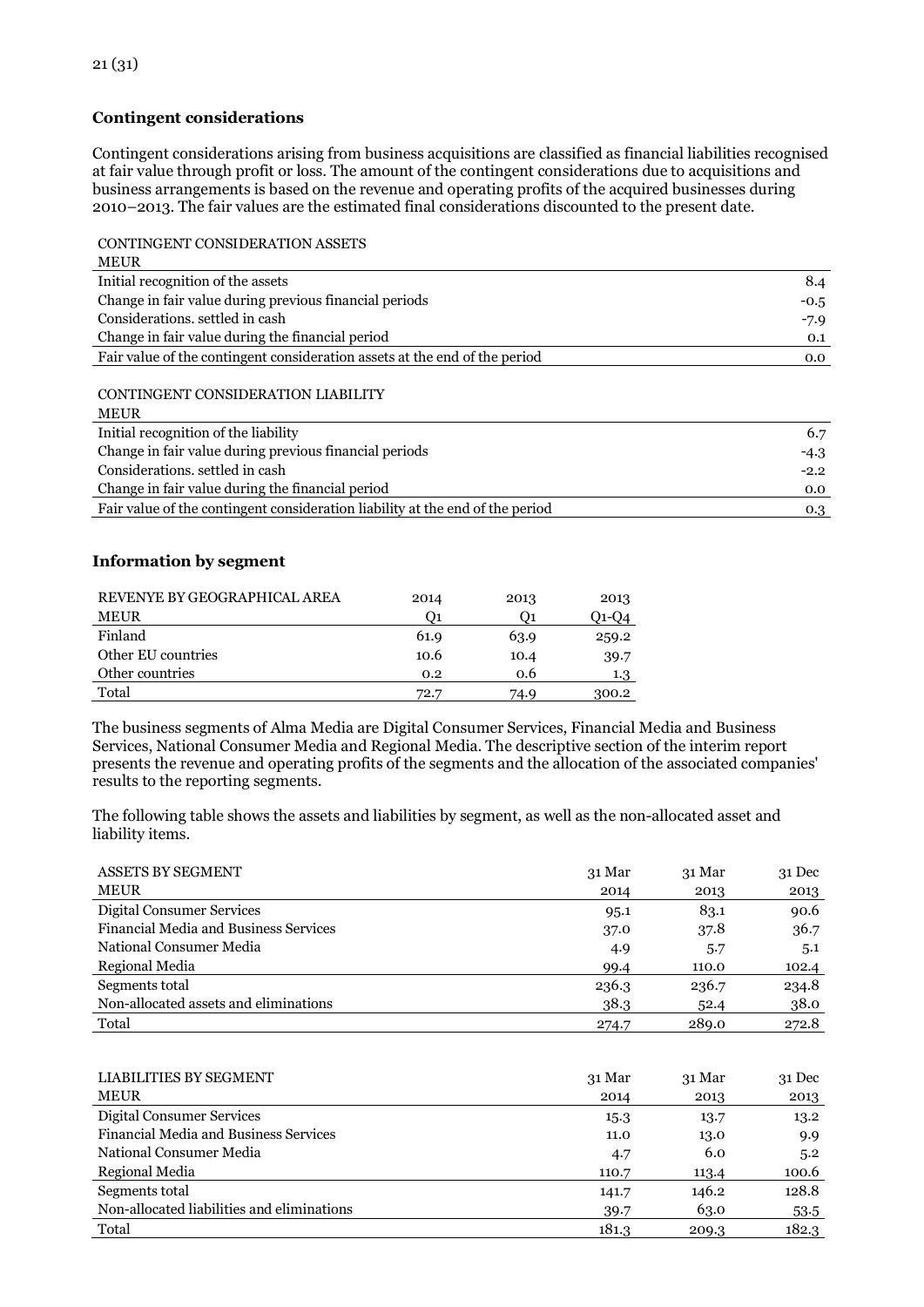| <b>CAPITAL EXPENDITURE BY</b>                   |      |      |       |
|-------------------------------------------------|------|------|-------|
| <b>SEGMENT</b>                                  | 2014 | 2013 | 2013  |
| <b>MEUR</b>                                     | O1   | O1   | Q1-Q4 |
| Digital Consumer Services                       | 8.4  | 0.0  | 2.0   |
| Financial Media and Business Services           | 0.3  | 0.1  | 0.8   |
| National Consumer Media                         | 0.1  | 0.1  | 0.2   |
| Regional Media                                  | 0.3  | 45.5 | 52.0  |
| Segments total<br>Non-allocated liabilities and | 9.1  | 45.6 | 55.0  |
| eliminations                                    | 0.3  | 1.3  | 7.9   |
| Total                                           | 9.4  | 46.9 | 62.8  |

#### **Provisions**

The company's provisions totalled MEUR 4.1 (0.4) on 31 March 2014. It has not been necessary to change the estimates made when the provisions were entered.

| <b>COMMITMENTS AND CONTINGENCIES</b>                                                                                                  | 31 Mar | 31 Mar | 31 Dec |
|---------------------------------------------------------------------------------------------------------------------------------------|--------|--------|--------|
| <b>MEUR</b>                                                                                                                           | 2014   | 2013   | 2013   |
| Collateral for others                                                                                                                 |        |        |        |
| Guarantees                                                                                                                            | 1.3    | 1.3    | 1.3    |
| Minimum lease payments on other                                                                                                       |        |        |        |
| lease agreements:                                                                                                                     |        |        |        |
| Within one year                                                                                                                       | 8.6    | 8.4    | 8.8    |
| Within 1-5 years                                                                                                                      | 26.9   | 25.0   | 27.4   |
| After 5 years                                                                                                                         | 36.1   | 33.0   | 37.6   |
| Total                                                                                                                                 | 71.6   | 66.4   | 73.7   |
|                                                                                                                                       |        |        |        |
| The Group also has purchase agreements that<br>based on IFRIC 4 include a lease component<br>as per IAS 17. Minimum payments based on |        |        |        |
| these agreements:                                                                                                                     | 0.4    | 1.3    | 0.8    |
|                                                                                                                                       |        |        |        |
| <b>DERIVATIVE CONTRACTS</b>                                                                                                           | 31 Mar | 31 Mar | 31 Dec |
| <b>MEUR</b>                                                                                                                           | 2014   | 2013   | 2013   |
| Commodity derivate contracts, electricity<br>derivatives                                                                              |        |        |        |
| Fair value*                                                                                                                           | $-0.1$ | $-0.1$ | $-0.1$ |
| Nominal value                                                                                                                         | 0.6    | 0.7    | 0.6    |
| Interest rate derivatives                                                                                                             |        |        |        |
| Fair value*                                                                                                                           | $-0.3$ | $-0.4$ | $-0.2$ |
| Nominal value                                                                                                                         | 15.8   | 24.0   | 15.9   |

*\*The fair value represents the return that would have arisen if the derivative had been cleared on the balance sheet date.*

#### **Related party transactions**

Alma Media Group's related parties are the major shareholders of the parent company, associated companies and companies owned by them. Related parties also include the Group's senior management and their related parties (members of the Board of Directors, President and CEO and Managing Directors, and the Group Executive Team). The following table summarises the business operations undertaken between Alma Media and its related parties and the status of their receivables and liabilities: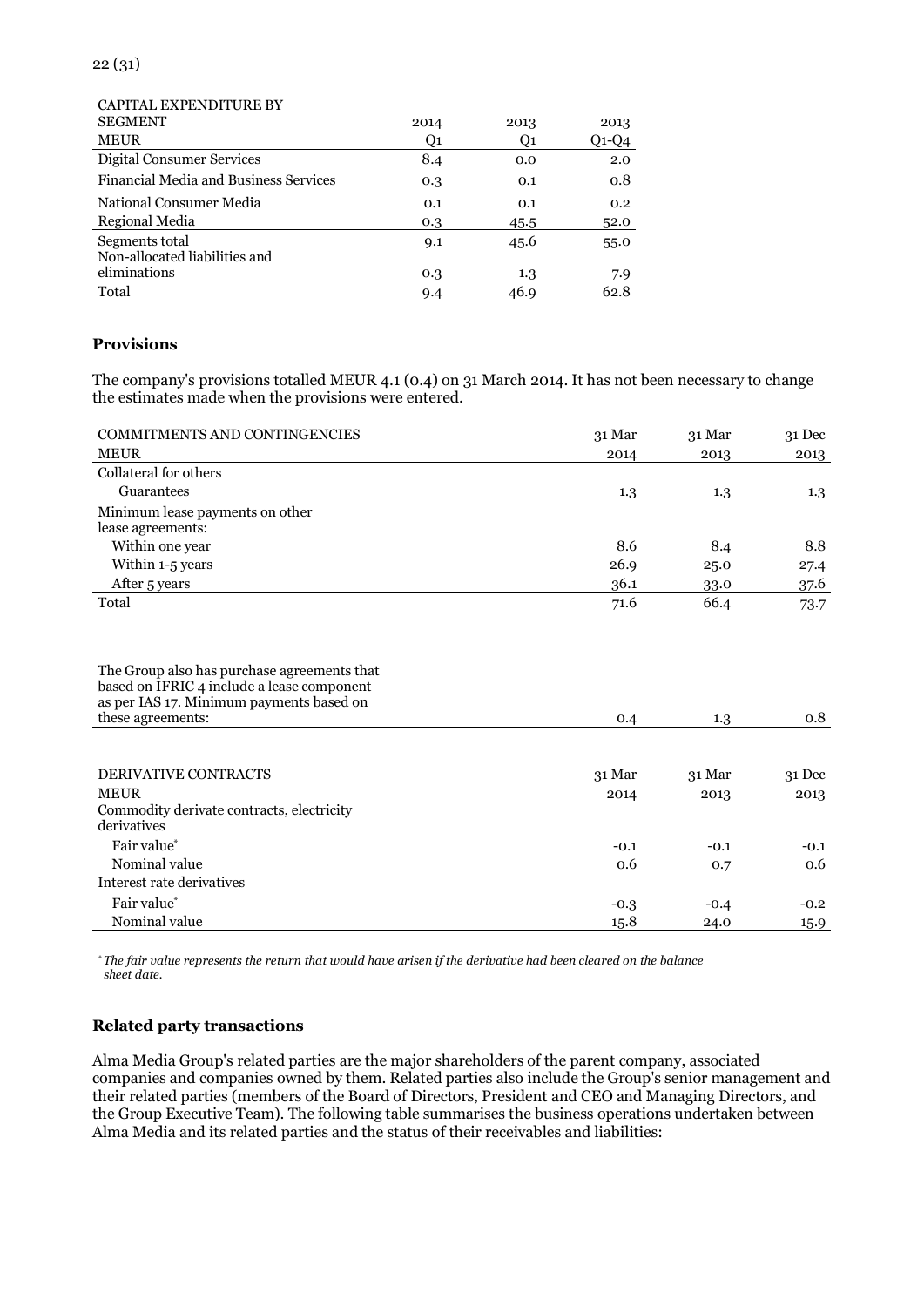| <b>RELATED PARTY TRANSACTIONS</b>   | 2014 | 2013 | 2013    |
|-------------------------------------|------|------|---------|
| <b>MEUR</b>                         | Q1   | Q1   | $Q1-Q4$ |
| Sales of goods and services         | 0.2  | 0.1  | 0.4     |
| Associated companies                | 0.1  | 0.0  | 0.1     |
| Principal shareholders              | 0.0  | 0.0  | 0.2     |
| Corporations where management       |      |      |         |
| exercises influence                 | 0.0  | 0.0  | 0.1     |
| Purchases of goods and services     | 0.7  | 0.7  | $3.2\,$ |
| Associated companies                | 0.6  | 0.7  | 3.0     |
| Principal shareholders              | 0.0  | 0.0  | 0.1     |
| Corporations where management       |      |      |         |
| exercises influence                 | 0.0  | 0.0  | 0.1     |
| Trade receivable, loan and other    |      |      |         |
| receivables at the end of reporting |      |      |         |
| period                              | 0.1  | 0.0  | 0.0     |
| Associated companies                | 0.1  | 0.0  | 0.0     |
| Trade payable at the reporting date | 0.1  | 0.0  | 0.0     |
| Associated companies                | 0.1  | 0.0  | 0.0     |

#### **Option programme**

Alma Media has the option programme 2009 in effect. The programme is an incentive and commitment system for Group management.

Under option programme 2009 a maximum total of 2,130,000 stock options may be granted during 2009– 2011, and these may be exercised to subscribe to a maximum of 2,130,000 Alma Media shares, either new or in possession of the company. Of the total number of options, 710,000 were marked 2009A, 710,000 were marked 2009B and 710,000 were marked 2009C.

A total of 640,000 options were issued under the 2009A programme. The share subscription period for 2009A is 1 April 2012–31 March 2014. The management has 509,750 options 2009A in its possession. Additionally, the management has sold 85,250 2009A option rights. The share subscription price has been reduced annually by the dividend per share, and was EUR 3.61 in March 2014. Until 31 March 2014, no share subscriptions were made through 2009A option rights.

A total of 610,000 options have been issued under the 2009B programme. The share subscription period for 2009B is 1 April 2013–31 March 2015. The management has 505,000 options 2009B in its possession. The share subscription price has been reduced annually by the dividend per share, and was EUR 6.13 in March 2014. Until 31 March 2014, no share subscriptions were made through 2009B option rights.

A total of 640,000 options have been issued under the 2009C programme. The share subscription period for 2009C is 1 April 2014–31 March 2016. The management has 535,000 options 2009C in its possession. The share subscription price was EUR 7.45 in March 2014.

If all the subscription rights are exercised, the option programme 2009 will dilute the holdings of the earlier shareholders by 2.0% maximum.

#### **Share-based incentive plan**

In February 2012, the Board of Directors of Alma Media Corporation approved a Performance Share Plan for the key personnel of Alma Media Group. The plan includes three one-year performance periods, the calendar years 2012, 2013 and 2014, based on the Group's return. In addition, the plan includes one threeyear performance period based on the profitable growth of the Group, the calendar years 2012–2014, for the members of the Group Executive Team.

The reward from the plan will be paid to the key employees in a combination of shares and cash after the end of each performance period by the end of April in 2013, 2014 and 2015. The reward from the performance period 2012–2014 will be confirmed by the end of April 2015, and it will be paid in two equal lots in a combination of shares and cash one year and two years from the end of the performance period.

Shares paid as reward on the basis of the plan for the one-year performance periods may not be assigned, pledged or otherwise exercised (transfer restriction/s) during the restriction period established for the shares (restriction period/s). The restriction period begins from the reward payment and ends on 31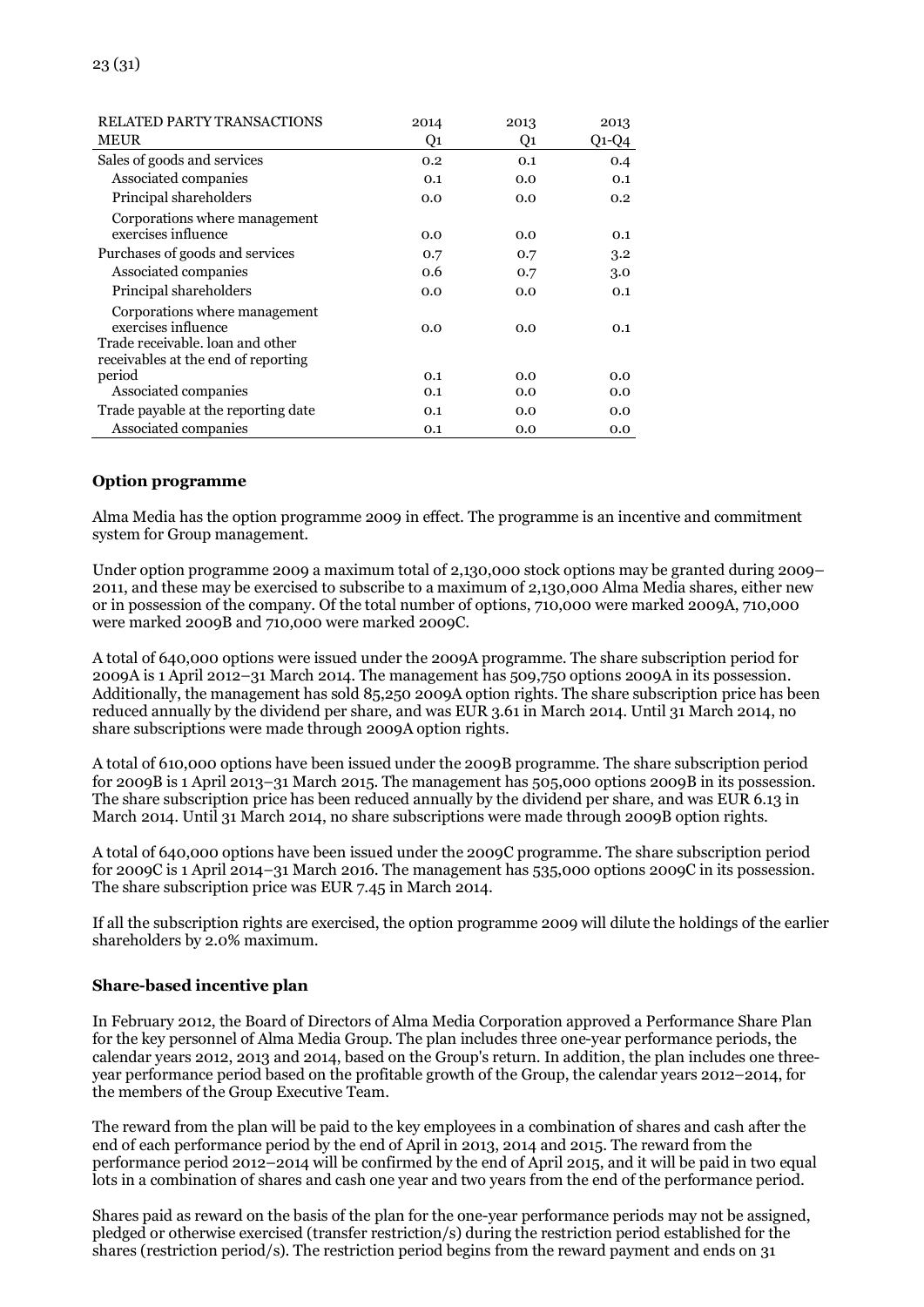December 2014 for the shares earned from the performance period 2012; on 31 December 2015 for the shares earned from the performance period 2013; and on 31 December 2016 for the shares earned from the performance period 2014.

No reward will be paid to a key employee if a Group company or the key employee give notice of termination or terminate an employment contract or a service contract of the key employee before the payment of the reward. The key employee must return the shares received as reward and under transfer restrictions immediately without consideration to the company or another party assigned by the company if a Group company or the key employee give notice of termination or terminate an employment contract or a service contract of the key employee before the end of the restriction period. Shares earned from the performance period 2012–2014 do not involve a restriction period.

A maximum total of 600,000 shares will be given as reward on the basis of the entire plan, and a cash payment needed for taxes and tax-related costs arising from the reward to the key employees on the bookentry registration date of the shares.

During the first performance period, 2012, approximately 20 persons were included in the Performance Share Plan, and during the next performance period, 2013, approximately 24 persons. The value of the plan during the performance period 2012 corresponded to the value of 120,000 shares and a cash amount needed for taxes and tax-related costs arising from the reward to the key employees if the performance objectives set by the Board of Directors are reached. The performance objectives were not reached for the performance period 2012. The value of the plan during the performance period 2013 corresponded to the value of 117,000 shares and a cash amount needed for taxes and tax-related costs arising from the reward to the key employees if the performance objectives set by the Board of Directors are reached. In addition, for the members of the Group Executive Team, the plan includes one three-year performance period, the calendar years 2012–2014, based on the profitable growth of the Group. The potential reward from the performance period 2012–2014 will be paid partly in the company's shares and partly in cash one year (performance period 2012–2014) and two years (performance period 2012–2014 II) from the end of the performance period. The value of the plan during the performance periods 2012–2014 and 2012–2014 II corresponds to the value of 212,000 shares and a cash amount needed for taxes and tax-related costs arising from the reward to the key employees if the performance objectives set by the Board of Directors are reached.

The fair value of the reward is expensed until the target group is entitled to the reward and the shares are freely transferable. The fair value of the share is the share price reduced by the estimated dividends. The fair value is determined on the date at which the target group has agreed to the conditions of the plan. The fair value of the cash proportion is remeasured at each reporting date based on the share price on the reporting date. No expenses were recorded from the Performance Share Plan during the financial period 2013 as the arrangement is not expected to realise.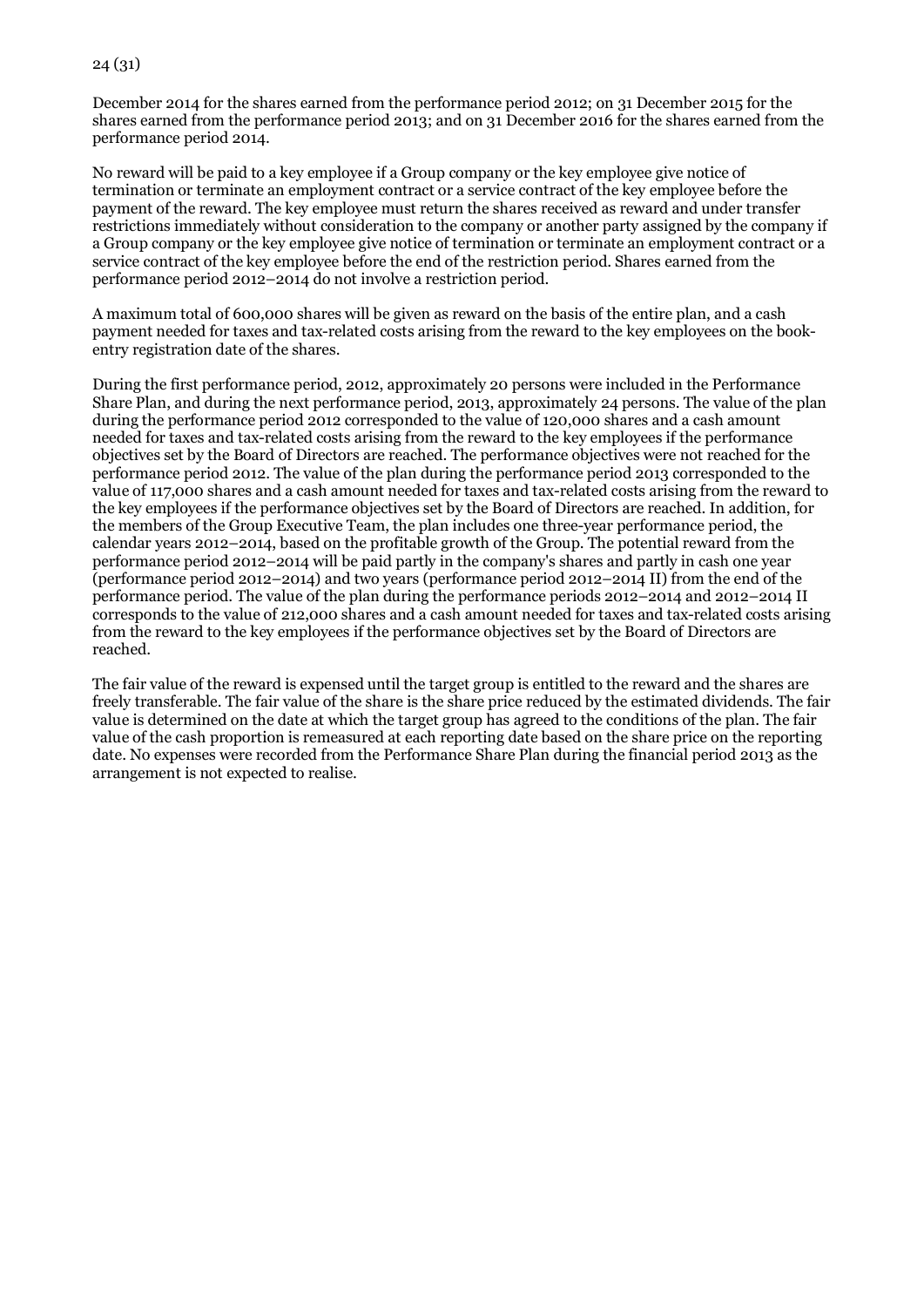| QUARTERLY INFORMATION<br><b>MEUR</b>     | 2014           | 2013   | 2013<br>Q <sub>3</sub> | 2013           | 2013           | 2012           | 2012           | 2012           | 2012           |
|------------------------------------------|----------------|--------|------------------------|----------------|----------------|----------------|----------------|----------------|----------------|
| Revenue                                  | Q <sub>1</sub> | Q4     |                        | Q <sub>2</sub> | Q <sub>1</sub> | Q <sub>4</sub> | Q <sub>3</sub> | Q <sub>2</sub> | Q <sub>1</sub> |
| <b>Digital Consumer Services</b>         |                |        |                        |                |                |                | 12.2           | 12.6           |                |
|                                          | 13.6           | 12.9   | 12.3                   | 13.4           | 14.1           | 13.1           |                |                | 14.0           |
| Financial Media and Business<br>Services | 13.7           | 15.4   | 13.1                   | 14.4           | 14.0           | 16.1           | 13.2           | 14.9           | 14.8           |
| National Consumer Media                  | 11.5           | 12.4   | 12.2                   | 12.4           | 12.0           | 13.4           | 13.3           | 14.5           | 13.3           |
| Regional Media                           | 35.1           | 38.2   | 35.1                   | 37.2           | 36.6           | 42.4           | 38.7           | 41.9           | 41.8           |
| Eliminations and non-allocated           | $-1.3$         | $-1.6$ | $-1.0$                 | $-1.0$         | $-1.8$         | $-2.2$         | $-2.2$         | $-2.8$         | $-2.8$         |
| <b>REVENUE</b>                           | 72.7           | 77.3   | 71.7                   | 76.3           | 74.9           | 82.7           | 75.2           | 81.0           | 81.1           |
| Total expenses excluding non-            |                |        |                        |                |                |                |                |                |                |
| recurring items                          |                |        |                        |                |                |                |                |                |                |
| <b>Digital Consumer Services</b>         | 11.5           | 11.5   | 10.1                   | 10.5           | 11.3           | 12.0           | 10.0           | 11.3           | 11.1           |
| Financial Media and Business             |                |        |                        |                |                |                |                |                |                |
| Services                                 | 12.4           | 12.8   | 10.9                   | 12.7           | 12.7           | 13.8           | 11.5           | 13.8           | 13.3           |
| National Consumer Media                  | 10.4           | 11.3   | 10.4                   | 11.4           | 11.2           | 11.7           | 11.4           | 11.8           | 11.8           |
| Regional Media                           | 35.0           | 34.6   | 32.4                   | 35.9           | 34.5           | 35.5           | 34.5           | 37.1           | 36.6           |
| Eliminations and non-allocated           | 1.2            | 0.7    | 0.3                    | 1.4            | $-0.1$         | 1.3            | $-1.0$         | $-0.6$         | $-0.1$         |
| TOTAL EXPENSES EXCLUDING                 |                |        |                        |                |                |                |                |                |                |
| NON-RECURRING ITEMS                      | 70.4           | 70.9   | 64.1                   | 71.9           | 69.6           | 74.4           | 66.4           | 73.4           | 72.8           |
| Operating profit excluding non-          |                |        |                        |                |                |                |                |                |                |
| recurring items                          |                |        |                        |                |                |                |                |                |                |
| <b>Digital Consumer Services</b>         | 2.2            | 1.5    | 2.2                    | 2.9            | 2.8            | 1.1            | 2.2            | 1.4            | 2.9            |
| Financial Media and Business             |                |        |                        |                |                |                |                |                |                |
| Services                                 | 1.4            | 2.6    | 2.2                    | 1.7            | 1.3            | 2.3            | 1.7            | 1.1            | 1.5            |
| National Consumer Media                  | 1.1            | 1.1    | 1.8                    | 0.9            | 0.9            | 1.7            | 1.9            | 2.7            | 1.5            |
| Regional Media                           | 0.2            | 3.6    | 2.7                    | 1.3            | 2.1            | 6.9            | 4.3            | 4.8            | 5.3            |
| Eliminations and non-allocated           | $-2.4$         | $-2.3$ | $-1.3$                 | $-2.2$         | $-1.6$         | $-3.5$         | $-1.2$         | $-2.3$         | $-2.8$         |
| OPERATING PROFIT EXCLUDING               |                |        |                        |                |                |                |                |                |                |
| NON-RECURRING ITEMS                      | 2.5            | 6.5    | 7.8                    | 4.6            | 5.5            | 8.5            | 8.9            | 7.7            | 8.5            |
| % of revenue                             |                |        |                        |                |                |                |                |                |                |
| <b>Digital Consumer Services</b>         | 16.2           | 11.3   | 18.2                   | 21.6           | 19.9           | 8.6            | 17.8           | 11.0           | 20.7           |
| Financial Media and Business             |                |        |                        |                |                |                |                |                |                |
| Services                                 | 9.9            | 16.7   | 16.9                   | 12.0           | 9.6            | 14.2           | 12.9           | 7.1            | 10.2           |
| National Consumer Media                  | 9.8            | 8.8    | 15.1                   | 7.4            | 7.2            | 12.7           | 14.2           | 18.6           | 11.5           |
| Regional Media                           | 0.6            | 9.5    | 7.8                    | 3.5            | 5.7            | 16.3           | 11.0           | 11.5           | 12.6           |
| Non-allocated                            | 0.0            | 0.0    | 0.0                    | 0.0            | 0.0            | 0.0            | 0.0            | 0.0            | 0.0            |
| % OF REVENUE                             | 3.4            | 8.4    | 10.8                   | 6.0            | 7.3            | 10.3           | 11.8           | 9.5            | 10.4           |
| Non-recurring items                      |                |        |                        |                |                |                |                |                |                |
| Digital Consumer Services                | 0.0            | $-0.1$ | 0.0                    | 8.4            | 0.0            | $-0.1$         | $-0.5$         | $-0.3$         | $-1.6$         |
| <b>Financial Media and Business</b>      |                |        |                        |                |                |                |                |                |                |
| Services                                 | 0.7            | 0.0    | 0.0                    | 0.0            | 0.0            | $-0.9$         | $-0.1$         | 0.0            | 0.0            |
| National Consumer Media                  | 0.0            | 0.0    | 0.0                    | $-0.3$         | 0.0            | 0.0            | 0.0            | 0.0            | 0.0            |
| Regional Media                           | 0.0            | $-2.0$ | 0.0                    | $-3.1$         | $-0.0$         | 0.3            | $-0.1$         | $-2.6$         | $-0.5$         |
| Non-allocated                            | 0.0            | $-0.2$ | 0.0                    | 0.0            | 0.0            | $-0.1$         | 0.0            | 0.0            | $-0.3$         |
| NON-RECURRING ITEMS                      | 0.7            | $-2.2$ | 0.0                    | 4.9            | 0.0            | $-0.9$         | $-0.7$         | $-2.9$         | $-2.5$         |
| Operating profit                         |                |        |                        |                |                |                |                |                |                |
| <b>Digital Consumer Services</b>         | 2.2            | 1.4    | $2.2\,$                | 11.3           | 2.8            | 1.0            | 1.7            | 1.1            | 1.3            |
| <b>Financial Media and Business</b>      |                |        |                        |                |                |                |                |                |                |
| <b>Services</b>                          | 2.1            | 2.6    | $2.2\,$                | 1.7            | 1.3            | 1.4            | 1.6            | 1.1            | 1.5            |
| National Consumer Media                  | 1.1            | 1.1    | 1.8                    | 0.9            | 0.9            | 1.7            | 1.9            | 2.7            | 1.5            |
| Regional Media                           | 0.2            | 1.7    | 2.7                    | $-2.2$         | 2.0            | 7.2            | 4.2            | $2.2\,$        | 4.7            |
| Non-allocated                            | $-2.4$         | $-2.4$ | $-1.3$                 | $-2.2$         | $-1.6$         | $-3.7$         | $-1.2$         | $-2.3$         | $-3.1$         |
| OPERATING PROFIT                         | 3.2            | 4.3    | 7.8                    | 9.5            | 5.4            | 7.6            | 8.1            | 4.8            | 6.0            |
| Finance income                           | 0.1            | 0.5    | 0.9                    | 0.5            | 0.4            | 1.0            | 3.1            | 0.7            | 0.0            |
| Finance expenses                         | 0.8            | 0.7    | 0.8                    | 0.5            | 0.6            | 0.9            | 0.6            | 0.3            | 1.7            |
| Share of profit of associated            |                |        |                        |                |                |                |                |                |                |
| companies                                | 0.1            | $-4.4$ | $-0.2$                 | 0.2            | 0.2            | $-3.9$         | $-0.2$         | 0.3            | $-0.5$         |
| PROFIT BEFORE TAX                        | 2.7            | $-0.3$ | 7.7                    | 9.5            | 5.4            | 3.8            | 10.5           | 5.6            | 3.8            |
| Income tax                               | $-0.5$         | $-1.7$ | $-1.8$                 | $-1.6$         | $-1.4$         | $-1.7$         | $-2.4$         | $-1.1$         | $-1.1$         |
| PROFIT FOR THE PERIOD                    | 2.2            | $-2.0$ | 5.9                    | 7.9            | 4.1            | 2.1            | 8.1            | 4.5            | 2.7            |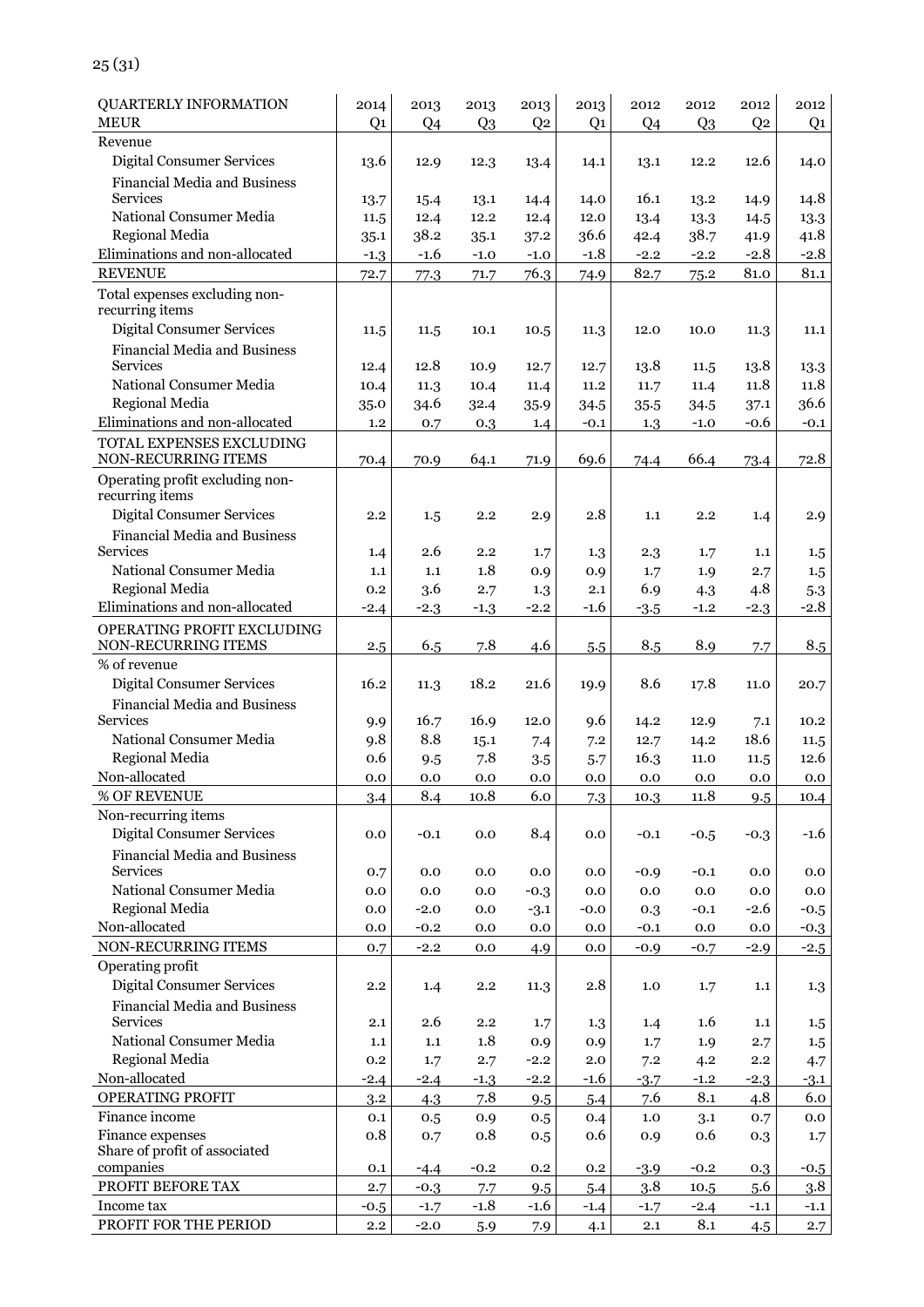# **Main accounting principles (IFRS)**

This interim report has been prepared according to IFRS standards (IAS 34). The interim report applies the same accounting principles and calculation methods as the annual accounts dated 31 December 2013. The interim report does not, however, contain all the information or notes to the accounts included in the annual financial statements. This report should therefore be read in conjunction with the company's financial statements for 2013. The accounting principles of the financial years 2013 and 2014 are comparable. The company has no discontinued operations to report in the 2013–2014 financial periods.

The key indicators are calculated using the same formula as applied in the previous annual financial statements. The quarterly percentages of Return on Investment (ROI) and Return on Equity (ROE) have been annualised using the formula ((1+quarterly return)4)-1). The percentage of online business of revenue is calculated online business/revenue \* 100. The figures in this interim report are independently rounded.

The Group has adopted the following new standards as of 1 January 2014:

IFRS 10 Consolidated Financial Statements IFRS 11 Joint Arrangements IFRS 12 Disclosure of Interests in Other Entities IAS 28 (revised in 2011) Investments in Associates and Joint Ventures IAS 32 Financial Instruments: Presentation – Offsetting Financial Assets and Financial Liabilities, amended IAS 36 Impairment of Assets – Recoverable Amount Disclosures for Non-Financial Assets, amended IAS 39 Financial Instruments: Recognition and Measurement – Novation of Derivatives and Continuation of Hedge Accounting, amended

The figures in this interim report are unaudited.

#### **Seasonality**

The Group recognises its content revenue from publishing activities as paid. For this reason, circulation revenues accrue in the income statement fairly evenly during the four quarters of the year. The bulk of newspaper subscription invoicing takes place at the beginning of the year and therefore the cash flow from operations is strongest early in the year. This also affects the company's balance sheet position in different quarters.

#### **General statement**

This report contains certain statements that are estimates based on the management's best knowledge at the time they were made. For this reason they contain a certain amount of risk and uncertainty. The estimates may change in the event of significant changes in the general economic conditions.

ALMA MEDIA CORPORATION Board of Directors

#### **Alma Media's financial calendar 2014**

- Interim report January–June 2014 on Friday, 18 July 2014 at approximately 9:00am (EEST)

- Interim report January–September 2014 on Friday, 24 October 2014 at approximately 9:00am (EEST)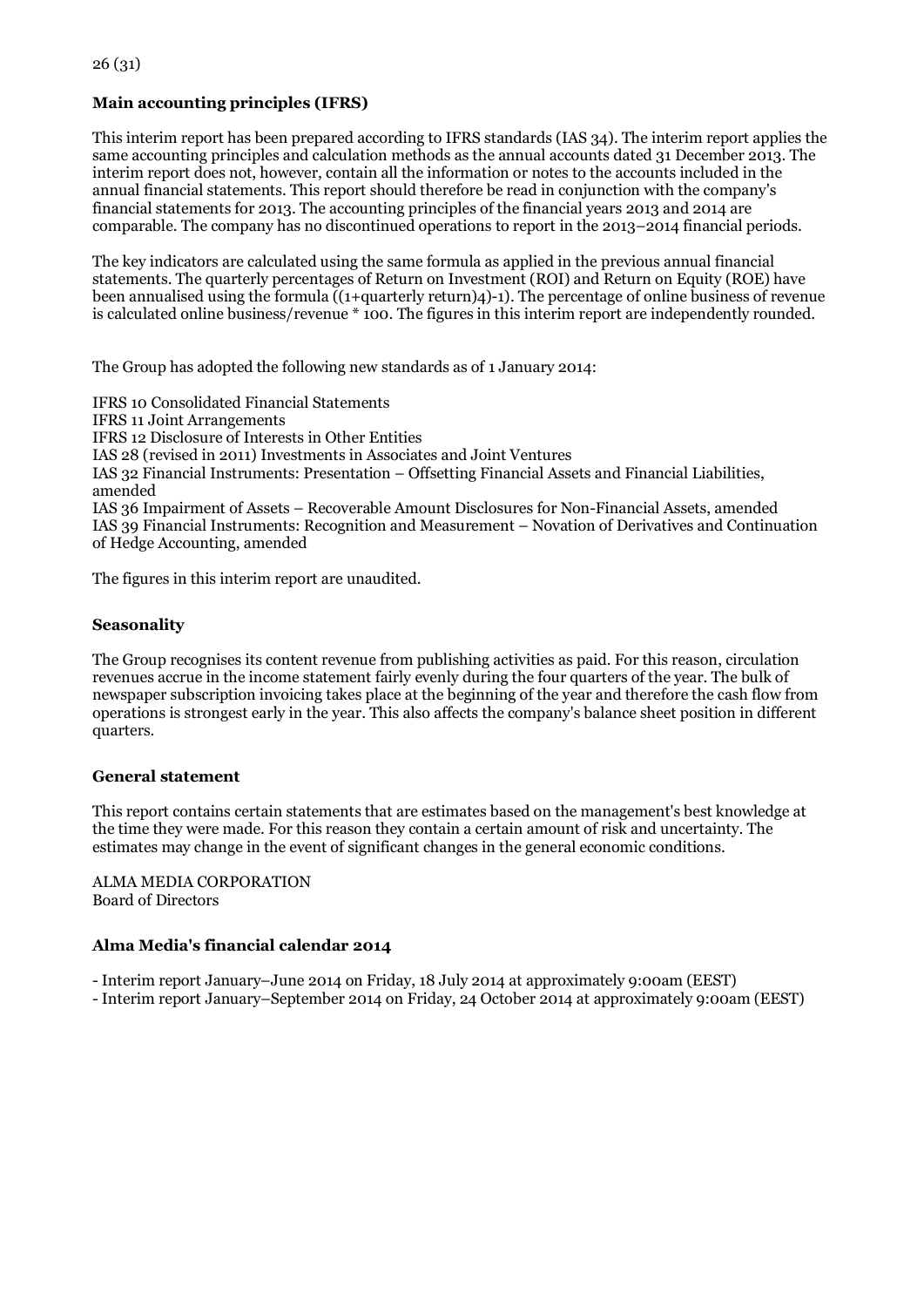# REVENUE AND OPERATING PROFIT BY SEGMENT IN THE NEW SEGMENT STRUCTURE

| <b>REVENUE BY SEGMENT 2013</b>              | 2013   | 2013           | 2013           | 2013   | 2013    |
|---------------------------------------------|--------|----------------|----------------|--------|---------|
| <b>MEUR</b>                                 | Q1     | Q <sub>2</sub> | Q <sub>3</sub> | Q4     | $Q1-Q4$ |
| Digital Consumer Services                   |        |                |                |        |         |
| External                                    | 14.0   | 13.3           | 12.2           | 12.5   | 52.0    |
| Inter-segments                              | 0.1    | 0.1            | 0.1            | 0.3    | 0.6     |
| Digital Consumer Services total             | 14.1   | 13.4           | 12.3           | 12.9   | 52.6    |
|                                             |        |                |                |        |         |
| Financial Media and Business Services       |        |                |                |        |         |
| External                                    | 13.8   | 14.2           | 13.0           | 15.2   | 56.3    |
| Inter-segments                              | 0.2    | 0.1            | 0.1            | 0.2    | 0.6     |
|                                             |        |                |                |        |         |
| Financial Media and Business Services total | 14.0   | 14.4           | 13.1           | 15.4   | 56.8    |
| National Consumer Media                     |        |                |                |        |         |
| External                                    | 11.9   | 12.2           | 12.0           | 12.0   | 48.0    |
| Inter-segments                              | 0.1    | 0.2            | 0.2            | 0.4    | 0.9     |
| National Consumer Media total               | 12.0   | 12.4           | 12.2           | 12.4   | 49.0    |
|                                             |        |                |                |        |         |
| Regional Media<br>External                  |        |                |                |        |         |
|                                             | 34.4   | 35.7           | 33.7           | 36.1   | 139.9   |
| Inter-segments                              | 2.1    | 1.5            | 1.5            | 2.1    | 7.2     |
| Regional Media total                        | 36.6   | 37.2           | 35.1           | 38.2   | 147.1   |
| Non-allocated and eliminations              | $-1.8$ | $-1.0$         | $-1.0$         | $-1.6$ | $-5.3$  |
| Total                                       | 74.9   | 76.3           | 71.7           | 77.3   | 300.2   |
|                                             |        |                |                |        |         |

| OPERATING PROFIT/LOSS BY SEGMENT 2013*       | 2013   | 2013   | 2013   | 2013   | 2013    |
|----------------------------------------------|--------|--------|--------|--------|---------|
| <b>MEUR</b>                                  | О1     | 02     | Q3     | Q4     | $Q1-Q4$ |
| Digital Consumer Services                    | 2.8    | 11.3   | 2.2    | 1.4    | 17.7    |
| <b>Financial Media and Business Services</b> | 1.3    | 1.7    | 2.2    | 2.6    | 7.8     |
| National Consumer Media                      | 0.9    | 0.9    | 1.8    | 1.1    | 4.7     |
| Regional Media                               | 2.0    | $-2.2$ | 2.7    | 1.7    | 4.3     |
| Segments total                               | 7.1    | 11.7   | 9.0    | 6.7    | 34.5    |
| Non-allocated                                | $-1.6$ | $-2.2$ | $-1.3$ | $-2.4$ | $-7.5$  |
| Total                                        | 5.4    | 9.5    | 7.8    | 4.3    | 27.0    |

\* *Including non-recurring items.*

# REVENUE AND OPERATING PROFIT BY SEGMENT IN THE OLD SEGMENT STRUCTURE

| REVENUE BY SEGMENT 2013         | 2013           | 2013 | 2013 | 2013           | 2013    |
|---------------------------------|----------------|------|------|----------------|---------|
| <b>MEUR</b>                     | Q <sub>1</sub> | Q2   | Q3   | Q <sub>4</sub> | $Q1-Q4$ |
| <b>Newspapers</b>               |                |      |      |                |         |
| External                        | 45.1           | 46.7 | 44.5 | 46.9           | 183.1   |
| Inter-segments                  | 0.5            | 0.6  | 0.6  | 0.8            | 2.5     |
| Newspapers total                | 45.6           | 47.3 | 45.1 | 47.7           | 185.6   |
| Kauppalehti Group               |                |      |      |                |         |
| External                        | 13.8           | 14.2 | 13.0 | 15.2           | 56.3    |
| Inter-segments                  | 0.2            | 0.1  | 0.1  | 0.2            | 0.6     |
| Kauppalehti Group total         | 14.0           | 14.4 | 13.1 | 15.4           | 56.8    |
| Digital consumer services       |                |      |      |                |         |
| External                        | 14.3           | 13.6 | 12.6 | 13.3           | 53.8    |
| Inter-segments                  | 0.6            | 0.6  | 0.3  | 0.5            | 2.1     |
| Digital consumer services total | 14.9           | 14.2 | 13.0 | 13.8           | 55.9    |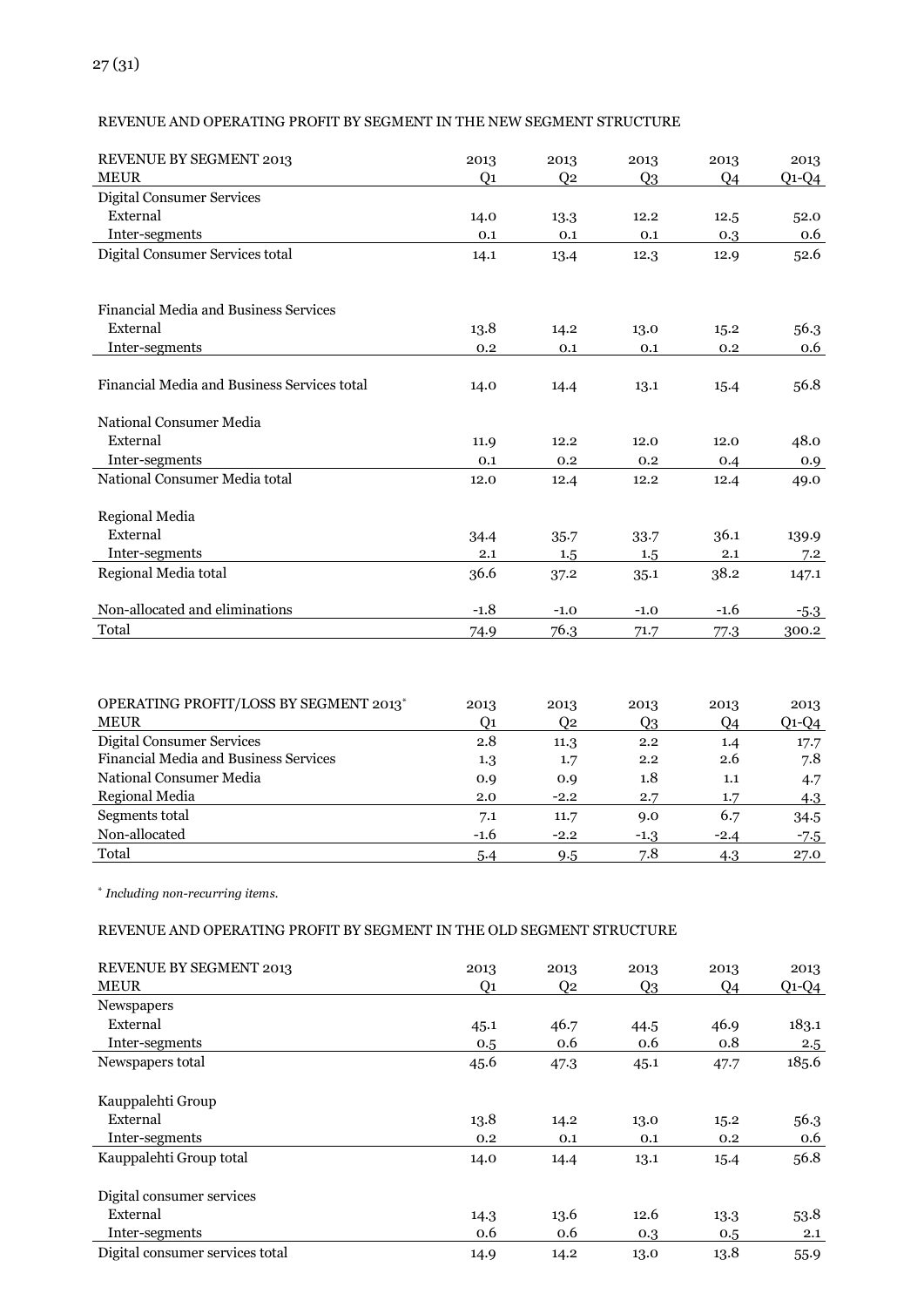| Other operations       |         |         |         |         |         |
|------------------------|---------|---------|---------|---------|---------|
| External               | 1.7     | 1.8     | 1.7     | 1.9     | 7.1     |
| Inter-segments         | 20.0    | 19.4    | 19.2    | 19.7    | 78.4    |
| Other operations total | 21.7    | 21.2    | 20.9    | 21.6    | 85.4    |
| Elimination            | $-21.3$ | $-20.7$ | $-20.3$ | $-21.2$ | $-83.5$ |
| Total                  | 74.9    | 76.3    | 71.7    | 77.3    | 300.2   |

| OPERATING PROFIT/LOSS BY SEGMENT 2013*<br><b>MEUR</b> | 2013<br>Ο1 | 2013<br>02 | 2013<br>23 | 2013<br>Q4 | 2013<br>Q1-Q4 |
|-------------------------------------------------------|------------|------------|------------|------------|---------------|
| Newspapers                                            | 2.0        | 3.1        | 4.3        | 2.1        | 11.5          |
| Kauppalehti Group                                     | 1.3        | 1.7        | 2.2        | 2.6        | 7.8           |
| Digital consumer services                             | 2.7        | 10.9       | 1.9        | 0.7        | 16.2          |
| Other operations                                      | $-0.5$     | $-6.2$     | $-0.6$     | $-1.2$     | $-8.5$        |
| Total                                                 | 5.4        | 9.5        | 7.8        |            | 27.0          |

\*  *Including non-recurring items.*

### KEY FIGURES BY SEGMENT IN THE NEW SEGMENT STRUCTURE

| <b>Digital Consumer Services</b>                  | 2013 | 2013           | 2013           | 2013 | 2013    |
|---------------------------------------------------|------|----------------|----------------|------|---------|
| <b>MEUR</b>                                       | Q1   | Q <sub>2</sub> | Q <sub>3</sub> | Q4   | $Q1-Q4$ |
| Revenue                                           | 14.1 | 13.4           | 12.3           | 12.9 | 52.6    |
| Operations in Finland                             | 5.9  | 5.8            | 5.2            | 5.6  | 22.5    |
| Operations outside Finland                        | 8.2  | 7.5            | 7.1            | 7.2  | 30.0    |
| Operating profit excluding non-recurring items    | 2.8  | 2.9            | 2.2            | 1.5  | 9.4     |
| Operating margin excluding non-                   |      |                |                |      |         |
| recurring items, %                                | 19.9 | 21.6           | 18.2           | 11.3 | 17.8    |
| Operating profit                                  | 2.8  | 11.3           | 2.2            | 1.4  | 17.7    |
| Operating margin, %                               | 19.9 | 84.2           | 18.2           | 10.9 | 33.6    |
| Average no. of personnel. calculated as full-time |      |                |                |      |         |
| employees                                         | 592  | 526            | 504            | 492  | 492     |
| Financial Media and Business Services             | 2014 | 2013           | 2014           | 2013 | 2013    |
| <b>MEUR</b>                                       | Q1   | Q <sub>2</sub> | Q <sub>3</sub> | Q4   | $Q1-Q4$ |
| Revenue                                           | 14.0 | 14.4           | 13.1           | 15.4 | 56.8    |
| Content revenue                                   | 4.2  | 4.1            | 4.2            | 4.4  | 16.8    |
| Advertising revenue                               | 3.9  | 4.1            | 3.6            | 4.7  | 16.2    |
| Service revenue                                   | 6.0  | 6.2            | 5.3            | 6.3  | 23.8    |
| Operating profit excluding non-recurring items    | 1.3  | 1.7            | 2.2            | 2.6  | 7.8     |
| Operating margin excluding non-                   |      |                |                |      |         |
| recurring items, %                                | 9.6  | 12.0           | 16.9           | 16.7 | 13.8    |
| Operating profit                                  | 1.3  | 1.7            | 2.2            | 2.6  | 7.8     |
| Operating profit, %                               | 9.6  | 12.0           | 16.9           | 16.7 | 13.8    |
| Average no. of personnel, calculated as full-time |      |                |                |      |         |
| employees                                         | 403  | 406            | 400            | 398  | 402     |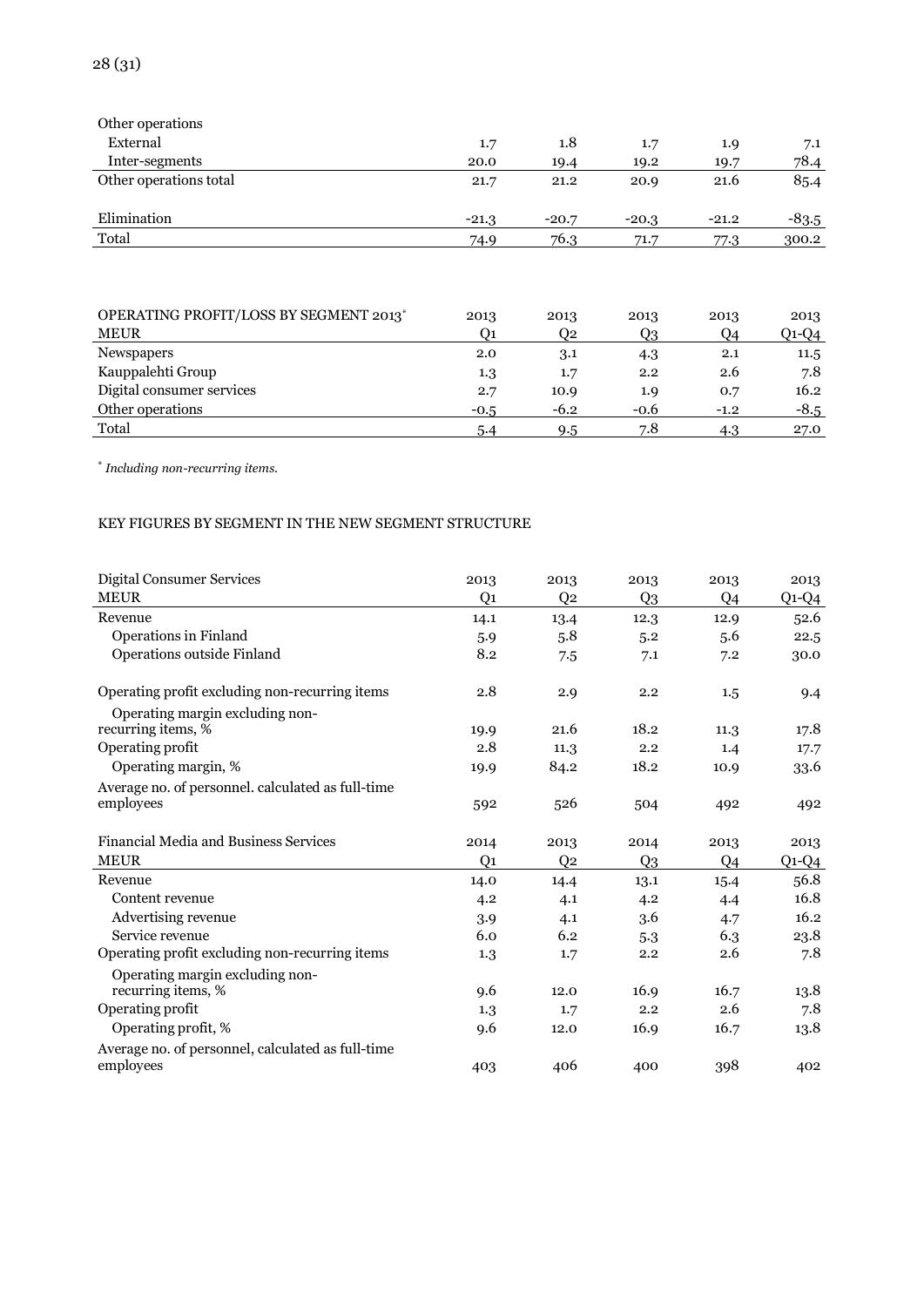| National Consumer Media                               | 2014           | 2013           | 2014           | 2013           | 2013    |
|-------------------------------------------------------|----------------|----------------|----------------|----------------|---------|
| <b>MEUR</b>                                           | Q <sub>1</sub> | Q <sub>2</sub> | Q <sub>3</sub> | Q <sub>4</sub> | $Q1-Q4$ |
| Revenue                                               | 12.0           | 12.4           | 12.2           | 12.4           | 49.0    |
| Operating profit excluding non-recurring items        | 0.9            | 0.9            | 1.8            | 1.1            | 4.7     |
| Operating margin excluding non-<br>recurring items, % | 7.2            | 7.4            | 15.1           | 8.8            | 9.6     |
| Operating profit                                      | 0.9            | 0.9            | 1.8            | 1.1            | 4.7     |
| Operating profit, %                                   | 7.2            | 7.4            | 15.1           | 8.8            | 9.6     |
| Average no. of personnel. calculated as full-time     |                |                |                |                |         |
| employees                                             | 153            | 160            | 163            | 160            | 160     |
| Regional Media                                        | 2014           | 2013           | 2014           | 2013           | 2013    |
| <b>MEUR</b>                                           | Q <sub>1</sub> | Q <sub>2</sub> | Q3             | Q4             | $Q1-Q4$ |
| Revenue                                               | 36.6           | 37.2           | 35.1           | 38.2           | 147.1   |
| Content revenue                                       | 17.0           | 16.6           | 17.1           | 16.9           | 67.6    |
| Advertising revenue                                   | 16.0           | 17.7           | 15.1           | 17.7           | 66.5    |
| Service revenue                                       | 3.6            | 2.9            | 2.9            | 3.6            | 13.0    |
| Operating profit excluding non-recurring items        | 2.1            | 1.3            | 2.7            | 3.6            | 9.8     |
| Operating profit excluding                            |                |                |                |                |         |
| non-recurring items, %                                | 5.7            | 3.5            | 7.8            | 9.5            | 6.6     |
| Operating profit                                      | 2.0            | $-2.2$         | 2.7            | 1.7            | 4.3     |
| Operating profit, %                                   | 5.6            | $-5.9$         | 7.8            | 4.4            | 2.9     |
| Average no. of personnel. calculated as full-time     |                |                |                |                |         |
| employees excl. delivery staff                        | 814            | 804            | 803            | 786            | 786     |
| Average no. of delivery staff <sup>*</sup>            | 985            | 974            | 1011           | 998            | 998     |

### KEY FIGURES BY SEGMENT IN THE OLD SEGMENT STRUCTURE

| Newspapers                                        | 2013           | 2013           | 2013           | 2013           | 2013         |
|---------------------------------------------------|----------------|----------------|----------------|----------------|--------------|
| <b>MEUR</b>                                       | Q <sub>1</sub> | Q <sub>2</sub> | Q <sub>3</sub> | Q <sub>4</sub> | $Q$ 1- $Q$ 4 |
| Revenue                                           | 45.6           | 47.3           | 45.1           | 47.7           | 185.6        |
| Content revenue                                   | 25.0           | 24.2           | 25.0           | 24.3           | 98.5         |
| Advertising revenue                               | 19.9           | 22.3           | 19.4           | 22.2           | 83.9         |
| Service revenue                                   | 0.6            | 0.8            | 0.7            | 1.1            | 3.2          |
| Operating profit excluding non-recurring items    | 2.0            | 3.1            | 4.3            | 4.0            | 13.5         |
| Operating profit excluding non-                   |                |                |                |                |              |
| recurring items, %                                | 4.4            | 6.5            | 9.6            | 8.5            | 7.2          |
| Operating profit                                  | 2.0            | 3.1            | 4.3            | 2.1            | 11.5         |
| Operating profit, %                               | 4.4            | 6.5            | 9.6            | 4.4            | 6.2          |
| Average no. of personnel. calculated as full-time |                |                |                |                |              |
| employees excl. delivery staff                    | 758            | 819            | 839            | 752            | 792          |
| Average no. of delivery staff <sup>*</sup>        | 99             | 96             | 92             | 80             | 84           |
| Kauppalehti Group                                 | 2013           | 2013           | 2013           | 2013           | 2013         |
| <b>MEUR</b>                                       | Q <sub>1</sub> | Q <sub>2</sub> | O <sub>3</sub> | <b>O4</b>      | $Q1-Q4$      |
| Revenue                                           | 14.0           | 14.4           | 13.1           | 15.4           | 56.8         |
| Content revenue                                   | 4.2            | 4.1            | 4.2            | 4.4            | 16.8         |
| Advertising revenue                               | 3.9            | 4.1            | 3.6            | 4.7            | 16.2         |
| Service revenue                                   | 6.0            | 6.2            | 5.3            | 6.3            | 23.8         |
| Operating profit excluding non-recurring items    | 1.3            | 1.7            | 2.2            | 2.6            | 7.8          |
| Operating margin excluding non-                   |                |                |                |                |              |
| recurring items, %                                | 9.6            | 12.0           | 16.9           | 16.7           | 13.8         |
| Operating profit                                  | 1.3            | 1.7            | 2.2            | 2.6            | 7.8          |
| Operating profit, %                               | 9.6            | 12.0           | 16.9           | 16.7           | 13.8         |
| Average no. of personnel. calculated as full-time |                |                |                |                |              |
| employees                                         | 403            | 406            | 400            | 398            | 402          |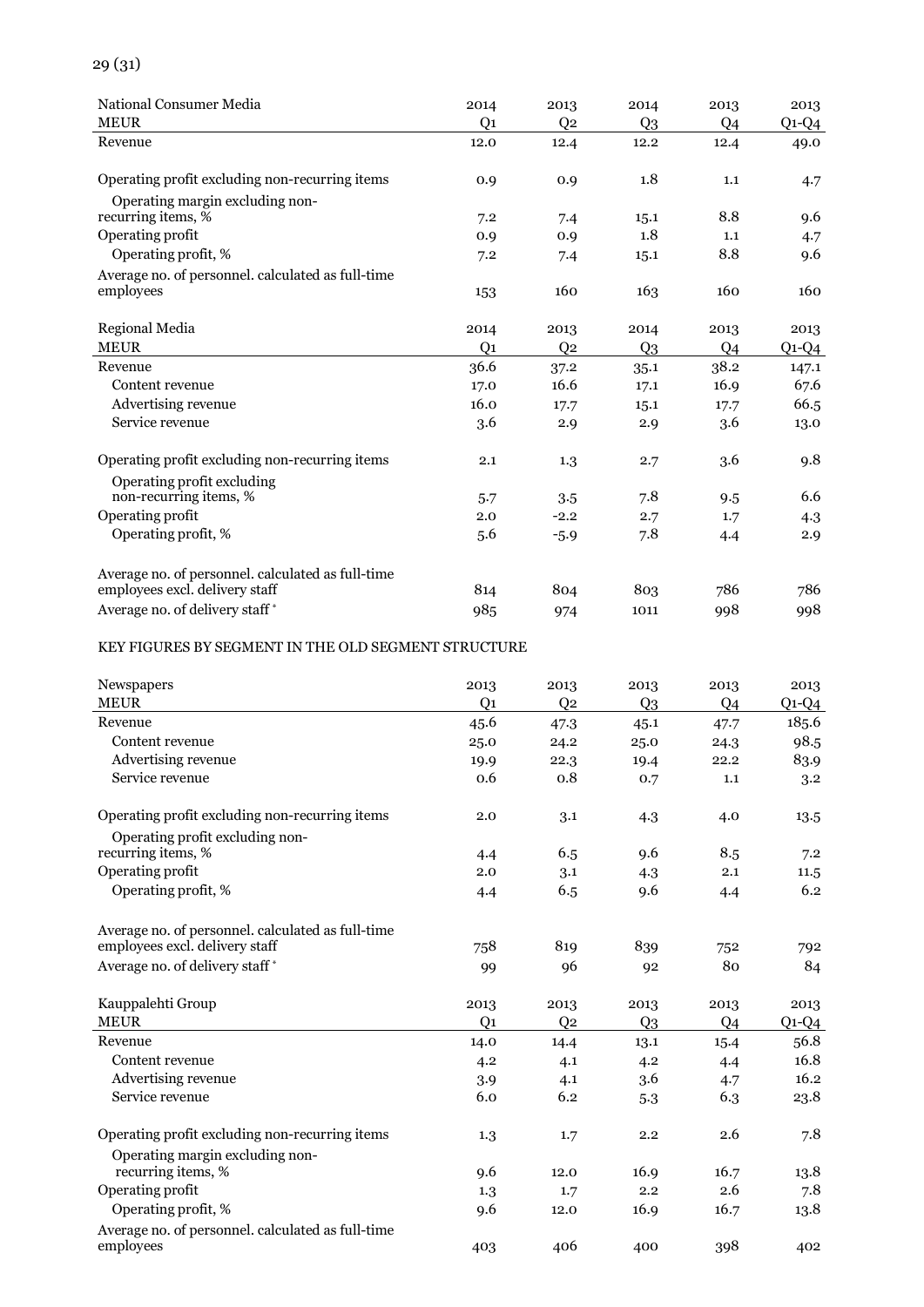| <b>Digital Consumer Services</b>                  | 2013   | 2013           | 2013           | 2013           | 2013    |
|---------------------------------------------------|--------|----------------|----------------|----------------|---------|
| <b>MEUR</b>                                       | Q1     | Q <sub>2</sub> | Q <sub>3</sub> | Q <sub>4</sub> | $Q1-Q4$ |
| Revenue                                           | 14.9   | 14.2           | 13.0           | 13.8           | 55.9    |
| Operations in Finland                             | 6.8    | 6.7            | 5.9            | 6.5            | 25.9    |
| Operations outside Finland                        | 8.2    | 7.5            | 7.1            | 7.2            | 30.0    |
| Operating profit excluding non-recurring items    | 2.7    | 2.6            | 1.9            | 0.8            | 7.9     |
| Operating margin excluding non-                   |        |                |                |                |         |
| recurring items, %                                | 18.1   | 18.0           | 14.5           | 5.4            | 14.1    |
| Operating profit                                  | 2.7    | 10.9           | 1.9            | 0.7            | 16.2    |
| Operating profit, %                               | 18.1   | 76.8           | 14.5           | 5.0            | 29.0    |
| Average no. of personnel. calculated as full-time |        |                |                |                |         |
| employees                                         | 511    | 490            | 491            | 495            | 497     |
| Other operations                                  | 2013   | 2013           | 2013           | 2013           | 2013    |
| <b>MEUR</b>                                       | Q1     | Q2             | Q <sub>3</sub> | Q4             | $Q1-Q4$ |
| Revenue                                           | 21.7   | 21.2           | 20.9           | 21.6           | 85.4    |
| Operating profit excluding non-recurring items    | $-0.5$ | $-2.7$         | $-0.6$         | $-1.2$         | $-5.0$  |
| Operating margin excluding non-                   |        |                |                |                |         |
| recurring items, %                                | $-2.4$ | $-12.7$        | $-3.0$         | $-5.5$         | $-5.9$  |
| Operating profit                                  | $-0.5$ | $-6.2$         | $-0.6$         | $-1.2$         | $-8.5$  |
| Operating profit, %                               | $-2.4$ | $-29.0$        | $-3.0$         | $-5.7$         | $-10.0$ |
| Average no. of personnel, calculated as full-time |        |                |                |                |         |
| employees                                         | 331    | 264            | 255            | 249            | 275     |

#### ASSETS. LIABILITIES AND CAPITAL EXPENDITURE BY SEGMENT IN THE NEW SEGMENT STRUCTURE

| <b>ASSETS BY SEGMENT</b>                     | 31 Mar | 30 Jun | 30 Sep | 31 Dec |
|----------------------------------------------|--------|--------|--------|--------|
| <b>MEUR</b>                                  | 2013   | 2013   | 2013   | 2013   |
| Digital Consumer Services                    | 83.1   | 80.0   | 78.7   | 90.6   |
| <b>Financial Media and Business Services</b> | 37.8   | 37.0   | 37.1   | 36.7   |
| National Consumer Media                      | 5.7    | 5.1    | 4.4    | 5.1    |
| Regional Media                               | 110.0  | 110.9  | 110.1  | 102.4  |
| Segments total                               | 236.7  | 232.9  | 230.3  | 234.8  |
| Non-allocated assets                         | 52.4   | 53.3   | 51.4   | 38.0   |
| Total                                        | 289.0  | 286.2  | 281.8  | 272.8  |
|                                              |        |        |        |        |
| <b>LIABILITIES BY SEGMENT</b>                | 31 Mar | 30 Jun | 30 Sep | 31 Dec |
| <b>MEUR</b>                                  | 2013   | 2013   | 2013   | 2013   |
| Digital Consumer Services                    | 13.7   | 13.3   | 13.1   | 13.2   |
| <b>Financial Media and Business Services</b> | 13.0   | 12.3   | 11.3   | 9.9    |
| National Consumer Media                      | 6.0    | 5.0    | 4.2    | 5.2    |
| Regional Media                               | 113.4  | 110.4  | 104.8  | 100.6  |
| Segments total                               | 146.2  | 141.1  | 133.4  | 128.8  |
| Non-allocated liabilities and eliminations   | 63.0   | 58.3   | 55.4   | 53.5   |
| Total                                        | 209.3  | 199.4  | 188.8  | 182.3  |

| CAPITAL EXPENDITURE BY SEGMENT               | 2013    | 2013 | 2013    | 2013 | 2013  |
|----------------------------------------------|---------|------|---------|------|-------|
| <b>MEUR</b>                                  | O1      | 02   | Q3      | Q4   | Q1-Q4 |
| Digital Consumer Services                    | 0.0     | 0.3  | 0.3     | 1.3  | 2.0   |
| <b>Financial Media and Business Services</b> | 0.1     | 0.2  | 0.2     | 0.3  | 0.8   |
| National Consumer Media                      | 0.1     | 0.1  | 0.0     | 0.0  | 0.2   |
| Regional Media                               | 45.5    | 5.6  | 0.6     | 0.3  | 52.0  |
| Segments total                               | 45.6    | 6.2  | 1.2     | 2.0  | 55.0  |
| Non-allocated                                | $1.3\,$ | 4.2  | $1.5\,$ | 0.8  | 7.9   |
| Total                                        | 46.9    | 10.4 | 2.6     | 2.8  | 62.8  |